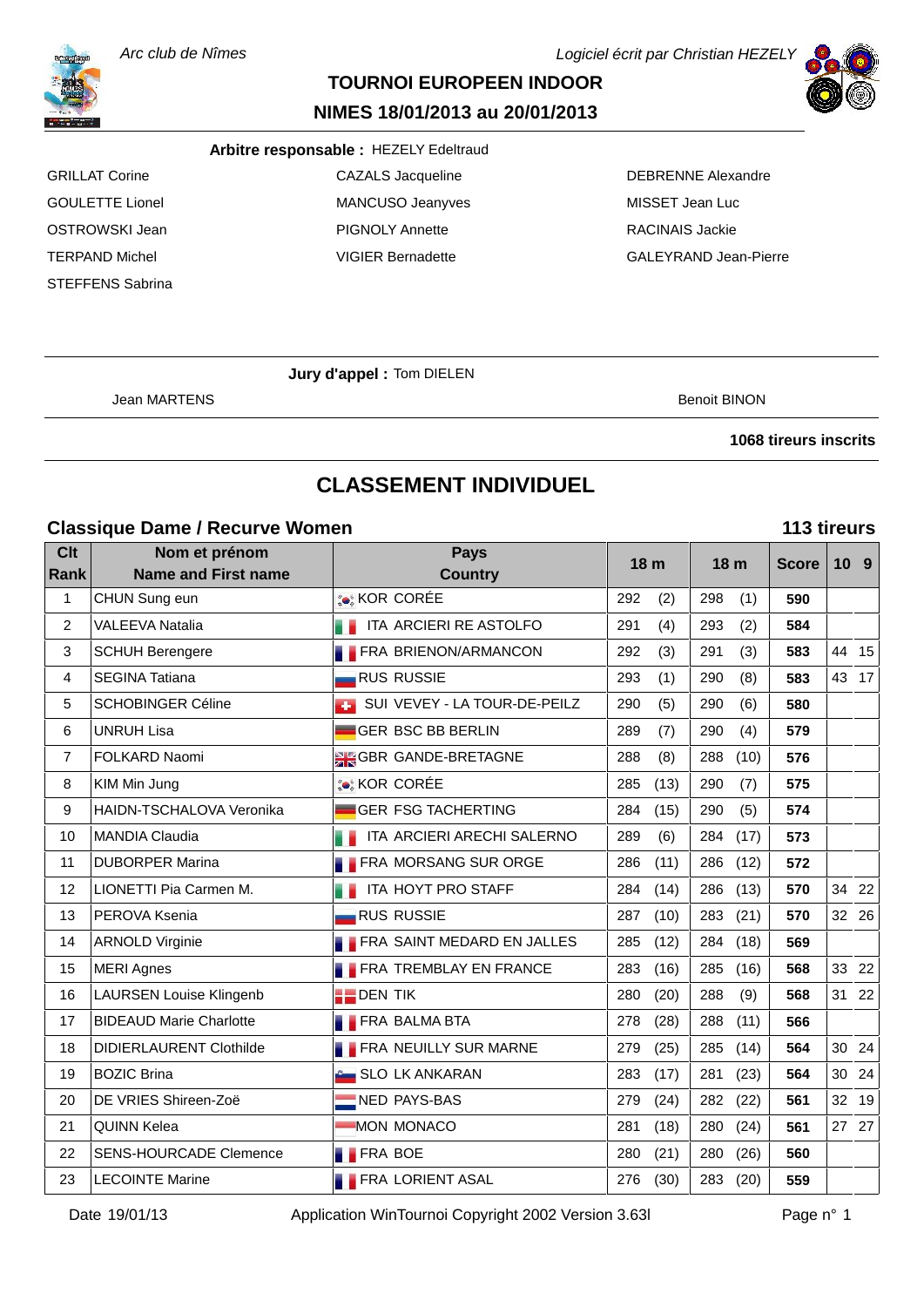| 24 | ANDREJKA Mateja           | <b>SLO SLOVÉNIE</b>                 | 279<br>(27) | 279<br>(27) | 558 | 31 17    |
|----|---------------------------|-------------------------------------|-------------|-------------|-----|----------|
| 25 | <b>TOMAT Najka</b>        | <b>SLO SKOFJA LOKA</b>              | 279<br>(26) | 279<br>(30) | 558 | 27<br>25 |
| 26 | <b>VIOLI Sara</b>         | ITA ARCIERI SARZANA                 | 281<br>(19) | 276<br>(38) | 557 | 26 28    |
| 27 | <b>BEZAULT Celine</b>     | <b>FRA BOE</b>                      | 280<br>(23) | (35)<br>277 | 557 | 24 29    |
| 28 | <b>DELANNOY Roxane</b>    | <b>FRA GUILERS</b>                  | 277<br>(29) | 279<br>(32) | 556 |          |
| 29 | <b>DESVIGNES Lauranne</b> | <b>FRA BRIENON/ARMANCON</b>         | 270<br>(39) | 285<br>(15) | 555 | 34 17    |
| 30 | <b>TONETTA Elena</b>      | <b>THE ITA AERONAUTICA MILITARE</b> | 275<br>(32) | 280<br>(25) | 555 | 32 21    |
| 31 | <b>TOUSSAINT Melina</b>   | <b>FRA NIMES</b>                    | 270<br>(42) | (19)<br>283 | 553 |          |
| 32 | <b>COTRY Cyrielle</b>     | <b>FRA COMPIEGNE</b>                | 280<br>(22) | 272<br>(48) | 552 |          |
| 33 | <b>BERZINA Zane</b>       | <b>FRA NIMES</b>                    | 288<br>(9)  | (69)<br>261 | 549 | 34<br>19 |
| 34 | <b>TORRES Sandra</b>      | <b>FRA NIMES</b>                    | 270<br>(38) | 279<br>(31) | 549 | 21 29    |
| 35 | <b>DELAUTRE Sylvie</b>    | <b>FRA SAINT MEDARD EN JALLES</b>   | 272<br>(37) | 276<br>(37) | 548 |          |
| 36 | VAN DIJCK Sjan            | NED PAYS-BAS                        | 275<br>(31) | 272 (51)    | 547 |          |
| 37 | <b>GIOT Melody</b>        | <b>FRA PERPIGNAN</b>                | 273<br>(34) | 273 (44)    | 546 | 25 20    |
| 38 | <b>VARLET Sandrine</b>    | <b>FRA HOUILLES</b>                 | 269<br>(45) | 277<br>(33) | 546 | 23 24    |
| 39 | <b>GOUY Aline</b>         | <b>FRA CARQUEFOU</b>                | 267<br>(52) | (28)<br>279 | 546 | 22 26    |
| 40 | <b>SASIA Gabriella</b>    | ITA 01055 ARCIERI DELL'ELICE        | 272<br>(35) | (41)<br>274 | 546 | 18 32    |
| 41 | <b>UMER Ana</b>           | <b>Company SLO ANKARAN</b>          | 272<br>(36) | 272 (47)    | 544 |          |
| 42 | <b>OURY Aurelie</b>       | <b>FRA MORANGIS</b>                 | 264<br>(57) | 279<br>(29) | 543 |          |
| 43 | <b>HINCKELLRIN Carole</b> | <b>FRA ISSY LES MOULINEAUX</b>      | 274<br>(33) | (56)<br>268 | 542 | 21 21    |
| 44 | <b>MOREL Aurelie</b>      | <b>FRA SAINT MEDARD EN JALLES</b>   | 270<br>(43) | 272<br>(49) | 542 | 19 29    |
| 45 | <b>CARLES Fanny</b>       | <b>FRA NICE</b>                     | 268<br>(47) | 274 (42)    | 542 | 19 28    |
| 46 | <b>OUADOUDI Fatine</b>    | <b>MAR MAROC</b>                    | 268<br>(50) | (43)<br>273 | 541 | 23 19    |
| 47 | <b>SALMONIE Jennifer</b>  | <b>FRA CHATEL GUYON</b>             | 268<br>(49) | 273<br>(46) | 541 | 19 27    |
| 48 | <b>MESLE Margaux</b>      | <b>AK</b> GBR EUAC                  | 265<br>(56) | 276<br>(39) | 541 | 17 30    |
| 49 | PREIMANN Anneli           | <b>EST ESTONIE</b>                  | 264<br>(58) | 276 (36)    | 540 |          |
| 50 | VERBIC Darja              | <b>C</b> SLO SLOVÉNIE               | 262 (63)    | 277 (34)    | 539 |          |
| 51 | <b>GEMARIN Eve</b>        | FRA MONTLOUIS-SUR-LOIRE             | 270<br>(40) | 268<br>(57) | 538 | 22 19    |
| 52 | <b>TRAPANI Gloria</b>     | ITA ARCIERI JUVENILIA               | 269<br>(46) | (55)<br>269 | 538 | 20 21    |
| 53 | <b>FILIPPI Gloria</b>     | ITA AERONAUTICA MILITARE<br>H.      | 263<br>(61) | 275<br>(40) | 538 | 19 29    |
| 54 | <b>FRANGILLI Carla</b>    | CIV CÔTE D'IVOIRE                   | 262<br>(64) | 273<br>(45) | 535 | 22 23    |
| 55 | <b>FABER Rita</b>         | SUI JUVENTAS BASEL<br><b>A</b>      | (55)<br>265 | 270<br>(52) | 535 | 18 27    |
| 56 | <b>BILLET Arielle</b>     | <b>FRA SAINTE MARIE LA MER</b>      | 263<br>(59) | 270<br>(53) | 533 | 19 27    |
| 57 | <b>TERRIER Constance</b>  | <b>FRA ISSY LES MOULINEAUX</b>      | 270<br>(41) | 263<br>(65) | 533 | 18 27    |
| 58 | CARRASQUER MONT Alba      | ESP ESPAGNE                         | (44)<br>270 | 262<br>(68) | 532 |          |
| 59 | <b>FIALON Sandrine</b>    | <b>FRA MENTON</b>                   | 268<br>(48) | 263<br>(63) | 531 |          |
| 60 | <b>DIELEN Nathalie</b>    | <b>SUI SUISSE</b><br>æ.             | 266<br>(53) | 263<br>(66) | 529 | 28 19    |
| 61 | <b>DEGRAEVE Sophie</b>    | <b>FRA POISSY</b>                   | 257<br>(69) | (50)<br>272 | 529 | 18 25    |
| 62 | <b>JENNY</b> Isabelle     | SUI ARC CLUB JUSSY<br><b>COL</b>    | 263<br>(62) | 265<br>(61) | 528 | 16<br>20 |
| 63 | <b>GLATIGNY Mathilde</b>  | <b>FRA CARQUEFOU</b>                | 259<br>(66) | 269<br>(54) | 528 | 14 25    |
| 64 | REDENTI Cristina          | ITA ARCO MONZA                      | 267<br>(51) | 255<br>(76) | 522 |          |
| 65 | <b>AGNEW Susan</b>        | <b>IRL IRLANDE</b><br>. .           | 259<br>(67) | 262<br>(67) | 521 |          |
| 66 | <b>CORDEAU Geraldine</b>  | <b>FRA ANNEMASSE</b>                | 251<br>(79) | 267 (58)    | 518 |          |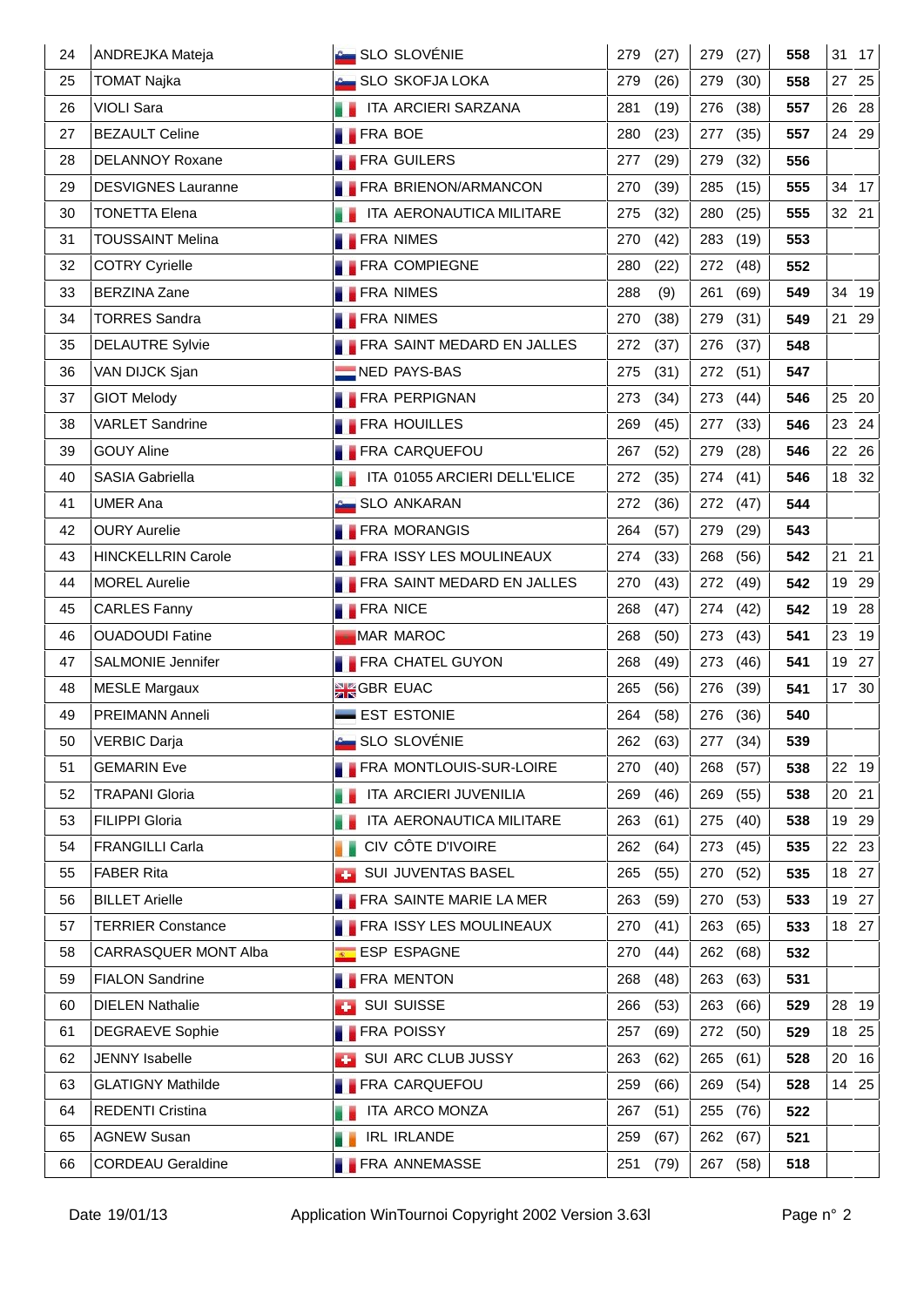| 67  | <b>SCHWAGER Francoise</b>    | <b>BUI SUISSE</b>                  | 253<br>(74) | 264<br>(62)        | 517 |       |       |
|-----|------------------------------|------------------------------------|-------------|--------------------|-----|-------|-------|
| 68  | PYLA Evelyne                 | <b>FRA PONTIVY</b>                 | 250<br>(80) | 266<br>(60)        | 516 |       |       |
| 69  | <b>DELOBELLE Audrey</b>      | <b>FRA RUEIL MALMAISON STAR</b>    | 249<br>(81) | 263<br>(64)        | 512 |       |       |
| 70  | <b>MENICONI Virginie</b>     | <b>FRA HAYANGE</b>                 | 265<br>(54) | 246<br>(85)        | 511 | 16 22 |       |
| 71  | PORTES Delphine              | <b>FRA BALMA BTA</b>               | 251<br>(78) | 260<br>(71)        | 511 |       | 11 23 |
| 72  | <b>LUIK Siret</b>            | <b>EST ESTONIE</b>                 | 243<br>(90) | 267<br>(59)        | 510 |       |       |
| 73  | <b>TANSELLA Francesca</b>    | <b>THE ITA ARCIERI DLF VOGHERA</b> | 248<br>(83) | 261<br>(70)        | 509 |       |       |
| 74  | <b>PERONNON Aurelie</b>      | <b>FRA ARGENTINE</b>               | 252<br>(75) | (75)<br>256        | 508 |       |       |
| 75  | <b>LEMAIRE Pauline</b>       | <b>HE NOR BERGEN BUESKYTTERE</b>   | 256<br>(71) | 250<br>(80)        | 506 |       |       |
| 76  | <b>GRUSON Dominique</b>      | <b>FRA ANGERS</b>                  | 255<br>(72) | 250<br>(81)        | 505 |       |       |
| 77  | SATRE-BUISSON Catherine      | <b>FRA VARANGEVILLE</b>            | 245<br>(87) | 259<br>(72)        | 504 |       |       |
| 78  | <b>DEUSCH Andrea</b>         | <b>GER ALLEMAGNE</b>               | 256<br>(70) | 247<br>(82)        | 503 |       |       |
| 79  | <b>BILLY Margaux</b>         | <b>FRA WISSOUS</b>                 | 261<br>(65) | 241<br>(88)        | 502 |       |       |
| 80  | TEDESCO-LAMARE Christine     | <b>FRA MARSEILLE 1ERE</b>          | 247<br>(85) | (77)<br>254        | 501 |       |       |
| 81  | <b>BARBY Victoria</b>        | <b>SK GBR PENICUIK ARCHERS</b>     | 241<br>(94) | 258<br>(73)        | 499 |       | 13 20 |
| 82  | DE GIULI Marie therese       | <b>BET SUI SUISSE</b>              | 258<br>(68) | 241<br>(90)        | 499 | 9     | 25    |
| 83  | <b>GRACCO Sylviane</b>       | FRA CARRIERES SUR SEINE            | 248<br>(84) | (79)<br>250        | 498 |       |       |
| 84  | <b>BERTOLASI Lidia</b>       | ITA ARCIERI MONICA                 | 251<br>(77) | (87)<br>242        | 493 |       |       |
| 85  | <b>CARPENTIER Aurelie</b>    | <b>FRA MORANGIS</b>                | 263<br>(60) | 227 (100)          | 490 |       |       |
| 86  | <b>FLOCH Francoise</b>       | <b>FRA ANGERS</b>                  | 230<br>(98) | 257 (74)           | 487 |       |       |
| 87  | <b>COSTA Marie Gabrielle</b> | MON MONACO                         | 246<br>(86) | 240<br>(91)        | 486 |       | 12 13 |
| 88  | <b>GUERIN Christel</b>       | <b>FRA PERPIGNAN</b>               | 244<br>(88) | 242 (86)           | 486 | 9     | 26    |
| 89  | <b>CAVALLINI Patrizia</b>    | <b>ITA ITA</b>                     | 255<br>(73) | 229<br>(97)        | 484 |       |       |
| 90  | <b>CANTONI Barbara</b>       | ITA ARCIERI SOLESE                 | 236<br>(95) | 246<br>(84)        | 482 |       |       |
| 91  | <b>ABILLACH Chantal</b>      | <b>FRA PERPIGNAN</b>               | 229 (100)   | 252 (78)           | 481 |       |       |
| 92  | <b>DANIELE Laurence</b>      | <b>FRA SAINT-RAPHAEL</b>           | 243 (91)    | 233 (94)           | 476 |       |       |
| 93  | MONZANI Stéfania             | <b>THE ITA ARCIERI MONICA</b>      |             | 228 (102) 246 (83) | 474 |       |       |
| 94  | <b>GRECIET Justine</b>       | FRA RENNES CIE                     | 243<br>(92) | 230 (96)           | 473 |       |       |
| 95  | <b>ALDEGHERI Michele</b>     | <b>FRA CLUSES</b>                  | 249<br>(82) | 222 (103)          | 471 |       |       |
| 96  | <b>LAAN Daisy</b>            | NED HBS ALMERE                     | 232<br>(96) | 236<br>(93)        | 468 |       |       |
| 97  | ABBOUDA Khadija              | <b>FRA RUEIL MALMAISON STAR</b>    | 243<br>(89) | 223 (102)          | 466 |       |       |
| 98  | <b>BATHMANN Christelle</b>   | <b>FRA BELFORT LION</b>            | 227 (103)   | 236 (92)           | 463 |       |       |
| 99  | <b>BERGER Florence</b>       | <b>SUI SUISSE</b><br><b>A</b>      | 219 (105)   | 241<br>(89)        | 460 |       |       |
| 100 | <b>BOERO Cristina</b>        | ITA ARCIERI IUVENILIA              | 230<br>(99) | 229<br>(98)        | 459 |       |       |
| 101 | <b>ELMAHIRI Meriam</b>       | <b>MAR MARRAKECH</b>               | 229 (101)   | 225 (101)          | 454 |       |       |
| 102 | <b>VACHET Catherine</b>      | MON MONACO                         | 232<br>(97) | 221 (104)          | 453 |       |       |
| 103 | LIZZARDI Marianne            | <b>FRA CHALLES LES EAUX</b>        | 224 (104)   | 227 (99)           | 451 |       |       |
| 104 | <b>OUBERRI Imane</b>         | <b>MAR MAROC</b>                   | 243 (93)    | 203 (108)          | 446 |       |       |
| 105 | <b>CLEROTTE Sylvie</b>       | <b>FRA MOIRANS</b>                 | (76)<br>252 | 181 (111)          | 433 |       |       |
| 106 | <b>DELMAS Nicole</b>         | <b>FRA PENNE-STSYLVESTRE</b>       | 207 (106)   | 217 (105)          | 424 |       |       |
| 107 | <b>MENCARINI Paulette</b>    | <b>FRA CHANAC</b>                  | 196 (109)   | 214 (106)          | 410 |       |       |
| 108 | POULARD Karine               | <b>FRA MONTREUIL 1ER</b>           | 200 (108)   | 207 (107)          | 407 |       |       |
| 109 | <b>EXERTIER Anne-Marie</b>   | <b>FRA AIX LES BAINS</b>           | 164 (111)   | 233 (95)           | 397 |       |       |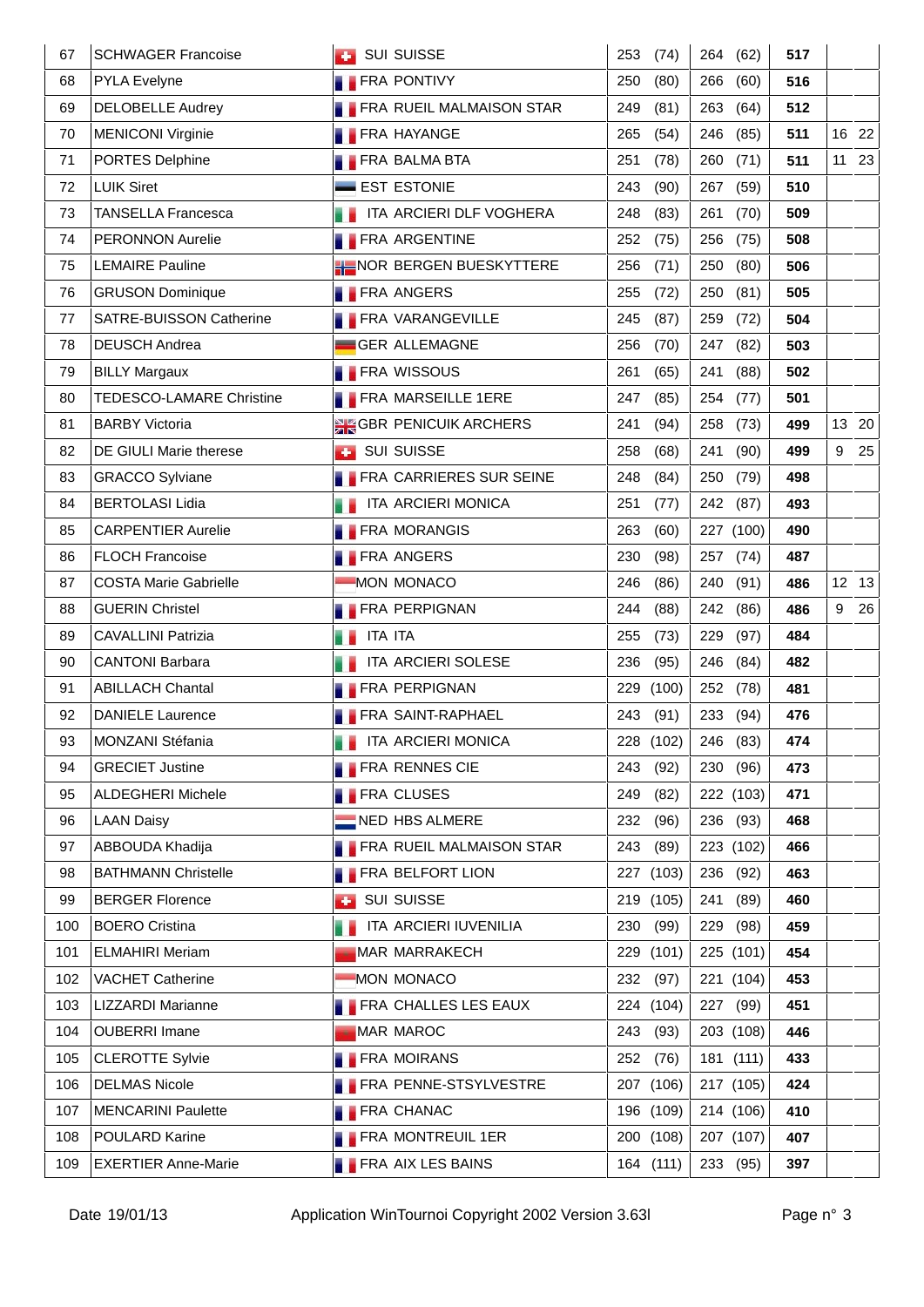| 110 | LURAC Bernadette          | <b>FRA MORSANG SUR ORGE</b>  | 204 (107) | 192 (109) | - 396 |  |
|-----|---------------------------|------------------------------|-----------|-----------|-------|--|
| 111 | MICHELLAND Sylviane       | <b>FRA CHALLES LES EAUX</b>  | 173 (110) | 190 (110) | 363   |  |
| 112 | <b>FILLOUX Anne Marie</b> | <b>FRA SURGERES</b>          | 119 (113) | 175 (112) | 294   |  |
| 113 | SANSOU Valerie            | <b>FRA PENNE-STSYLVESTRE</b> | 136 (112) | 136 (113) | 272   |  |

# **Classique Junior Dame / Recurve Women Junior 35 tireurs**

| <b>Clt</b>     | Nom et prénom               |                  | <b>Pays</b>                         |     | 18 <sub>m</sub> |     | 18 <sub>m</sub> | <b>Score</b> |    | 10 <sub>9</sub> |
|----------------|-----------------------------|------------------|-------------------------------------|-----|-----------------|-----|-----------------|--------------|----|-----------------|
| Rank           | <b>Name and First name</b>  |                  | <b>Country</b>                      |     |                 |     |                 |              |    |                 |
| 1              | <b>CHEVREAU Marie</b>       |                  | <b>FRA SAINT AVERTIN</b>            | 285 | (1)             | 280 | (5)             | 565          |    |                 |
| 2              | <b>GAUBIL Melanie</b>       |                  | <b>FRA LEGUEVIN</b>                 | 284 | (2)             | 280 | (4)             | 564          |    |                 |
| 3              | <b>DEDEN Esther</b>         |                  | NED PAYS-BAS                        | 280 | (3)             | 281 | (1)             | 561          |    |                 |
| 4              | <b>VIVES Marion</b>         |                  | <b>FRA RENNES CIE</b>               | 279 | (5)             | 281 | (2)             | 560          |    |                 |
| 5              | <b>BAUER Katharina</b>      |                  | <b>GER BSG RAUBLING</b>             | 280 | (4)             | 279 | (6)             | 559          |    |                 |
| 6              | <b>PLANEIX Sophie</b>       | <b>FRA RIOM</b>  |                                     | 270 | (13)            | 281 | (3)             | 551          |    |                 |
| $\overline{7}$ | <b>FREREBEAU Elisabeth</b>  |                  | <b>FRA ANCONE</b>                   | 277 | (7)             | 272 | (12)            | 549          |    | 24 24           |
| 8              | <b>VAN DIJCK Claire</b>     |                  | NED PAYS-BAS                        | 276 | (8)             | 273 | (10)            | 549          |    | 23 26           |
| 9              | PARNAT Reena                |                  | EST ESTONIE                         | 269 | (15)            | 276 | (7)             | 545          |    |                 |
| 10             | <b>MOUTINHO Helene</b>      | <b>FRA BOE</b>   |                                     | 276 | (10)            | 268 | (14)            | 544          |    |                 |
| 11             | <b>DUSSAU Lucie</b>         |                  | <b>FRA COMPIEGNE</b>                | 275 | (11)            | 265 | (17)            | 540          |    |                 |
| 12             | <b>DECKERS Eline</b>        |                  | <b>BEL BELGIQUE</b>                 | 277 | (6)             | 261 | (20)            | 538          |    |                 |
| 13             | <b>LAAN Sarina</b>          |                  | NED HBS ALMERE                      | 276 | (9)             | 261 | (21)            | 537          |    |                 |
| 14             | D'ADAMO Claudia             |                  | ITA SENTIERO SELVAGGIO              | 260 | (19)            | 272 | (11)            | 532          | 20 | 25              |
| 15             | ROGAZY Berangere            |                  | <b>FRA VILLEURBANNE CIE HERACLE</b> | 273 | (12)            | 259 | (24)            | 532          |    | 15 27           |
| 16             | <b>GONZALEZ DE LA Marta</b> |                  | ESP ESPAGNE                         | 256 | (23)            | 274 | (9)             | 530          |    |                 |
| 17             | <b>URBANEK Claire</b>       |                  | <b>FRA CHALLANS</b>                 | 270 | (14)            | 259 | (23)            | 529          |    |                 |
| 18             | ZERIZER Judy                | <b>FRA RIVES</b> |                                     | 265 | (17)            | 263 | (18)            | 528          |    |                 |
| 19             | MINAUD Meghane              |                  | <b>FRA ELANCOURT</b>                | 249 | (27)            | 274 | (8)             | 523          |    | 18 20           |
| 20             | <b>DEINEKO Iliana</b>       |                  | <b>BUI SUISSE</b>                   | 256 | (22)            | 267 | (15)            | 523          |    | 16 26           |
| 21             | <b>CREMMYDAS Aurore</b>     |                  | <b>FRA PERPIGNAN</b>                | 255 | (24)            | 266 | (16)            | 521          |    |                 |
| 22             | <b>DE GIULI Clementine</b>  |                  | <b>B</b> SUI SUISSE                 | 258 | (20)            | 260 | (22)            | 518          |    |                 |
| 23             | <b>NANN Alysson</b>         |                  | <b>FRA BESANCON DB</b>              | 265 | (16)            | 249 | (28)            | 514          |    |                 |
| 24             | <b>BOEHNKE Julia</b>        |                  | <b>GER ALLEMAGNE</b>                | 262 | (18)            | 251 | (27)            | 513          |    |                 |
| 25             | <b>BOURG Chloe</b>          |                  | <b>FRA BRIENON/ARMANCON</b>         | 243 | (30)            | 268 | (13)            | 511          |    | 14 21           |
| 26             | <b>GALIEGT Mathilde</b>     |                  | <b>FRA PERPIGNAN</b>                | 254 | (25)            |     | 257 (25)        | 511          |    | 12 28           |
| 27             | <b>COHEN Laury</b>          |                  | <b>FRA MAREIL MARLY</b>             | 247 | (28)            | 261 | (19)            | 508          |    |                 |
| 28             | <b>CHARLOT Sophie</b>       |                  | <b>FRA BALMA BTA</b>                | 258 | (21)            | 248 | (29)            | 506          |    |                 |
| 29             | <b>MAURICE Solene</b>       |                  | <b>FRA MONTREUIL 1ER</b>            | 254 | (26)            |     | 246 (30)        | 500          |    |                 |
| 30             | <b>LEROI Eloise</b>         |                  | <b>FRA PONT AUDEMER</b>             | 240 | (33)            | 245 | (31)            | 485          |    |                 |
| 31             | <b>PACIC Marjorie</b>       |                  | <b>FRA SEICHAMPS</b>                | 241 | (32)            |     | 242 (32)        | 483          |    |                 |
| 32             | LOUCHE Clelia               |                  | <b>FRA PONT ST ESPRIT</b>           | 246 | (29)            |     | 235 (33)        | 481          |    |                 |
| 33             | <b>KRAPEZ Karin</b>         |                  | <b>Control</b> SLO BUDANJE          | 219 | (34)            | 251 | (26)            | 470          |    |                 |
| 34             | <b>BONIN Joelline</b>       |                  | <b>FRA BETTANCOURT LA FERREE</b>    | 242 | (31)            | 225 | (34)            | 467          |    |                 |
| 35             | <b>TARDY Pauline</b>        | <b>FRA NICE</b>  |                                     | 209 | (35)            |     | 207 (35)        | 416          |    |                 |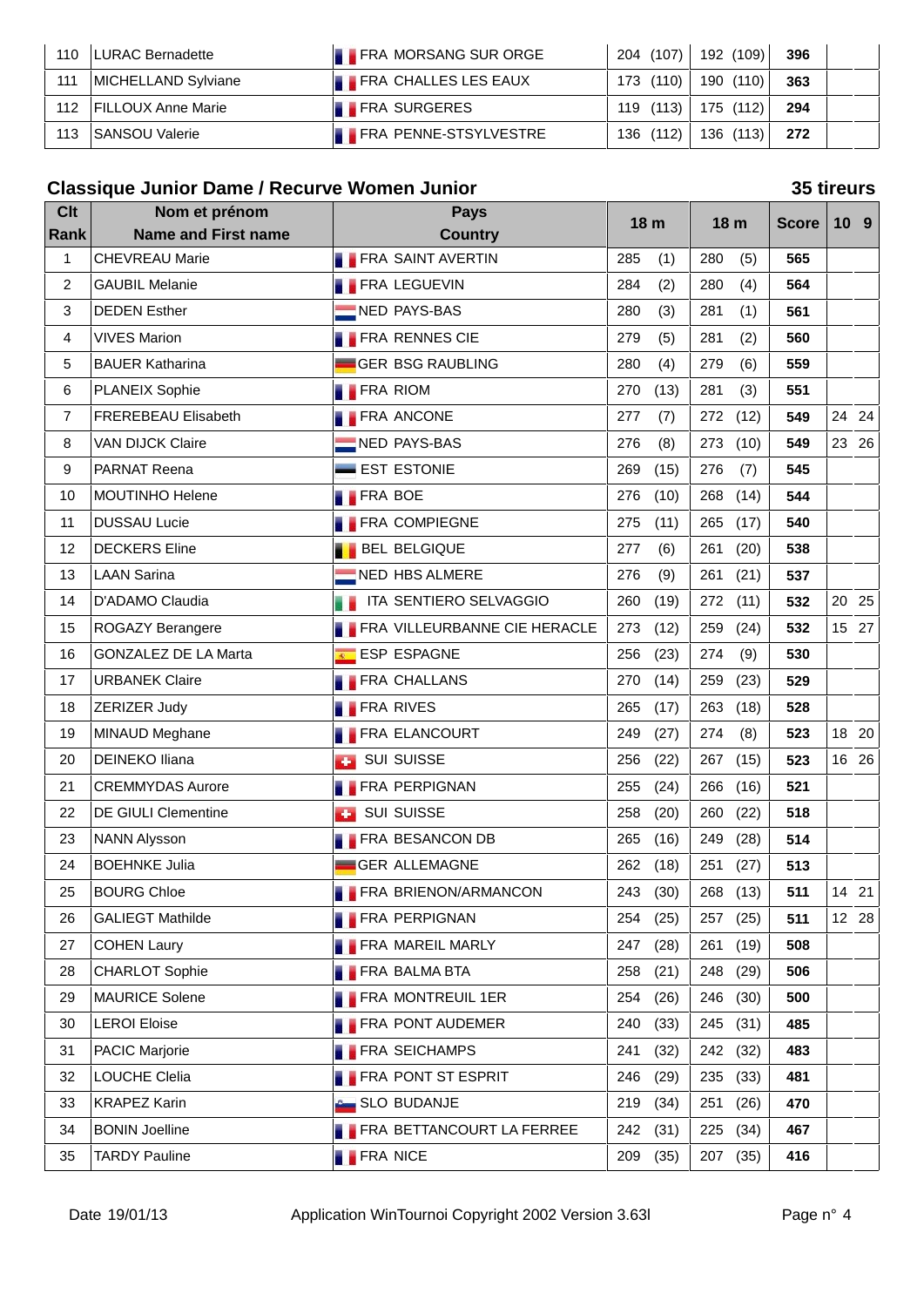### **Classique Cadette / Recurve Women Cadet 43 tireurs**

| <b>Clt</b><br>Rank | Nom et prénom<br><b>Name and First name</b> | <b>Pays</b><br><b>Country</b>   | 18 <sub>m</sub> | 18 m        | <b>Score</b> | 10 <sub>9</sub> |
|--------------------|---------------------------------------------|---------------------------------|-----------------|-------------|--------------|-----------------|
| 1                  | YANBARISOVA Dinara                          | <b>RUS RUSSIE</b>               | 279<br>(3)      | 291<br>(1)  | 570          |                 |
| $\overline{2}$     | MARTIN LAZARO Adriana Rosa                  | ESP ARQUEROS DE POZUELO         | 283<br>(1)      | 286<br>(2)  | 569          |                 |
| 3                  | <b>ADICEOM Audrey</b>                       | <b>FRA RIOM</b>                 | 276<br>(4)      | 276<br>(4)  | 552          |                 |
| 4                  | <b>CARLIER Aurelie</b>                      | <b>FRA PONT AUDEMER</b>         | 276<br>(5)      | 274<br>(6)  | 550          | 22 27           |
| 5                  | <b>VAN HOUTVEN Karianne</b>                 | <b>BEL BELGIQUE</b>             | 272<br>(8)      | (3)<br>278  | 550          | 20 31           |
| 6                  | <b>BAILLION Laure</b>                       | <b>FRA MOUANS SARTOUX</b>       | 274<br>(7)      | 274<br>(5)  | 548          |                 |
| $\overline{7}$     | RAYSIN Maya                                 | <b>E</b> ISR ISRAËL             | 264<br>(12)     | (7)<br>270  | 534          | 24 18           |
| 8                  | <b>SACO Virginie</b>                        | <b>FRA PEROLS</b>               | 269<br>(9)      | 265<br>(11) | 534          | 16 26           |
| 9                  | <b>ZURBANO Irati</b>                        | ESP ESPAGNE                     | 276<br>(4)      | 255<br>(21) | 531          |                 |
| 10                 | <b>NOBLE Marie</b>                          | <b>FRA RENNES CIE</b>           | 262<br>(14)     | 266<br>(9)  | 528          |                 |
| 11                 | MARIE-ELISE Oceane                          | <b>FRA NOGENT LE ROI</b>        | 279<br>(2)      | 247<br>(24) | 526          |                 |
| 12                 | <b>TAYLOR Philippa</b>                      | <b>SK GBR GANDE-BRETAGNE</b>    | 263<br>(13)     | 262<br>(14) | 525          |                 |
| 13                 | MOURONVALLE Clara                           | <b>FRA THONON LES BAINS</b>     | 266<br>(10)     | 258<br>(17) | 524          |                 |
| 14                 | <b>HOCEVAR Nina</b>                         | SLO SLOVÉNIE                    | 266<br>(11)     | 256<br>(20) | 522          | 19 18           |
| 15                 | ZIEGLER Milena                              | GER ALLEMAGNE                   | 257<br>(15)     | 265<br>(12) | 522          | 17 17           |
| 16                 | <b>PESLIER Eugenie</b>                      | <b>FRA BOE</b>                  | 254<br>(20)     | (8)<br>268  | 522          | 14 23           |
| 16                 | <b>FOURNIER Margot</b>                      | <b>FRA FONTAINEBLEAU</b>        | 275<br>(6)      | 246<br>(25) | 521          |                 |
| 17                 | <b>BERGUIN Manon</b>                        | <b>FRA MONT ST AIGNAN</b>       | 250<br>(22)     | 266<br>(10) | 516          |                 |
| 18                 | <b>FASEL Lucie</b>                          | SUI ARC CLUB JUSSY              | 257<br>(17)     | (16)<br>258 | 515          |                 |
| 19                 | <b>GRILLI Eleonora</b>                      | ITA ARCIERI MONICA              | 257<br>(16)     | (18)<br>257 | 514          |                 |
| 20                 | <b>DUFEIL Camille</b>                       | <b>FRA ACHERES</b>              | 244<br>(26)     | 264<br>(13) | 508          |                 |
| 21                 | SEROUYA Sarah                               | <b>FRA NOYON</b>                | 248<br>(25)     | 259<br>(15) | 507          |                 |
| 22                 | <b>CERNAC Katarina</b>                      | SLO SLOVÉNIE                    | (18)<br>255     | (23)<br>248 | 503          |                 |
| 23                 | <b>HOUPERT Clarisse</b>                     | <b>FRA FONTAINEBLEAU</b>        | 254<br>(19)     | 246<br>(26) | 500          |                 |
| 24                 | MARIN LAMELLET Ines                         | <b>FRA PREVESSIN-MOENS</b>      | 243<br>(28)     | 256<br>(19) | 499          |                 |
| 25                 | <b>LOUIS Mathilde</b>                       | <b>FRA SAINT MYON</b>           | 243<br>(27)     | 254 (22)    | 497          | 12 17           |
| 26                 | ROYER Manon                                 | <b>FRA NICE</b>                 | 253<br>(21)     | 244 (28)    | 497          | 9 27            |
| 27                 | <b>VERNAY Emilie</b>                        | <b>FRA BRON</b>                 | 250<br>(24)     | 246 (27)    | 496          |                 |
| 28                 | <b>VERANI Camille</b>                       | <b>FRA NICE</b>                 | 224<br>(31)     | 254<br>(21) | 478          |                 |
| 29                 | <b>JOLY Anne Caroline</b>                   | <b>FRA BESANCON DB</b>          | 233<br>(29)     | 232 (30)    | 465          |                 |
| 30                 | <b>SCHAUS Jil</b>                           | <b>BEL DVS ZELZATE</b>          | 250<br>(23)     | 213 (33)    | 463          |                 |
| 31                 | <b>LELOIR Audrey</b>                        | <b>FRA SAINTE MARIE LA MER</b>  | 229<br>(30)     | 213 (32)    | 442          |                 |
| 32                 | PAINAULT Valentine                          | <b>FRA MONTREUIL 1ER</b>        | 198<br>(35)     | 241<br>(29) | 439          |                 |
| 33                 | <b>MANDIER Celine</b>                       | <b>FRA RIVES</b>                | 219<br>(32)     | (34)<br>213 | 432          |                 |
| 34                 | <b>LEGER Oriane</b>                         | <b>FRA NICE</b>                 | 214<br>(33)     | 211<br>(35) | 425          |                 |
| 35                 | <b>MINOT Julie</b>                          | <b>FRA VILLEFRANCHE</b>         | 199<br>(34)     | 196<br>(37) | 395          |                 |
| 36                 | <b>FILIPPINI Martina</b>                    | ITA ARCO BUSSERO                | 172<br>(37)     | 215 (31)    | 387          |                 |
| 37                 | <b>MENISSIER Audrey</b>                     | <b>FRA MIRAMAS CRAU</b>         | 147<br>(40)     | 197<br>(36) | 344          |                 |
| 38                 | <b>HIRT</b> Emilie                          | <b>BUI SUISSE</b>               | 155<br>(38)     | 177<br>(38) | 332          |                 |
| 39                 | <b>RIANDET Aurelie</b>                      | <b>FRA LEGUEVIN</b>             | 177<br>(36)     | 117 (40)    | 294          |                 |
| 40                 | TOURAINE-HELIAS Kyla                        | <b>FRA RUEIL MALMAISON STAR</b> | (42)<br>118     | 156<br>(39) | 274          |                 |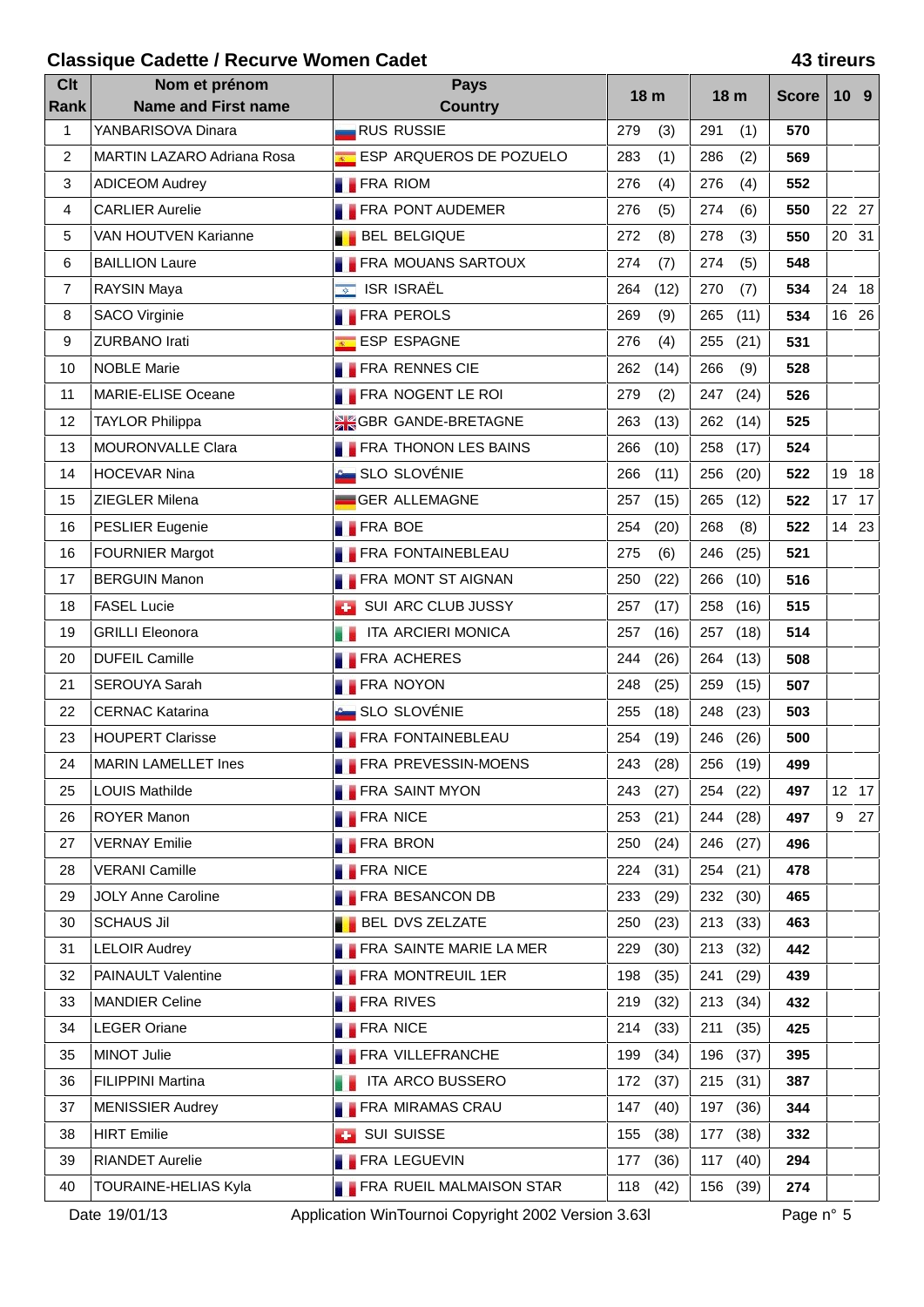| MESTRE-LASCAUX Colyne | FRA BOE                      | 48 | (39) | 111 | (41) | 259 |  |
|-----------------------|------------------------------|----|------|-----|------|-----|--|
| IPPINI Silvia         | <b>ARCIERI MONICA</b><br>ITA | 41 | (41) | 101 | (42) | 242 |  |

# **Compound Dame / Compound Women 100 tireurs**

| <b>Clt</b>     | Nom et prénom                  |                    | <b>Pays</b>                        |     | 18 m |     | 18 <sub>m</sub> | <b>Score</b> |    | 10 <sub>9</sub> |
|----------------|--------------------------------|--------------------|------------------------------------|-----|------|-----|-----------------|--------------|----|-----------------|
| Rank           | <b>Name and First name</b>     |                    | <b>Country</b>                     |     |      |     |                 |              |    |                 |
| 1              | VAN CASPEL Inge                | NED HBSA           |                                    | 290 | (6)  | 295 | (1)             | 585          |    |                 |
| 2              | <b>LEBECQUE Pascale</b>        |                    | <b>FRA GRANDE SYNTHE</b>           | 290 | (5)  | 292 | (5)             | 582          |    | 42 18           |
| 3              | <b>CRESPI Elena</b>            |                    | ITA ARCIERI TRE TORRI              | 292 | (1)  | 290 | (7)             | 582          |    | 42 18           |
| 4              | LOGINOVA Albina                |                    | <b>RUS RUSSIAN NATIONAL TEAM</b>   | 289 | (11) | 292 | (4)             | 581          |    |                 |
| 5              | <b>WILLEMS Gladys</b>          |                    | <b>BEL DRIJ AKERS EKEREN</b>       | 290 | (7)  | 290 | (8)             | 580          |    | 40 20           |
| 6              | <b>GARCIA MUNOZ Elena</b>      |                    | ESP ESPAGNE                        | 288 | (17) | 292 | (3)             | 580          | 40 | 20              |
| $\overline{7}$ | <b>MARTRET Caroline</b>        |                    | <b>FRA NEUILLY SUR MARNE</b>       | 289 | (9)  | 291 | (6)             | 580          | 40 | 13              |
| 8              | <b>TONIOLI Marcella</b>        |                    | ITA ARCIERI LAGHESI                | 291 | (3)  | 287 | (18)            | 578          | 38 | 22              |
| 9              | ANASTASIO Anastasia            |                    | ITA MARINA MILITARE                | 285 | (30) | 293 | (2)             | 578          |    | 38 22           |
| 10             | VANDIONANT-FRANGILLI Sandrine  | <b>FRA NIMES</b>   |                                    | 289 | (10) | 288 | (14)            | 577          |    |                 |
| 11             | <b>JONES Naomi</b>             |                    | <b>SK GBR EDINBURGH UNIVERSITY</b> | 287 | (23) | 289 | (9)             | 576          |    |                 |
| 12             | <b>GARITAT Chrystelle</b>      |                    | <b>FRA RENNES CIE</b>              | 287 | (19) | 288 | (15)            | 575          |    | 36 23           |
| 13             | LE BALC'H Lydie                | <b>FRA DREUX</b>   |                                    | 290 | (8)  | 285 | (22)            | 575          |    | 35 25           |
| 14             | <b>BABININA Jelenna</b>        |                    | LTU KAUNO SAUDYMO IS LANKO A       | 286 | (26) | 288 | (11)            | 574          | 35 | 24              |
| 15             | SOEMOD Camilla                 |                    | <b>DEN DANEMARK</b>                | 289 | (12) | 285 | (30)            | 574          | 34 | 26              |
| 16             | <b>BINGHAM Rikki</b>           |                    | <b>SIGBR BOWMEN O. BIRSTALL</b>    | 286 | (25) | 288 | (12)            | 574          | 34 | 26              |
| 17             | <b>LEGER Patricia</b>          |                    | <b>FRA DRAVEIL</b>                 | 288 | (13) | 285 | (26)            | 573          |    | 33 27           |
| 18             | <b>MARKOVIC Irina</b>          |                    | NED PAYS-BAS                       | 284 | (31) | 289 | (10)            | 573          |    | 33 27           |
| 19             | <b>MASSINA Michele</b>         | <b>BEL GAU</b>     |                                    | 287 | (22) | 286 | (20)            | 573          |    | 33 27           |
| 20             | NOVIKOVA Elena                 | $RUS -$            |                                    | 287 | (21) | 285 | (24)            | 572          |    |                 |
| 21             | <b>ROBERT Michele</b>          |                    | <b>FRA PUGET SUR ARGENS</b>        | 291 | (2)  | 280 | (55)            | 571          |    | 32 27           |
| 22             | SIMPSON Nichola                |                    | <b>SIGGBR GANDE-BRETAGNE</b>       | 287 | (18) | 284 | (34)            | 571          |    | 32 27           |
| 23             | <b>FABRE Valerie</b>           |                    | <b>FRA SURESNES</b>                | 284 | (35) | 287 | (16)            | 571          |    | 32 27           |
| 24             | <b>PRIEELS Sarah</b>           |                    | <b>BEL GSR BRUXELLES</b>           | 283 | (40) | 288 | (13)            | 571          |    | 31 29           |
| 25             | <b>DESSOY Catheline</b>        | <b>BEL LAW</b>     |                                    | 287 | (20) | 284 | (35)            | 571          | 31 | 29              |
| 26             | <b>DEACON Kathy</b>            |                    | ESP CLUB INDALARCO ALMERIA         | 288 | (15) | 283 | (44)            | 571          | 31 | 29              |
| 27             | STUCCHI Amalia                 |                    | ITA ASD BARTOCOMEO COLLEONI        | 283 | (41) | 287 | (17)            | 570          |    | 33 25           |
| 28             | <b>GRYDELAND Runa</b>          |                    | HE NOR SANDEFJORD BUESKYTTERE      | 283 | (44) | 287 | (19)            | 570          |    | 32 27           |
| 29             | <b>FINESSI Monica</b>          |                    | ITA FIAMME AZZURRE                 | 286 | (24) | 284 | (31)            | 570          |    | 30 30           |
| 30             | <b>VOLLE Francoise</b>         |                    | <b>FRA ASCUL LYON</b>              | 288 | (16) | 282 | (50)            | 570          |    | 30 30           |
| 31             | <b>BROWN Danielle</b>          | <b>SK</b> GBR GNAS |                                    | 288 | (14) | 282 | (51)            | 570          |    | 30 30           |
| 32             | <b>BUDEN Ivana</b>             |                    | <b>CRO SK AGRAM</b>                | 286 | (27) | 283 | (43)            | 569          |    | 29 31           |
| 33             | GALLAIS - DUTRIEZ Alexandra    |                    | <b>FRA FONTENAY S/BOIS 1ER CIE</b> | 285 | (28) | 284 | (36)            | 569          |    | 29 31           |
| 34             | DE MATOS Laure                 |                    | <b>FRA MEURSAULT</b>               | 284 | (36) | 285 | (25)            | 569          |    | 29 31           |
| 35             | <b>COUWENBERG Martine</b>      |                    | NED ROZEN VAN ORANJE               | 284 | (34) | 285 | (23)            | 569          |    | 29 31           |
| 36             | MAZZALI Simona                 |                    | ITA 08008 DUCA OBIZZO III          | 285 | (29) | 283 | (38)            | 568          |    |                 |
| 37             | <b>BURNET Lucie</b>            |                    | <b>FRA MEURSAULT</b>               | 284 | (37) | 283 | (45)            | 567          |    | 29 29           |
| 38             | <b>TREMEAU-CAUDAL Sandrine</b> |                    | <b>FRA WISSOUS</b>                 | 283 | (45) | 284 | (32)            | 567          |    | 28 31           |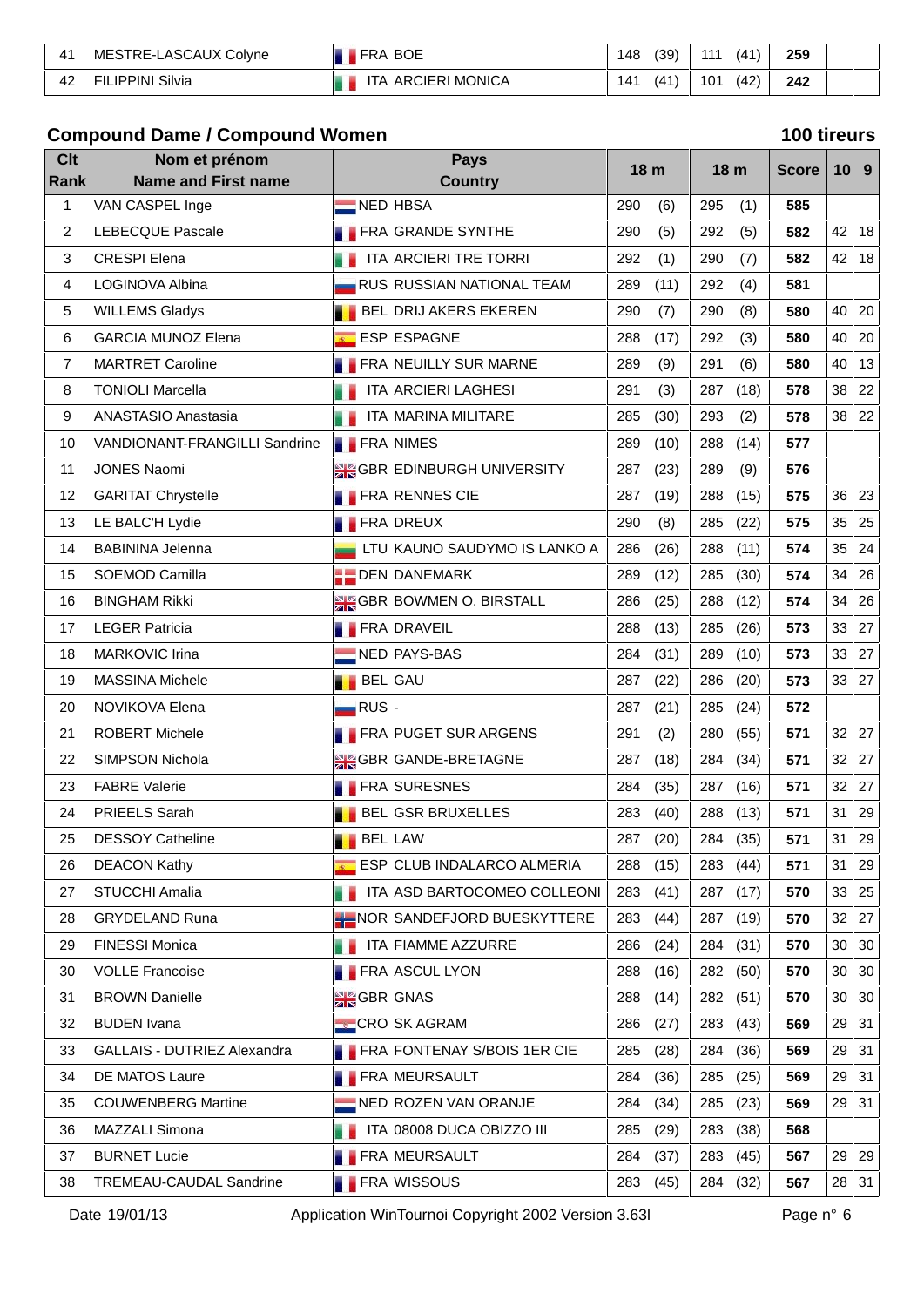| 39 | <b>VIGNE Eliane</b>            | <b>FRA CHIRAC</b>     |                                    | 284 | (32)     |     | 283 (41) | 567 |                  | 27 33 |
|----|--------------------------------|-----------------------|------------------------------------|-----|----------|-----|----------|-----|------------------|-------|
| 40 | CHESSE Joanna                  |                       | <b>FRA NEUILLY SUR MARNE</b>       | 283 | (42)     | 283 | (46)     | 566 |                  | 28 30 |
| 41 | D'AGOSTINO Katia               |                       | ITA ARCIERI DELLE ALPI             | 283 | (43)     | 283 | (42)     | 566 |                  | 27 32 |
| 42 | <b>HOLDERNESS Lucy</b>         |                       | <b>SIGGBR GANDE-BRETAGNE</b>       | 290 | (4)      | 275 | (71)     | 565 |                  | 34 25 |
| 43 | <b>SALMON Emeline</b>          |                       | <b>FRA RENNES CIE</b>              | 282 | (47)     | 283 | (39)     | 565 |                  | 29 29 |
| 44 | <b>KNOEBEL Christina</b>       |                       | GER ALLEMAGNE                      | 281 | (48)     | 284 | (37)     | 565 |                  | 27 31 |
| 45 | <b>ROUX Veronique</b>          |                       | <b>FRA LA GARDE</b>                | 280 | (53)     | 285 | (28)     | 565 |                  | 26 33 |
| 46 | <b>GALES Andrea</b>            |                       | <b>SEGBR WOKING</b>                | 284 | (33)     | 281 | (52)     | 565 |                  | 26 33 |
| 47 | <b>WESTMAN Christie-Lee</b>    |                       | <b>SK GBR BOWMEN OF BIRSTAL</b>    | 282 | (46)     | 283 | (40)     | 565 |                  | 25 35 |
| 48 | <b>FOGLIO Alessia</b>          | <b>THE ITA ITALIA</b> |                                    | 281 | (49)     | 284 | (33)     | 565 |                  | 25 35 |
| 49 | PAGES Annie                    |                       | <b>FRA ARGENTEUIL</b>              | 283 | (38)     | 282 | (49)     | 565 |                  | 25 35 |
| 50 | <b>TONTOEVA Diana</b>          |                       | <b>RUS RUSSIE</b>                  | 279 | (58)     | 285 | (27)     | 564 |                  |       |
| 51 | <b>HEIJKERS Antoinette</b>     |                       | NED DE LAUWERKRANS                 | 281 | (50)     | 281 | (53)     | 562 |                  | 26 30 |
| 52 | <b>HUARD Geraldine</b>         |                       | <b>FRA FONTENAY S/BOIS 1ER CIE</b> | 277 | (63)     | 285 | (29)     | 562 |                  | 24 34 |
| 53 | <b>COURPRON Deborah</b>        |                       | <b>FRA SURGERES</b>                | 276 | (72)     | 286 | (21)     | 562 |                  | 22 38 |
| 54 | <b>AMIARD Elodie</b>           |                       | <b>FRA ANGERS</b>                  | 279 | (54)     | 281 | (54)     | 560 |                  | 25 31 |
| 55 | <b>STRASSER Malvina</b>        | <b>BUI SUISSE</b>     |                                    | 280 | (51)     | 280 | (57)     | 560 | 21               | 38    |
| 56 | <b>STRASSER Aurelia</b>        |                       | <b>BUI SUISSE</b>                  | 280 | (52)     | 280 | (56)     | 560 |                  | 20 40 |
| 57 | <b>BILQUEY Severine</b>        |                       | <b>FRA RENNES CIE</b>              | 279 | (55)     | 280 | (58)     | 559 |                  |       |
| 58 | <b>VENUTO Luana</b>            |                       | ITA ARCIERI TORREVECCHIA           | 279 | (56)     | 279 | (62)     | 558 |                  |       |
| 59 | ROMANTEAU Sonia                |                       | <b>FRA ROCHEFORT SUR MER</b>       | 278 | (60)     | 279 | (61)     | 557 |                  | 18 41 |
| 60 | <b>HARRELSON Christine</b>     |                       | USA ETATS-UNIS D'AMÉRIQUE          | 279 | (59)     | 278 | (63)     | 557 |                  | 17 43 |
| 61 | <b>LAURY Cecile</b>            |                       | <b>FRA MONTLOUIS-SUR-LOIRE</b>     | 279 | (57)     | 277 | (67)     | 556 |                  |       |
| 62 | <b>BROWN Georgie</b>           |                       | <b>SEGBR MERIDEN</b>               | 273 | (83)     | 282 | (48)     | 555 |                  | 22 30 |
| 63 | <b>KEIJSER Chantal</b>         |                       | $\blacksquare$ NED HBS ALMERE      | 276 | (71)     | 279 | (60)     | 555 |                  | 20 36 |
| 64 | <b>PRUDENTE Sandra</b>         |                       | <b>B</b> SUI LAUSANNE              | 276 | (69)     | 279 | (59)     | 555 |                  | 20 35 |
| 65 | <b>FERRARI Cinzia</b>          |                       | <b>THE ITA CUS ROMA</b>            |     | 283 (39) |     | 271 (80) | 554 |                  | 23 30 |
| 66 | CHRISTOULA Theodossia          |                       | <b>FRA MERIGNAC</b>                | 272 | (84)     |     | 282 (47) | 554 |                  | 18 41 |
| 67 | PICAUD Sandrine                |                       | MON MONACO                         | 277 | (64)     | 277 | (65)     | 554 |                  | 17 40 |
| 68 | FILIPPOVA Elena                |                       | <b>RUS DENDRA</b>                  | 277 | (65)     | 277 | (66)     | 554 |                  | 17 40 |
| 69 | <b>BROUTE Isabelle</b>         |                       | <b>FRA BETTON</b>                  | 275 | (73)     | 277 | (64)     | 552 |                  | 16 40 |
| 70 | <b>TAMBURINI Mirna</b>         |                       | ITA 08016 ARCIERI FAENTINI         | 275 | (74)     | 277 | (68)     | 552 |                  | 16 40 |
| 71 | ROGERS MAC RUAI Dierdre        |                       | <b>IRL IRLANDE</b>                 | 277 | (68)     | 274 | (74)     | 551 |                  | 15 41 |
| 72 | BENAYED-DUHEZ Salima           |                       | <b>FRA MONTLOUIS-SUR-LOIRE</b>     | 278 | (61)     | 273 | (78)     | 551 |                  | 14 43 |
| 73 | <b>SANTOS Cristina</b>         | <b>POR NBQ</b>        |                                    | 276 | (70)     | 275 | (72)     | 551 |                  | 13 45 |
| 74 | <b>BARRUEL Helene</b>          |                       | <b>FRA FONTENAY S/BOIS 1ER CIE</b> | 277 | (67)     | 273 | (79)     | 550 |                  | 17 37 |
| 75 | <b>MAISONNIER Sandrine</b>     |                       | <b>FRA NEUILLY SUR MARNE</b>       | 274 | (75)     | 276 | (69)     | 550 |                  | 16 38 |
| 76 | <b>SCHMIDHAUSER Annick</b>     |                       | <b>FRA BASTIA ASPTT</b>            | 277 | (66)     | 271 | (81)     | 548 |                  | 19 38 |
| 77 | <b>BOUZAS BERMEJO Sonsoles</b> |                       | ESP ARCOCLUB                       | 278 | (62)     | 270 | (84)     | 548 | 15 <sub>15</sub> | 39    |
| 78 | <b>LACOMBE Pascale</b>         |                       | <b>FRA CHALLES LES EAUX</b>        | 274 | (79)     |     | 274 (75) | 548 |                  | 15 38 |
| 79 | PASSIEUX Helene                |                       | <b>FRA VOISINS LE BRETONNEUX</b>   | 274 | (78)     |     | 274 (73) | 548 |                  | 13 43 |
| 80 | <b>ELZINGA Vanessa</b>         |                       | NED NETHERLANDS                    | 273 | (81)     | 274 | (77)     | 547 |                  |       |
| 81 | <b>ZINK Evelyne</b>            |                       | <b>FRA ANTONY</b>                  | 272 | (87)     |     | 274 (76) | 546 |                  |       |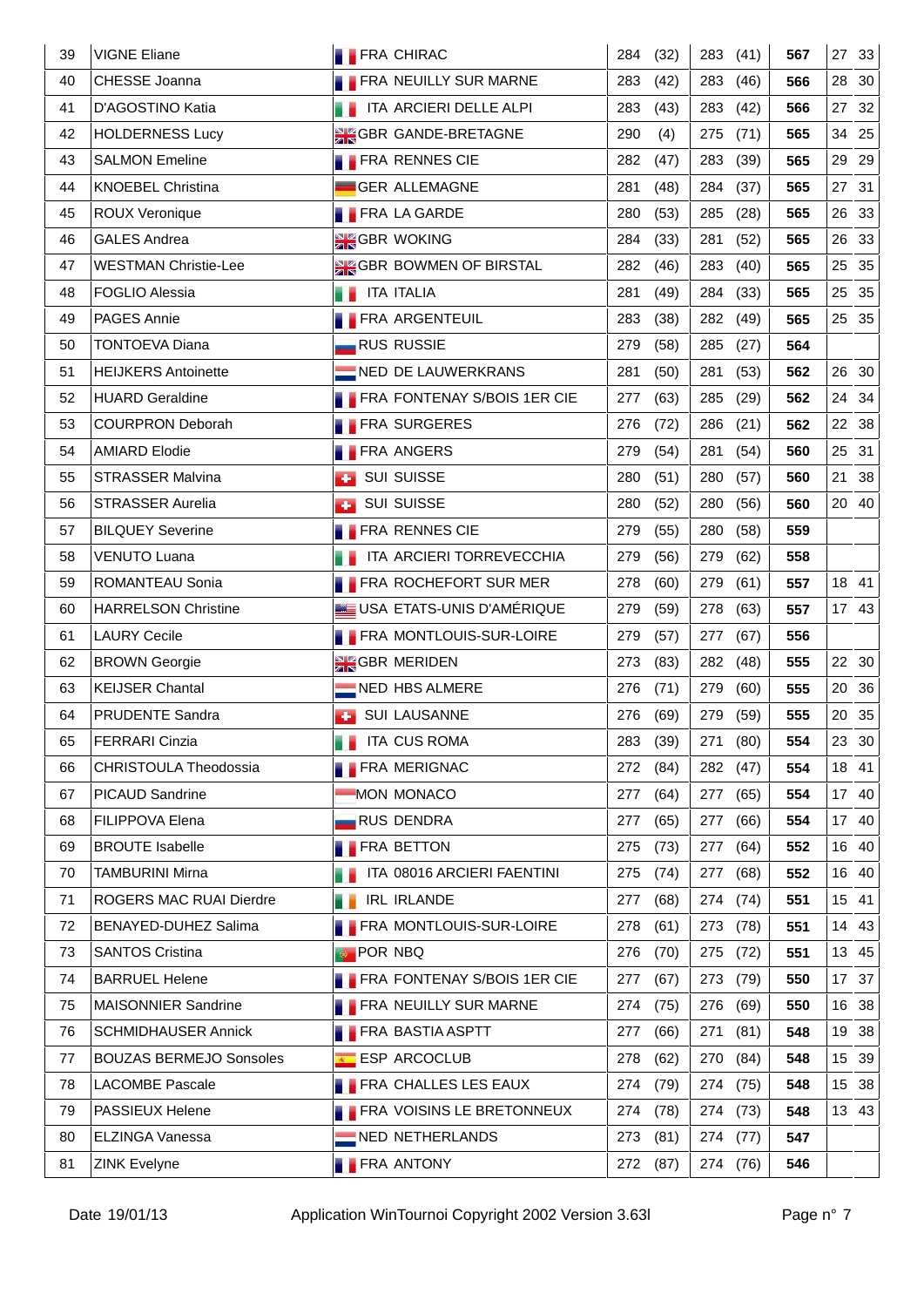| 82  | <b>JOIGNER Helene</b>         | <b>FRA WISSOUS</b>                | (77)<br>274 | 271<br>(82) | 545 | 15              | 36    |
|-----|-------------------------------|-----------------------------------|-------------|-------------|-----|-----------------|-------|
| 83  | <b>ENDLICHER Melanie</b>      | <b>GER ALLEMAGNE</b>              | (76)<br>274 | 271<br>(83) | 545 |                 | 11 45 |
| 84  | <b>BUTHIAUX Isabel</b>        | <b>FRA ANTIBES</b>                | 273<br>(80) | 267<br>(89) | 540 |                 |       |
| 85  | <b>SANTI Coraline</b>         | <b>FRA CASTELSARRASIN</b>         | 272<br>(86) | 267<br>(88) | 539 |                 | 12 36 |
| 86  | <b>ZAPPATERRA Marinella</b>   | ITA ARCIERI LAGHESI               | (88)<br>271 | 268<br>(87) | 539 |                 | 10 39 |
| 87  | <b>HAMON Cecile</b>           | FRA FONTAINEBLEAU                 | 272<br>(85) | 266<br>(92) | 538 |                 |       |
| 88  | LAVAZZA Laura                 | ITA ARCIERI MONICA                | 268<br>(92) | 269<br>(85) | 537 |                 | 12 34 |
| 89  | <b>GUIGNET Delphine</b>       | <b>FRA GAGNY</b>                  | 268<br>(91) | 269<br>(86) | 537 |                 | 10 40 |
| 90  | <b>TERRASSE Rachel</b>        | <b>FRA PRIVAS</b>                 | 269<br>(90) | 267<br>(90) | 536 |                 |       |
| 91  | <b>DUPUY Beatrice</b>         | <b>FRA MORANGIS</b>               | 273<br>(82) | 262<br>(95) | 535 |                 |       |
| 92  | <b>BOIVIN-DORDE Sylviane</b>  | <b>FRA DRAVEIL</b>                | 258<br>(94) | 275<br>(70) | 533 | 15 <sup>1</sup> | 33    |
| 93  | <b>CHATELOT Christelle</b>    | <b>FRA MEZZAVIA AJACCIO ASPTT</b> | 267<br>(93) | 266<br>(91) | 533 | 9               | 37    |
| 94  | <b>PAPILLIER Catherine</b>    | <b>FRA MONTLOUIS-SUR-LOIRE</b>    | (89)<br>269 | 253<br>(97) | 522 |                 |       |
| 95  | <b>BROUARD Francoise</b>      | <b>FRA NEUILLY SUR MARNE</b>      | 256<br>(95) | 265<br>(93) | 521 |                 |       |
| 96  | <b>MAURIES Laurie</b>         | <b>FRA LES ARCHERS DU SIDOBRE</b> | 252<br>(98) | 265<br>(94) | 517 |                 |       |
| 97  | <b>DESCH Jolanda</b>          | SUI ARCHERYCLUB 92                | 252<br>(97) | 258<br>(96) | 510 |                 |       |
| 98  | <b>MEYNARD Valerie</b>        | <b>FRA BRIGNOLES</b>              | 255<br>(96) | 251<br>(98) | 506 |                 |       |
| 99  | <b>LUCOT Viviane</b>          | <b>FRA VARANGEVILLE</b>           | 251<br>(99) | 250<br>(99) | 501 |                 |       |
| 100 | <b>VIDONI Marie-Christine</b> | <b>FRA CHALLES LES EAUX</b>       | 208 (100)   | 200 (100)   | 408 |                 |       |

### **Compound Junior Dame / Compound Women Junior**

#### 11 tireurs

| Clt         | Nom et prénom                | <b>Pays</b>               |     | 18 <sub>m</sub> |     | 18 <sub>m</sub> | <b>Score</b> | 10 <sub>9</sub> |
|-------------|------------------------------|---------------------------|-----|-----------------|-----|-----------------|--------------|-----------------|
| <b>Rank</b> | Name and First name          | <b>Country</b>            |     |                 |     |                 |              |                 |
| 1           | <b>ORLIC Maja</b>            | <b>CRO CROATIE</b>        | 291 | (1)             | 287 | (2)             | 578          |                 |
| 2           | <b>MEYNEN DEGRYSE Lena</b>   | <b>BEL COP</b>            | 283 | (5)             | 289 | (1)             | 572          |                 |
| 3           | <b>MEYNEN DEGRYSE Saskia</b> | <b>BEL COP</b>            | 285 | (3)             | 285 | (4)             | 570          |                 |
| 4           | VAN DER LOOY Sandra          | NED PAYS-BAS              | 282 | (6)             | 283 | (6)             | 565          | 25 35           |
| 5           | <b>CAVALLERI Giulia</b>      | <b>ITA ITALIE</b>         | 282 | (7)             | 283 | (7)             | 565          | 25 35           |
| 6           | <b>FRANZOI Sabrina</b>       | ITA ARCIERI PINE          | 287 | (2)             | 277 | (8)             | 564          |                 |
| 7           | <b>SANCENOT Amelie</b>       | <b>FRA MEURSAULT</b>      | 279 | (8)             | 283 | (5)             | 562          |                 |
| 8           | DIAKOVA Viktoria             | <b>CRO CROATIE</b>        | 274 | (10)            | 287 | (3)             | 561          |                 |
| 9           | <b>PEVENT Marion</b>         | <b>FRA COUTANCES</b>      | 285 | (4)             | 275 | (9)             | 560          |                 |
| 10          | <b>RENAULT Deborah</b>       | <b>FRA GRAND COURONNE</b> | 274 | (9)             | 273 | (10)            | 547          |                 |
| 11          | <b>MORTEMOUSQUE Manon</b>    | <b>FRA MERIGNAC</b>       | 268 | (11)            | 269 | (11)            | 537          |                 |

### **Classique Homme / Recurve Men**

| Clt<br><b>Rank</b> | Nom et prénom<br><b>Name and First name</b> | <b>Pays</b><br><b>Country</b>  | 18 <sub>m</sub> |      | 18 <sub>m</sub> |      | Score |    | 10 <sub>9</sub> |
|--------------------|---------------------------------------------|--------------------------------|-----------------|------|-----------------|------|-------|----|-----------------|
| 1                  | VAN DEN BERG Sjef                           | NED PAYS-BAS                   | 296             | (1)  | 295             | (3)  | 591   |    |                 |
| 2                  | VAN DER VEN Rick                            | NED DE VRIENDENKRING 1897      | 291             | (11) | 297             | (1)  | 588   |    |                 |
| 3                  | <b>ELLISON Brady</b>                        | USA ETATS-UNIS D'AMÉRIQUE      | 294             | (5)  | 293             | (9)  | 587   |    |                 |
| 4                  | <b>VALLADONT Jean Charles</b>               | <b>FRA TORPES</b>              | 292             | (9)  | 294             | (5)  | 586   | 48 | 10 <sup>1</sup> |
| 5                  | BIDAULT Jerome                              | <b>FRA ISSY LES MOULINEAUX</b> | 294             | (3)  | 292             | (12) | 586   | 47 | 12 <sub>1</sub> |
| 6                  | <b>CUESTA Elías</b>                         | <b>ESP SPAIN</b>               | 291             | (17) | 294             | (7)  | 585   | 46 | 13 <sup>1</sup> |

266 tireurs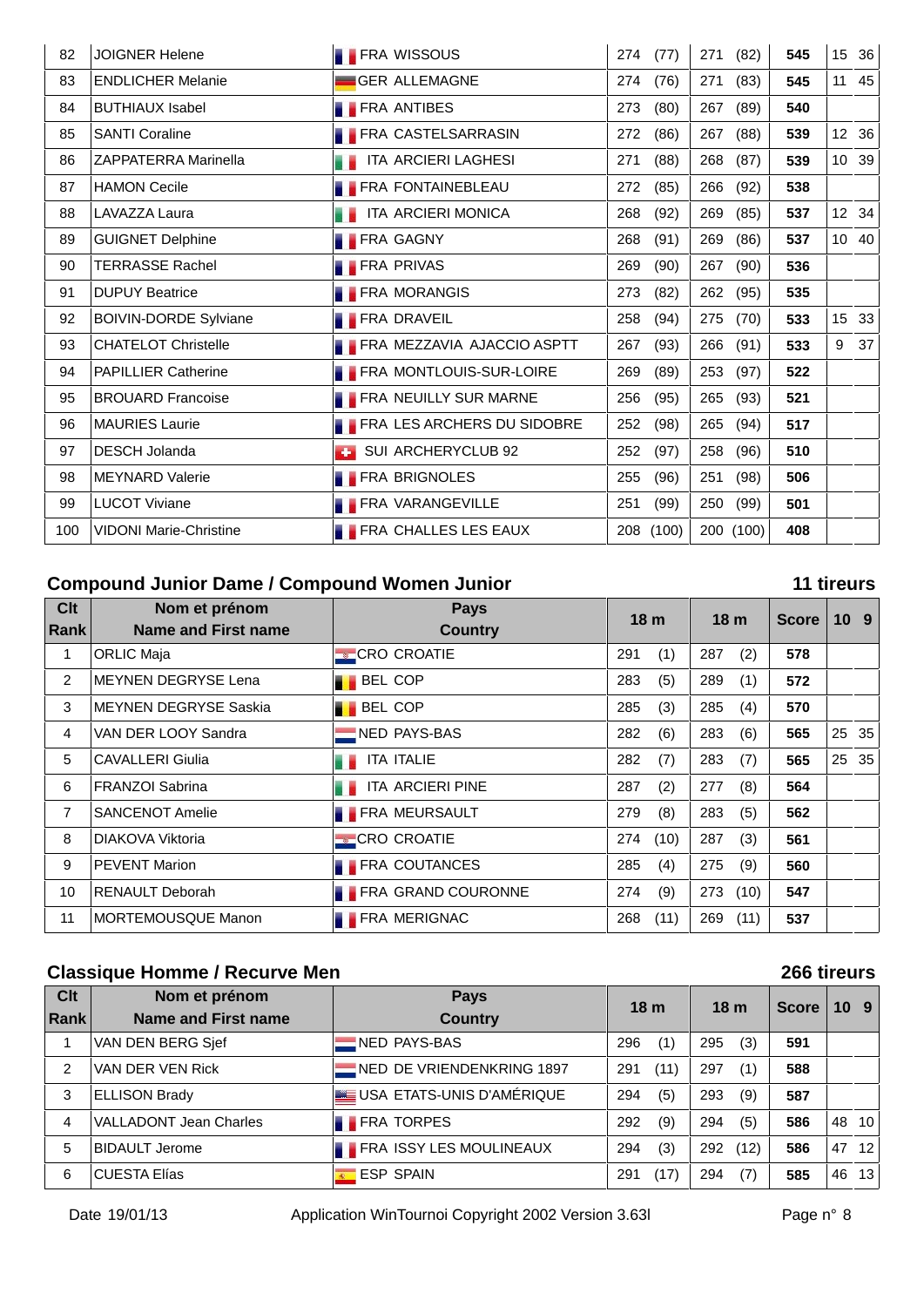| 7  | <b>TAVERNIER Olivier</b>      | <b>FRA COMPIEGNE</b>               | 296<br>(2)  | (19)<br>289 | 585 | 46 13    |
|----|-------------------------------|------------------------------------|-------------|-------------|-----|----------|
| 8  | <b>GIROUILLE Romain</b>       | <b>FRA RENNES CIE</b>              | 293<br>(6)  | (13)<br>291 | 584 | 46<br>11 |
| 9  | LINDE-KAMINSKI Jacob          | USA ETATS-UNIS D'AMÉRIQUE          | 289<br>(27) | 295<br>(2)  | 584 | 45<br>14 |
| 10 | <b>TONELLI Amedeo</b>         | ITA AERONAUTICA MILITARE           | 289<br>(26) | 294<br>(6)  | 583 | 45 13    |
| 11 | <b>MULOT Florent</b>          | <b>FRA DRAVEIL</b>                 | 290<br>(19) | 293<br>(10) | 583 | 43 17    |
| 12 | <b>MORELLO Marco</b>          | ITA ARCIERI IUVENILIA              | 291<br>(12) | (14)<br>291 | 582 |          |
| 13 | ZAGAMI Alberto                | ITA ARCIERI JUVENILIA              | 294<br>(4)  | 287<br>(29) | 581 |          |
| 14 | CHIODO Carlo                  | a a<br>ITA ARCIERI FALISCI         | 293<br>(7)  | (32)<br>287 | 580 |          |
| 15 | <b>TSYRENZHAPOV Tsyren</b>    | <b>RUS NATIONAL TEAM</b>           | 291<br>(16) | 288<br>(27) | 579 | 42 15    |
| 16 | <b>SANNA Michael</b>          | <b>FRA VEDENE</b>                  | 290<br>(20) | 289<br>(20) | 579 | 40<br>19 |
| 17 | ROHRBERG Sebastian            | GER ALLEMAGNE                      | 286<br>(38) | 292<br>(11) | 578 | 41 17    |
| 18 | LE VAN THOI Mathieu           | <b>FRA BALMA BTA</b>               | 292<br>(10) | 286<br>(34) | 578 | 41<br>16 |
| 19 | <b>TSYBZHITOV Bolot</b>       | <b>RUS RUSSIE</b>                  | 288<br>(32) | 290<br>(15) | 578 | 16<br>41 |
| 20 | <b>CALLEWAERT Pedro</b>       | <b>BEL BELGIQUE</b>                | 290<br>(21) | 287<br>(30) | 577 | 15<br>41 |
| 21 | <b>BANERJEE Rahul</b>         | $\bullet$ IND INDE                 | 291<br>(15) | 286<br>(36) | 577 | 19<br>39 |
| 22 | TSYBEKDORZHIEV Bair           | <b>RUS RUSSIE</b>                  | 288<br>(29) | (18)<br>289 | 577 | 37 23    |
| 23 | <b>PLIHON Pierre</b>          | <b>FRA NIMES</b>                   | 287<br>(34) | 289<br>(21) | 576 | 41<br>14 |
| 24 | SEIBOLD Jürgen                | GER ALLEMAGNE                      | 288<br>(28) | 288<br>(25) | 576 | 40 16    |
| 25 | <b>CHAILLIOT Berenger</b>     | <b>FRA ARCIS SUR AUBE</b>          | 283<br>(54) | 293<br>(8)  | 576 | 16<br>40 |
| 26 | <b>TSYNGUEV Bato</b>          | <b>RUS RUSSIE</b>                  | 288<br>(30) | 288<br>(24) | 576 | 38 20    |
| 27 | <b>ZUMBO Matthew</b>          | USA USAA                           | 290<br>(22) | 286<br>(37) | 576 | 38<br>19 |
| 28 | <b>FRANGILLI Michele</b>      | ITA AERONAUTICA MILITARE           | 291<br>(13) | (39)<br>285 | 576 | 37 22    |
| 29 | <b>SCHAAF Simeon</b>          | GER SGI WELZHEIM                   | 281<br>(76) | 294<br>(4)  | 575 | 17<br>40 |
| 30 | <b>LAVOISIER Laurent</b>      | <b>FRA MOUTIERS</b>                | 291<br>(14) | 284<br>(53) | 575 | 39 18    |
| 31 | TEOBALDELLI Ivan              | ITA ARCIERI MONTECCHI              | 285<br>(42) | 290<br>(16) | 575 | 39 17    |
| 32 | <b>GONZALEZ TORRES Javier</b> | ESP MORATALAZ                      | 291<br>(18) | 284 (54)    | 575 | 36 23    |
| 33 | CABREIRA Armando              | FRA SAINTE MARIE LA MER            | 287 (33)    | 287 (28)    | 574 | 38 18    |
| 34 | <b>GARCIA FERNANDE David</b>  | <b>ESP ESPAGNE</b>                 | 286<br>(39) | 288<br>(23) | 574 | 37 20    |
| 35 | <b>BARBY Stuart</b>           | <b>SK GBR PENICUIK ARCHERS</b>     | 289<br>(24) | (55)<br>284 | 573 |          |
| 36 | ROUSSELOT Sylvain             | <b>FRA SAINT AVERTIN</b>           | 284<br>(46) | 288<br>(26) | 572 | 37 20    |
| 37 | <b>BORODIN Alexey</b>         | <b>RUS RUSSIE</b>                  | 287<br>(35) | 285<br>(43) | 572 | 35 22    |
| 38 | <b>GALLIAZZO Marco</b>        | ITA AERONAUTICA MILITARE           | 285<br>(43) | 286<br>(35) | 571 | 33 25    |
| 39 | <b>GARMAEV Yuryi</b>          | <b>RUS RUSSIE</b>                  | 288<br>(31) | 283<br>(58) | 571 | 32 27    |
| 40 | FESSARD Mickael               | <b>FRA PETIT COURONNE</b>          | 281<br>(74) | (17)<br>289 | 570 | 36<br>19 |
| 41 | <b>BURLOT Romain</b>          | <b>FRA POISSY</b>                  | 283<br>(61) | (31)<br>287 | 570 | 22<br>34 |
| 42 | <b>CUSICK Jeremiah</b>        | USA ETATS-UNIS D'AMÉRIQUE          | 285<br>(45) | 285<br>(40) | 570 | 32 26    |
| 43 | <b>BELAY Vincent</b>          | <b>FRA TULLE</b>                   | 281<br>(75) | 289<br>(22) | 570 | 32 26    |
| 44 | <b>KREJ Gregory</b>           | <b>FRA NIMES</b>                   | 284<br>(49) | 285<br>(38) | 569 | 35 19    |
| 45 | <b>VANOEVEREN Stany</b>       | <b>BEL ELITE ARCHERS BEKKEVOOR</b> | 289<br>(23) | (72)<br>280 | 569 | 34 22    |
| 46 | <b>HARTMANN Daniel</b>        | <b>GER GERMANY</b>                 | 285<br>(44) | 284<br>(56) | 569 | 21<br>34 |
| 47 | <b>AUBERT Thomas</b>          | <b>FRA NIMES</b>                   | 286<br>(36) | (59)<br>283 | 569 | 33 23    |
| 48 | <b>FISSORE Matteo</b>         | ITA NEW GARDEN ARCHERY             | 283<br>(55) | 285<br>(44) | 568 | 39 18    |
| 49 | <b>CALLEWAERT Danny</b>       | <b>BEL WTK</b>                     | 284<br>(50) | 284<br>(52) | 568 | 32 25    |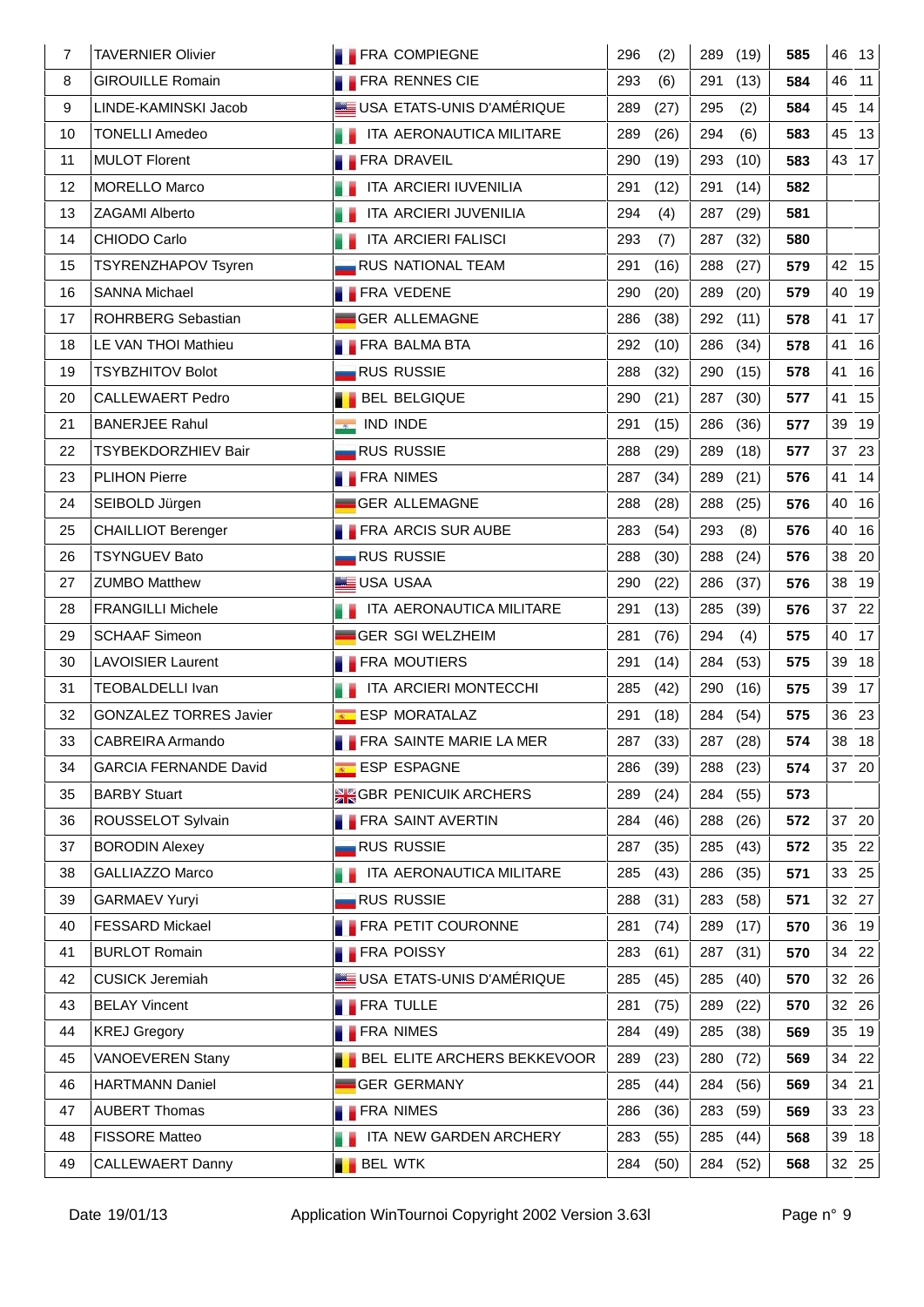| 50 | <b>CURCHOD Alexandre</b>  | SUI CDA VEVEY                      | 283<br>(58)  | 285 (41)    | 568 | 32 24 |
|----|---------------------------|------------------------------------|--------------|-------------|-----|-------|
| 51 | <b>KRAPEZ Jakob</b>       | <b>Company SLO ANKARAN</b>         | 293<br>(8)   | 274 (103)   | 567 | 39 17 |
| 52 | <b>IVAN Denis</b>         | <b>BEL DRY AKERS EKEREN</b>        | 281<br>(78)  | (33)<br>286 | 567 | 33 22 |
| 53 | <b>LAPORTE Vincent</b>    | <b>FRA COMPIEGNE</b>               | 286<br>(37)  | 281<br>(63) | 567 | 31 25 |
| 54 | <b>DELOISON Daniel</b>    | <b>FRA SAINT MARD</b>              | 282<br>(64)  | 284<br>(50) | 566 | 31 26 |
| 55 | <b>VERLYCK Sabien</b>     | <b>FRA ISSY LES MOULINEAUX</b>     | 282<br>(70)  | 284<br>(46) | 566 | 30 26 |
| 56 | <b>DELMAS Denis</b>       | FRA FONTENAY S/BOIS 1ER CIE        | 281<br>(80)  | (51)<br>284 | 565 | 32 21 |
| 57 | <b>DURAND Olivier</b>     | <b>FRA VEDENE</b>                  | 280<br>(86)  | 285<br>(42) | 565 | 30 25 |
| 58 | MANDIA Massimiliano       | <b>THE ITA DLF VOGHERA</b>         | 280<br>(84)  | 284<br>(45) | 564 | 44 12 |
| 59 | LE SCANVIC Anthony        | <b>FRA SANARY</b>                  | 282<br>(71)  | 282<br>(60) | 564 | 31 22 |
| 60 | <b>SCHNEIDER Florent</b>  | <b>FRA RAMBOUILLET</b>             | 284<br>(51)  | 279<br>(77) | 563 | 32 21 |
| 61 | <b>MEUNIER Fabrice</b>    | <b>FRA BRIENON/ARMANCON</b>        | 283<br>(56)  | 280<br>(69) | 563 | 30 24 |
| 62 | <b>AUDU Xavier</b>        | <b>FRA LAVAUR</b>                  | 284<br>(47)  | (87)<br>277 | 561 | 31 20 |
| 63 | <b>CHARLOT Adrien</b>     | <b>FRA CHATILLON S/SEINE</b>       | 285<br>(41)  | (93)<br>276 | 561 | 30 23 |
| 64 | <b>FABER Dominik</b>      | <b>SUI JUVENTAS BASEL</b>          | 281<br>(79)  | (71)<br>280 | 561 | 27 27 |
| 65 | <b>MARIUS Halvorsen</b>   | NOR NORWAY                         | 282<br>(68)  | (88)<br>277 | 559 | 32 20 |
| 66 | DELBECQUE Jerome          | <b>FRA BOE</b>                     | 276<br>(101) | 283<br>(57) | 559 | 31 26 |
| 67 | <b>INNOCENTI Niccolò</b>  | <b>THE ITA ITALIE</b>              | 285<br>(40)  | 274 (106)   | 559 | 31 20 |
| 68 | <b>REITER Michael</b>     | GER FSG TACHERTING                 | 275 (108)    | 284 (49)    | 559 | 31 18 |
| 69 | <b>CARPENEDO Thomas</b>   | ITA ITALIE                         | 283<br>(52)  | (95)<br>276 | 559 | 30 22 |
| 70 | <b>RODRIGUES Bruno</b>    | <b>FRA PERIGNY</b>                 | 280<br>(85)  | 279<br>(76) | 559 | 30 21 |
| 71 | <b>AELLO Guillermo</b>    | ITA ARCIERI DELLA SIGNORIA         | 282<br>(67)  | (89)<br>277 | 559 | 25 29 |
| 72 | PICCIARELLA Antonio       | ITA ARCIERI DEL SUD<br>. .         | 279<br>(89)  | 279<br>(74) | 558 | 28 23 |
| 73 | <b>LIBERT Eric</b>        | <b>FRA SAINT GERMAIN SUR MORIN</b> | 281<br>(73)  | 277<br>(90) | 558 | 26 28 |
| 74 | <b>CORDEAU Samuel</b>     | <b>FRA PREVESSIN-MOENS</b>         | 278<br>(91)  | 280 (70)    | 558 | 26 26 |
| 75 | LUPO Paolo                | ITA ARCIERI DELLA SIGNORIA         | 283<br>(59)  | 275<br>(96) | 558 | 25 28 |
| 76 | <b>ANTOINE Alexandre</b>  | <b>FRA LIMOGES</b>                 | 282 (65)     | 275 $(101)$ | 557 | 31 17 |
| 77 | <b>DUPIRE Didier</b>      | <b>FRA PETIT COURONNE</b>          | (116)<br>273 | 284 (48)    | 557 | 30 19 |
| 78 | <b>LERICHE Adrien</b>     | <b>FRA CHAMBERY</b>                | 282<br>(62)  | (99)<br>275 | 557 | 27 24 |
| 79 | <b>CORDEAU Richard</b>    | <b>FRA ANNEMASSE</b>               | 276<br>(99)  | 281<br>(64) | 557 | 27 24 |
| 80 | <b>PRIERE Samuel</b>      | <b>FRA PERIGNY</b>                 | 276<br>(98)  | (65)<br>281 | 557 | 23 32 |
| 81 | <b>BERGUIN Philippe</b>   | <b>FRA MONT ST AIGNAN</b>          | 289<br>(25)  | 267 (140)   | 556 | 37 18 |
| 82 | <b>MARSH Chrisopher</b>   | <b>SK GBR GANDE-BRETAGNE</b>       | 280<br>(87)  | 276<br>(92) | 556 | 29 23 |
| 83 | ALEXANDER Malcolm         | GBR GRAMPIAN BOWMEN                | 277<br>(95)  | 279<br>(75) | 556 | 26 26 |
| 84 | <b>BERGER Thomas</b>      | <b>FRA NIMES</b>                   | 281<br>(82)  | 275<br>(98) | 556 | 24 29 |
| 85 | <b>DUGAIN Francois</b>    | <b>FRA ANNEMASSE</b>               | 278<br>(93)  | 277<br>(83) | 555 |       |
| 86 | <b>GIOT Sebastien</b>     | <b>FRA PERPIGNAN</b>               | 283<br>(53)  | 271 (119)   | 554 | 31 23 |
| 87 | <b>BEDOUET Christophe</b> | <b>FRA BETTANCOURT LA FERREE</b>   | (117)<br>273 | 281<br>(67) | 554 | 24 30 |
| 88 | <b>HAUTTEMENT Fabrice</b> | <b>FRA MARLY POURNOY</b>           | 281<br>(77)  | 273 (110)   | 554 | 24 29 |
| 89 | <b>VOISIN Vincent</b>     | <b>FRA NOGENT LE ROI</b>           | 282<br>(67)  | 272 (117)   | 554 | 24 26 |
| 90 | <b>VENEMBRE Guillaume</b> | <b>FRA VALAURIE</b>                | 274<br>(111) | 279<br>(78) | 553 | 29 23 |
| 91 | <b>COCHIN Fabien</b>      | <b>FRA NEUILLY SUR MARNE</b>       | 275 (104)    | (81)<br>278 | 553 | 25 23 |
| 92 | MOURONVALLE Xavier        | <b>FRA THONON LES BAINS</b>        | 277<br>(96)  | 276 (94)    | 553 | 24 27 |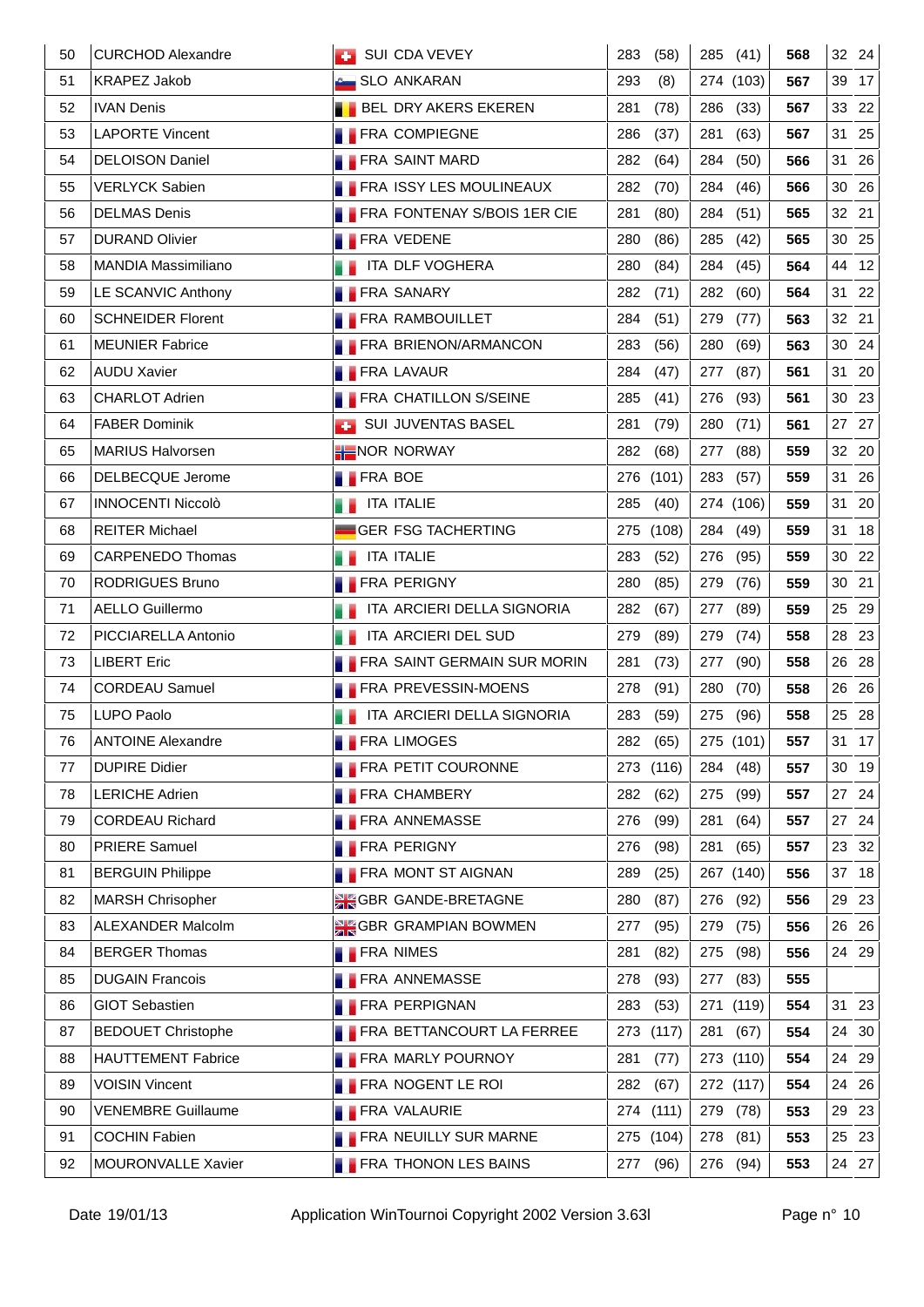| 93  | FIORETTI Thibault           | <b>FRA MOUANS SARTOUX</b>            | 274 (115)    | 279 (79)             | 553 | 24 26    |
|-----|-----------------------------|--------------------------------------|--------------|----------------------|-----|----------|
| 94  | <b>GOUX Thibaut</b>         | <b>FRA CHATILLON S/SEINE</b>         | 272 (121)    | 280<br>(68)          | 552 | 25 24    |
| 95  | ROSSIGNOL Julien            | <b>FRA NIMES</b>                     | 276 (100)    | 276<br>(91)          | 552 | 24 27    |
| 96  | <b>NESPOLI Mauro</b>        | ITA AERONAUTICA MILITARE             | 280 (83)     | 271 (118)            | 551 | 29 19    |
| 97  | <b>BUREAU Pierre</b>        | <b>FRA PETIT COURONNE</b>            | 267 (141)    | (47)<br>284          | 551 | 28 19    |
| 98  | <b>ROYEN Laurent</b>        | <b>BEL BELGIQUE</b>                  | 274 (110)    | 277<br>(85)          | 551 | 23 29    |
| 99  | JOFFE Stephane              | <b>FRA PREVESSIN-MOENS</b>           | 270 (127)    | 281<br>(62)          | 551 | 23 26    |
| 100 | <b>HEYVAERT</b> Etienne     | <b>BEL GPE BELGIUM</b>               | 273 (118)    | 278 (80)             | 551 | 21 32    |
| 101 | <b>TREVELS Patrick</b>      | <b>BEL ELITE ARCHERS BEKKEVOOR</b>   | 283<br>(57)  | 267 (137)            | 550 | 25<br>27 |
| 102 | <b>DAVID Benoit</b>         | <b>FRA TULLE</b>                     | 275 (105)    | 275 (102)            | 550 | 27 22    |
| 103 | CHELONI Alberto             | <b>THE ITA ITALIE</b>                | 277<br>(94)  | 273 (109)            | 550 | 26 26    |
| 104 | <b>JEANMAIRE Etienne</b>    | <b>FRA BETTANCOURT LA FERREE</b>     | 275<br>(106) | 275<br>(97)          | 550 | 25 23    |
| 105 | <b>VIALETAY Philippe</b>    | <b>FRA FONTAINEBLEAU</b>             | 283<br>(60)  | 266 (146)            | 549 |          |
| 106 | <b>ROGER David</b>          | FRA ASNIERES SUR SEINE               | 281<br>(72)  | 267 (139)            | 548 | 30 20    |
| 107 | SHESTAKOV Oleg              | <b>RUS RUSSIE</b>                    | 271<br>(125) | 277 (82)             | 548 | 27 23    |
| 108 | PICCHIO Luca                | <b>THE ITA ARCIERI IUVENILIA</b>     | 267 (144)    | 281<br>(61)          | 548 | 25 25    |
| 109 | <b>VANDERCAMERE Maxime</b>  | <b>FRA LE BOUSCAT</b>                | 274 (113)    | 274 (104)            | 548 | 25 22    |
| 110 | <b>RUIZ Sebastien</b>       | <b>FRA NIMES</b>                     | 276 (103)    | 271 (122)            | 547 | 28 21    |
| 111 | <b>MARCHAND Mickael</b>     | <b>FRA POITIERS</b>                  | 270 (126)    | 277 (84)             | 547 | 26 21    |
| 112 | <b>JEAN Matthieu</b>        | <b>FRA BLAGNAC</b>                   | 274 (114)    | 273 (108)            | 547 | 25 20    |
| 113 | <b>JEAN Stephane</b>        | <b>FRA BALMA BTA</b>                 | 275 (107)    | 272 (115)            | 547 | 23 24    |
| 114 | QUESLIER Romain             | <b>FRA LIMOGES</b>                   | 279<br>(88)  | 268 (135)            | 547 | 21 28    |
| 115 | <b>DENTON Doug</b>          | USA ETATS-UNIS D'AMÉRIQUE            | 275 (109)    | 271 (121)            | 546 |          |
| 116 | <b>SIMON Franck</b>         | <b>FRA VEDENE</b>                    | 273 (120)    | 272 (114)            | 545 |          |
| 117 | <b>FREDERICKX Danny</b>     | <b>BEL ELITE ARCHERS BEKKEVOOR</b>   | 267 (143)    | 277 (86)             | 544 | 21 26    |
| 118 | SGARLATA Fabio              | <b>THE ITA ARCIERI VALCERESIO</b>    | 278 (90)     | 266 (150)            | 544 | 21 23    |
| 119 | CARRASCO Benjamin           | <b>FRA PERPIGNAN</b>                 |              | 278 (92)   265 (153) | 543 | $26$ 21  |
| 120 | <b>CHEVALIER Stephane</b>   | <b>FRA ANNEMASSE</b>                 | 271<br>(123) | 272 (112)            | 543 | 26<br>20 |
| 121 | <b>HAGLEY Dwight</b>        | <b>F</b> BAR BARBADOS ARCHERY ASSOC. | 276 (102)    | 267 (136)            | 543 | 22<br>22 |
| 122 | <b>ESTIEVENART Philippe</b> | <b>BEL LAW</b><br>. .                | 269<br>(135) | 274 (107)            | 543 | 21 27    |
| 123 | <b>BAUDUIN Nicolas</b>      | <b>FRA CHAMBERY</b>                  | 262 (163)    | 280<br>(73)          | 542 |          |
| 124 | <b>BELLEGOU Nicolas</b>     | <b>BEL KORTRIJK</b>                  | 274 (112)    | 267 (141)            | 541 |          |
| 125 | LEFEBVRE Anthony            | <b>FRA MOUANS SARTOUX</b>            | 268 (140)    | 272 (116)            | 540 |          |
| 126 | <b>BESORA Christophe</b>    | <b>FRA ARCHERS PETITE CAMARGUE</b>   | 269<br>(129) | 270 (127)            | 539 |          |
| 127 | <b>LACLERGUE Aurelien</b>   | <b>FRA BALMA BTA</b>                 | 282<br>(66)  | 256 (179)            | 538 | 22<br>25 |
| 128 | RASILE Angelo               | ITA ARCO SPORT                       | 268<br>(138) | 270 (128)            | 538 | 20 23    |
| 129 | <b>MONTANNE Francois</b>    | <b>FRA SAINT MEDARD EN JALLES</b>    | 284<br>(48)  | 253 (193)            | 537 | 26 22    |
| 130 | <b>SCHWERKOLD Baptiste</b>  | <b>FRA VEDENE</b>                    | 271<br>(124) | 266 (149)            | 537 | 22<br>24 |
| 131 | <b>MARTY Sylvain</b>        | <b>FRA CARCASSONNE</b>               | 270<br>(128) | 267 (145)            | 537 | 28<br>17 |
| 132 | <b>HENRION Cedric</b>       | <b>FRA FORBACH</b>                   | 276<br>(97)  | 260 (170)            | 536 | 20 27    |
| 133 | <b>RENZI LUIGI</b>          | ITA ARCO SPORT ROMA                  | 269 (132)    | 267 (143)            | 536 | 17 25    |
| 134 | <b>LAGRANGE Baptiste</b>    | <b>FRA VALENCE</b>                   | 264 (154)    | 271 (120)            | 535 | 17 26    |
| 135 | <b>GOELZ Dominic</b>        | <b>GER ALLEMAGNE</b>                 | 261 (165)    | 274 (105)            | 535 | 15 29    |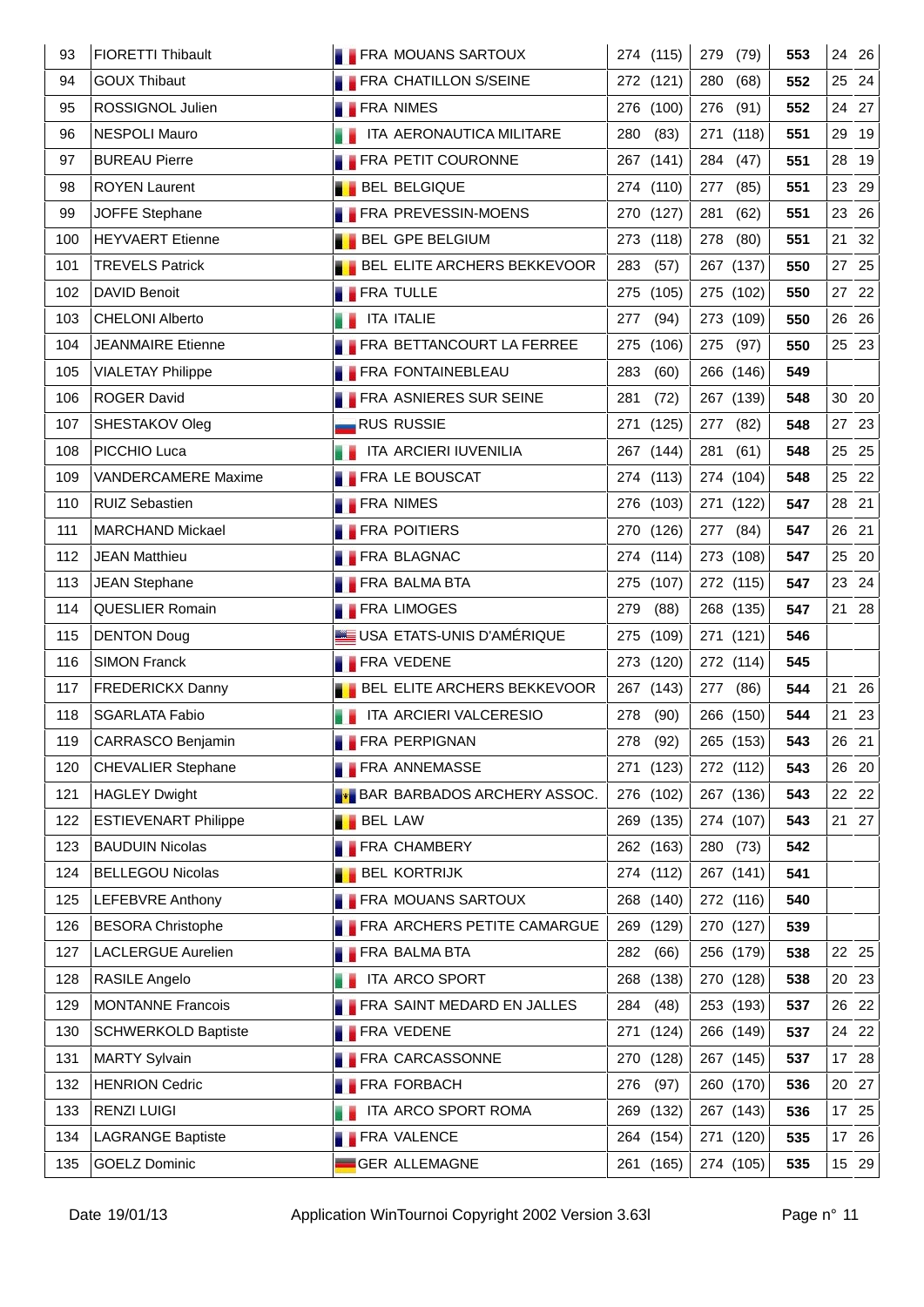| 136 | <b>DELATTRE Francois</b>    | <b>FRA MARLY</b>                 | 264 (151)    | 271 (123)             | 535 | 14 32    |
|-----|-----------------------------|----------------------------------|--------------|-----------------------|-----|----------|
| 137 | VAN DE VEN Ronny            | <b>BEL NVL</b>                   | 253 (191)    | 281<br>(66)           | 534 | 26 17    |
| 138 | <b>COUDERC Florian</b>      | FRA GRENOBLE 1ER                 | 281<br>(81)  | 253 (192)             | 534 | 23 20    |
| 139 | <b>PITTET Charles</b>       | SUI ARCHERS DE LA TOUR           | 262 (160)    | 272 (111)             | 534 | 23 20    |
| 140 | <b>METEYE Pierre</b>        | <b>FRA NEUILLY SUR MARNE</b>     | 261<br>(167) | 271 (125)             | 532 | 21 24    |
| 141 | <b>AUGUSTE Andre</b>        | <b>FRA MORSANG SUR ORGE</b>      | 268 (139)    | 264 (155)             | 532 | 19 23    |
| 142 | <b>OSWALD Manuel</b>        | <b>GER ALLEMAGNE</b>             | 263 (156)    | 268 (133)             | 531 | 24 16    |
| 143 | <b>MORHAIN Guillaume</b>    | <b>FRA MARLY POURNOY</b>         | 268 (137)    | 263 (161)             | 531 | 18 24    |
| 144 | ODDO Stefano                | ITA ARCO MONZA                   | 266 (146)    | 264 (156)             | 530 | 18 23    |
| 145 | <b>CHIGANNE François</b>    | SUI SUISSE<br><b>CO</b>          | 268 (136)    | 262 (165)             | 530 | 15 29    |
| 146 | <b>FRANCLET Claude</b>      | <b>FRA BASSIN D'ARCACHON</b>     | 262 (164)    | 267 (138)             | 529 | 22 17    |
| 147 | PEYNAUD Yohan               | <b>FRA PAU VERT GALANT</b>       | 260 (170)    | 269 (130)             | 529 | 18 20    |
| 148 | <b>MONTI Mirko</b>          | ITA ARCIERI MONICA               | 273 (119)    | 255 (183)             | 528 | 22 22    |
| 149 | <b>VIDAL Vincent</b>        | <b>FRA BRON TIR A L'ARC</b>      | 269 (133)    | 259 (172)             | 528 | 21<br>22 |
| 150 | <b>NADOR Bastien</b>        | <b>FRA NICE</b>                  | 269 (130)    | 259 (171)             | 528 | 20 23    |
| 151 | FIDERSEK Matej              | <b>SLO SLOVÉNIE</b>              | 259 (175)    | 269 (129)             | 528 | 17 20    |
| 152 | PACIC Philippe              | <b>FRA SEICHAMPS</b>             | 265 (149)    | 263 (158)             | 528 | 13 29    |
| 153 | <b>GADAUD Xavier</b>        | <b>FRA LIMOGES</b>               | 264 (153)    | 263 (160)             | 527 | 18 21    |
| 154 | <b>LACOUR Olivier</b>       | <b>BUI SUISSE</b>                | 264 (150)    | 263 (159)             | 527 | 18 21    |
| 155 | LE DREAU Steven             | <b>FRA TINTENIAC</b>             | 271 (122)    | 256 (180)             | 527 | 17 23    |
| 156 | FILIPPINI Ambrogio          | ITA ARCIERI MONICA               | 258 (178)    | 268 (131)             | 526 | 23 18    |
| 157 | <b>BREGA Adriano</b>        | ITA ARCIERI DELLA FRANCESCA      | 255 (185)    | 271 (124)             | 526 | 22 19    |
| 158 | <b>TOESDAL Morten-C</b>     | HENOR BERGENBUESKYTTERE          | 258 (177)    | 268 (132)             | 526 | 19 27    |
| 159 | <b>TEKMITCHOV George</b>    | USA ETATS-UNIS D'AMÉRIQUE        | 255 (186)    | 270 (126)             | 525 | 19 24    |
| 160 | <b>GUILLY Emmanuel</b>      | <b>FRA MORSANG SUR ORGE</b>      | 269 (134)    | 256 (178)             | 525 | 18 26    |
| 161 | ZORMAN Cvijetoslav          | <b>CRO CROATIE</b>               | 263 (157)    | 262 (167)             | 525 | 16 24    |
| 162 | SION Nicolas                | <b>FRA LAUDUN</b>                |              | 259 (174)   265 (151) | 524 | 16 25    |
| 163 | <b>SOMBSTAY Tristan</b>     | FRA CHEVIGNY SAINT SAUVEUR       | 257 (179)    | 267 (144)             | 524 | 16 23    |
| 164 | PICHAT Alexandre            | <b>FRA ORSAY</b>                 | 248 (204)    | 275 (100)             | 523 | 21 17    |
| 165 | <b>BRUNELLE CAURE Simon</b> | <b>FRA MARLY POURNOY</b>         | 260 (171)    | 263 (157)             | 523 | 17 15    |
| 166 | <b>RIMBAUD Franck</b>       | <b>FRA PERPIGNAN</b>             | 261 (168)    | 261 (168)             | 522 |          |
| 167 | <b>CHALLAT Frederic</b>     | <b>FRA SURGERES</b>              | 249<br>(203) | 272 (113)             | 521 | 22 15    |
| 168 | <b>LARINI Michel</b>        | MON MONACO                       | 269 (131)    | 252 (199)             | 521 | 18 22    |
| 169 | QUILLEVERE Philippe         | <b>FRA MOUTIERS</b>              | 263 (158)    | 258 (173)             | 521 | 18 21    |
| 170 | <b>DELABROSSE Sylvain</b>   | <b>FRA RUEIL MALMAISON STAR</b>  | 255 (184)    | 265 (152)             | 520 | 15 21    |
| 171 | MONTARET Jerome             | <b>FRA PLAISANCE DU GERS</b>     | 253 (194)    | 267 (142)             | 520 | 12 24    |
| 172 | <b>KARDACZ Patrice</b>      | <b>FRA HAYANGE</b>               | 253 (189)    | 266 (147)             | 519 | 14 22    |
| 173 | <b>DIANI Fabrizio</b>       | ITA ARCIERI MONICA               | 262 (162)    | 257 (175)             | 519 | 11 29    |
| 174 | <b>ARROUGE Yoann</b>        | <b>FRA BETTANCOURT LA FERREE</b> | 262 (161)    | 256 (182)             | 518 | 15 22    |
| 175 | <b>DUVERNOIS Jean Marie</b> | <b>FRA TULLE</b>                 | 267 (142)    | 251 (204)             | 518 | 14 21    |
| 176 | <b>SCHAAD Christian</b>     | SUI ARC CLUB JUSSY               | 267 (145)    | 251 (201)             | 518 | 28<br>9  |
| 177 | <b>HOLGADO Juan Carlos</b>  | <b>SUI SUISSE</b><br>a ba        | 260 (172)    | 257 (177)             | 517 | 17 23    |
| 178 | <b>LEGET Laurent</b>        | <b>FRA RUEIL MALMAISON STAR</b>  | 265 (147)    | 252 (197)             | 517 | $17$ 18  |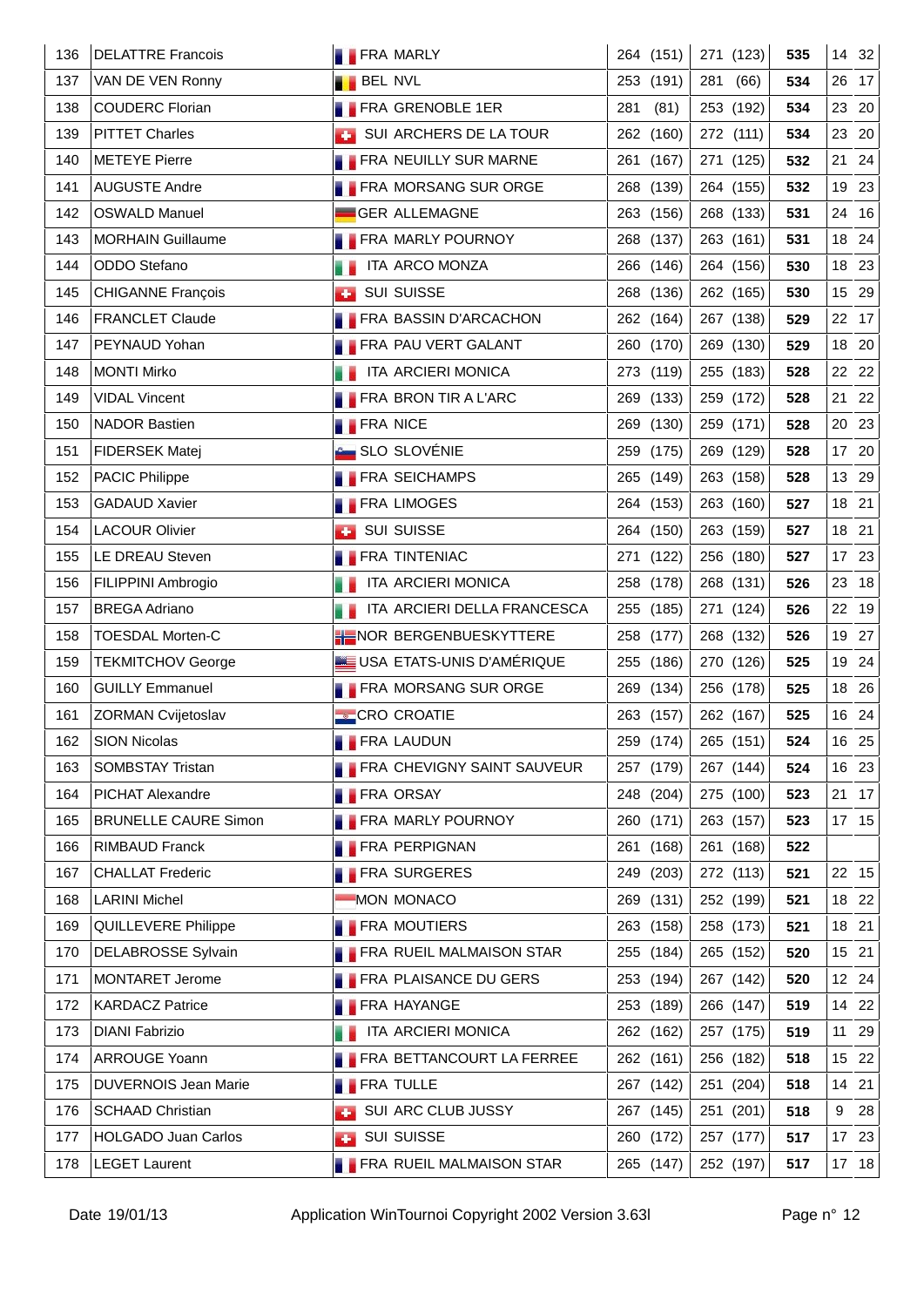| 179 | <b>CORBEZ Fabrice</b>        |                 | <b>FRA RUEIL MALMAISON STAR</b>    |     | 262 (159)           |           | 254 (188) | 516 |    | 17 17 |
|-----|------------------------------|-----------------|------------------------------------|-----|---------------------|-----------|-----------|-----|----|-------|
| 180 | <b>HIRT Pierre-André</b>     | <b>COL</b>      | <b>SUI SUISSE</b>                  |     | 264 (152)           | 252 (195) |           | 516 |    | 16 21 |
| 181 | COVIELLO Andrea              |                 | <b>ITA ITALIE</b>                  |     | 253 (190)           |           | 262 (163) | 515 |    |       |
| 182 | <b>BOSMAN Jean-Philippe</b>  |                 | <b>FRA BOUGUENAIS</b>              |     | 248 (207)           | 266 (148) |           | 514 |    | 15 22 |
| 183 | SERRANO Sylvain              |                 | <b>FRA ANDREZIEUX-BOUTHEON</b>     |     | 259 (176)           | 255 (185) |           | 514 |    | 15 17 |
| 184 | <b>BONU James</b>            |                 | <b>FRA FONTAINEBLEAU</b>           |     | 260 (169)           |           | 254 (187) | 514 |    | 14 21 |
| 185 | <b>LEBLANC Anthony</b>       |                 | <b>FRA BETTANCOURT LA FERREE</b>   |     | 250 (200)           | 263 (162) |           | 513 |    |       |
| 186 | <b>BOUSLAH Moundhir</b>      |                 | <b>FRA NEUILLY SUR MARNE</b>       |     | 265 (148)           | 247 (210) |           | 512 |    |       |
| 187 | <b>CARMONA Clement</b>       |                 | <b>FRA RUEIL MALMAISON STAR</b>    |     | 263 (155)           | 248 (208) |           | 511 |    |       |
| 188 | <b>ROMAN Frederic</b>        |                 | <b>FRA HAYANGE</b>                 |     | 257 (181)           | 253 (194) |           | 510 |    | 18 16 |
| 189 | SINISI Tony                  |                 | <b>FRA BIARRITZ</b>                |     | 253 (188)           |           | 257 (174) | 510 |    | 16 21 |
| 190 | ALBERGA Dean                 |                 | NED PAYS-BAS                       |     | 248 (205)           |           | 262 (166) | 510 |    | 13 23 |
| 191 | <b>FLOQUET Matthieu</b>      |                 | FRA BEAUMONT LE ROGER RISLE        |     | 257 (182)           |           | 252 (198) | 509 |    | 18 25 |
| 192 | <b>BOUTIN Laurent</b>        |                 | <b>FRA PUGET SUR ARGENS</b>        |     | 241 (222)           | 268 (134) |           | 509 | 9  | 29    |
| 193 | <b>TSCHEMITSCH Engelbert</b> |                 | <b>GER ALLEMAGNE</b>               |     | 254 (187)           |           | 254 (191) | 508 |    | 16 20 |
| 194 | MASTERENKO Jean-Claude       | <b>FRA NICE</b> |                                    |     | 253 (192)           | 255 (184) |           | 508 |    | 15 17 |
| 195 | <b>LORETAN Mael</b>          |                 | <b>BUI SUISSE</b>                  |     | 257 (180)           | 251 (203) |           | 508 |    | 14 19 |
| 196 | DELAVAQUERIE Claude          |                 | <b>FRA CHANAC</b>                  |     | 246 (211)           |           | 262 (164) | 508 |    | 10 27 |
| 197 | <b>GISBERT Bruno</b>         |                 | <b>FRA BOLLENE</b>                 |     | 245 (214)           |           | 261 (169) | 506 |    |       |
| 198 | LOUCHE Benjamin              |                 | <b>FRA SAINT GERMAIN SUR MORIN</b> |     | 251 (199)           | 254 (186) |           | 505 |    |       |
| 199 | <b>MACAGNO Giuseppe</b>      |                 | ITA 01055 ARCIERI DELL'ELICE       |     | 253 (193)           | 251 (202) |           | 504 |    |       |
| 200 | <b>ANDERJKA Boris</b>        |                 | <b>A</b> SLO SLOVÉNIE              |     | 246 (212)           |           | 256 (181) | 502 |    |       |
| 201 | SILVY Roger                  |                 | <b>FRA MOUANS SARTOUX</b>          |     | 244 (219)           | 257 (176) |           | 501 |    | 15 18 |
| 202 | <b>MARCHAND Max</b>          |                 | <b>FRA LES PENNES MIRABEAU</b>     |     | 260 (173)           |           | 241 (212) | 501 |    | 15 17 |
| 203 | <b>VAN EROM Pierre</b>       |                 | <b>FRA HAYANGE</b>                 |     | 251 (197)           |           | 250 (206) | 501 |    | 14 25 |
| 204 | SANTOS Eduardo               |                 | <b>FRA ST GERMAIN EN LAYE</b>      |     | 247 (210)           | 254 (189) |           | 501 |    | 14 22 |
| 205 | OUIN Bruno                   |                 | <b>FRA MOUANS SARTOUX</b>          |     | 233 (233) 264 (154) |           |           | 497 |    |       |
| 206 | FRIEDLI Johan                |                 | SUI COMPAGNIE ARCHERS GLAND        |     | 282 (69)            | 214 (245) |           | 496 |    |       |
| 207 | DEL PIN Daniele              |                 | ITA ARCO MONZA                     |     | 245 (213)           | 250 (205) |           | 495 |    |       |
| 208 | PAUL Loic                    |                 | <b>FRA COURVILLE S/EURE AC</b>     | 241 | (221)               | 251 (200) |           | 492 |    |       |
| 209 | <b>KOCKEL Daniel</b>         |                 | <b>MAR MARRAKECH</b>               |     | 236 (230)           | 252 (196) |           | 488 |    |       |
| 210 | <b>CHALDEBAS Ronan</b>       |                 | <b>FRA ISSY LES MOULINEAUX</b>     |     | 239 (224)           |           | 248 (207) | 487 |    |       |
| 211 | <b>IDESHEIM Remi</b>         |                 | <b>FRA MIRAMAS CRAU</b>            |     | 232 (234)           | 254 (190) |           | 486 |    |       |
| 212 | <b>TOUTAIN Louis-Marie</b>   |                 | FRA CHEVIGNY SAINT SAUVEUR         |     | 236 (229)           | 247 (209) |           | 483 |    |       |
| 213 | <b>FRANCOIS Sebastien</b>    |                 | <b>FRA VALENCE</b>                 |     | 248 (206)           | 234 (219) |           | 482 |    |       |
| 214 | IZRI Abdelkader              |                 | <b>FRA CLICHY-LA-GARENNE</b>       |     | 256 (183)           | 225 (232) |           | 481 |    | 10 13 |
| 215 | <b>BADET Sylvain</b>         |                 | <b>FRA CHALLES LES EAUX</b>        |     | 250 (202)           |           | 231 (225) | 481 | 8  | 18    |
| 216 | <b>GAUDRY Jean Michel</b>    |                 | <b>FRA ANTONY</b>                  |     | 245 (215)           |           | 235 (217) | 480 |    |       |
| 217 | PILE Claude                  |                 | <b>FRA ROYAN</b>                   |     | 247 (209)           | 230 (227) |           | 477 |    | 12 25 |
| 218 | <b>GUIMBERT Jean Pierre</b>  |                 | <b>FRA BIARRITZ</b>                |     | 251 (196)           |           | 226 (231) | 477 | 11 | 16    |
| 219 | <b>DIAS Eduardo</b>          |                 | <b>POR PORTUGAL</b>                |     | 244 (216)           |           | 233 (221) | 477 | 9  | 24    |
| 220 | LEBRUNET Remi                |                 | <b>FRA BASSIN D'ARCACHON</b>       |     | 251 (198)           | 224 (236) |           | 475 |    |       |
| 221 | <b>BOVISI Marco</b>          |                 | <b>BUI SUISSE</b>                  |     | 239 (223)           |           | 234 (220) | 473 |    |       |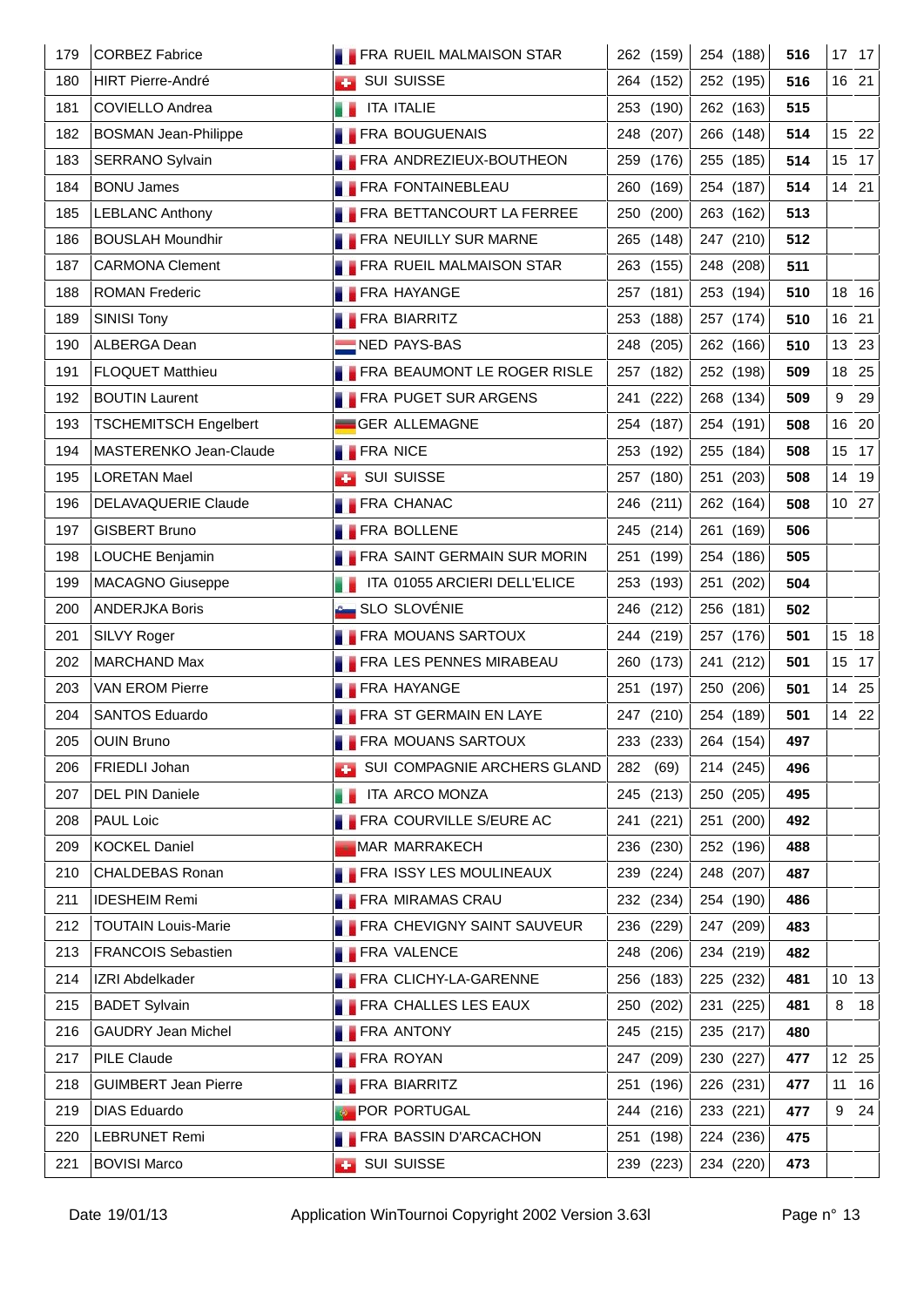| 222 | <b>VILBOIS Gerald</b>      | <b>FRA MARLY POURNOY</b>         | 234 (232)   | 238 (214)             | 472 |                |       |
|-----|----------------------------|----------------------------------|-------------|-----------------------|-----|----------------|-------|
| 223 | VISCUSO Vincenzo           | <b>THE ITA ARCIERI MONICA</b>    | 252 (195)   | 219 (243)             | 471 |                | 13 13 |
| 224 | <b>RIOTTE Samuel</b>       | <b>FRA PREVESSIN-MOENS</b>       | 239 (225)   | 232 (223)             | 471 |                | 13 13 |
| 225 | <b>HOUET Sylvain</b>       | <b>FRA BETTANCOURT LA FERREE</b> | 244 (217)   | 227 (230)             | 471 | 8              | 16    |
| 226 | <b>FRONTIERE Dominique</b> | SUI ARC CLUB JUSSY               | 238 (227)   | 232 (222)             | 470 |                |       |
| 227 | <b>BACHOFNER Urs</b>       | SUI BOGENSCHÜTZEN WINTERTH       | 237 (228)   | 231 (226)             | 468 | 8              | 16    |
| 228 | <b>MICHEL Thierry</b>      | <b>FRA HAYANGE</b>               | 250 (201)   | 218 (244)             | 468 | 6              | 20    |
| 229 | <b>TOURAINE Bertrand</b>   | <b>FRA RUEIL MALMAISON STAR</b>  | 238 (226)   | 229 (229)             | 467 |                |       |
| 230 | VAN DER HOFF Harm          | NED PAYS-BAS                     | 247 (208)   | 219 (242)             | 466 |                | 18 15 |
| 231 | <b>PICHAT Philippe</b>     | <b>FRA ORSAY</b>                 | 226 (244)   | 240 (213)             | 466 | 10 11          |       |
| 232 | CHARNAY Jean Paul          | <b>FRA CHALLES LES EAUX</b>      | 244 (218)   | 222 (240)             | 466 | 8              | 12    |
| 233 | <b>SERPI Luigi</b>         | <b>FRA CANNES MANDELIEU</b>      | 220 (249)   | 246 (211)             | 466 | $\overline{7}$ | 16    |
| 234 | <b>MASSON Michael</b>      | FRA 1ER CIE D'AIX LES BAINS      | 227 (242)   | 235 (215)             | 462 |                |       |
| 235 | <b>DIELEN Tom</b>          | <b>BUI SUISSE</b>                | 223 (245)   | 235 (216)             | 458 |                |       |
| 236 | <b>MASSE Patrick</b>       | <b>FRA SURGERES</b>              | 228 (241)   | 229 (228)             | 457 |                |       |
| 237 | <b>GUENNEC Jean-Marie</b>  | <b>FRA CHANAC</b>                | 231 (237)   | 225 (235)             | 456 | $\overline{7}$ | 16    |
| 238 | CHUDALLA Sigmund           | <b>FRA TALANGE</b>               | 231 (235)   | 225 (234)             | 456 | 6              | 16    |
| 239 | ROCCO Jean - pierre        | <b>FRA BEGLES</b>                | 242 (220)   | 213 (246)             | 455 |                |       |
| 240 | <b>BLISS Matthew</b>       | <b>SIG GBR BAYEUX BOWMEN</b>     | 231 (236)   | 222 (239)             | 453 |                |       |
| 241 | <b>ROGIER David</b>        | <b>FRA YZEURE</b>                | 214 (251)   | 234 (218)             | 448 |                |       |
| 242 | <b>JOSE Baleizão</b>       | <b>POR PORTUGAL</b>              | 226 (243)   | 221 (241)             | 447 |                |       |
| 243 | <b>MONNET Christophe</b>   | <b>FRA MORANGIS</b>              | 221 (248)   | 223 (237)             | 444 |                |       |
| 244 | <b>RIANDET Philippe</b>    | <b>FRA LEGUEVIN</b>              | 229 (239)   | 205 (252)             | 434 |                |       |
| 245 | <b>THAREAU Gerald</b>      | <b>FRA ST HERBLAIN</b>           | 222 (246)   | 211 (248)             | 433 | 14 11          |       |
| 246 | <b>VAGNER Didier</b>       | <b>FRA TALANGE</b>               | 221 (247)   | 212 (247)             | 433 | 6              | 13    |
| 247 | <b>BOUCLY Laurent</b>      | <b>FRA CHALLES LES EAUX</b>      | 229 (240)   | 202 (253)             | 431 |                |       |
| 248 | GOJKOVIC Goran             | <b>CRO CROATIE</b>               |             | 208 (253)   222 (238) | 430 |                |       |
| 249 | <b>FOUREAU Yves</b>        | <b>FRA CHALLES LES EAUX</b>      | 236 (231)   | 189 (256)             | 425 |                |       |
| 250 | <b>BENHALLAM Elmehdi</b>   | MAR MAROC                        | 211 (252)   | 209 (250)             | 420 | 3              | 12    |
| 251 | <b>MECCHINA Emilio</b>     | ITA ARCIERI MONICA               | 230 (238)   | 190 (255)             | 420 | $\overline{2}$ | 17    |
| 252 | <b>CHRAITI Slim</b>        | <b>BUI SUISSE</b>                | 187 (258)   | 232 (224)             | 419 |                |       |
| 253 | <b>DESRIVAGES Pierre</b>   | MON MONACO                       | 192 (257)   | 225 (233)             | 417 |                |       |
| 254 | DAL BON Romuald            | <b>FRA HAYANGE</b>               | 204 (255)   | 209 (251)             | 413 |                |       |
| 255 | POISSONNIER Laurent        | <b>FRA MARLY</b>                 | 216 (250)   | 192 (254)             | 408 |                |       |
| 256 | <b>LEFEBVRE Frederic</b>   | <b>FRA ANGERS</b>                | 206 (254)   | 173 (259)             | 379 |                |       |
| 257 | <b>DAYNE Michel</b>        | <b>FRA MOUTIERS</b>              | 184 (260)   | 186 (257)             | 370 |                |       |
| 258 | RAURELL Francisco          | <b>FRA CHANAC</b>                | 185 (259)   | 175 (258)             | 360 |                |       |
| 259 | SANSOU Jacques             | <b>FRA PENNE-STSYLVESTRE</b>     | 201 (256)   | 158 (260)             | 359 |                |       |
| 260 | <b>CAILLET Philippe</b>    | <b>FRA ELANCOURT</b>             | 137 (262)   | 211 (249)             | 348 |                |       |
| 261 | <b>MINOT Patrick</b>       | <b>FRA VILLEFRANCHE</b>          | 150 (261)   | 133 (261)             | 283 |                |       |
| 262 | DARIS Leonard              | NED PAYS-BAS                     | 261 (166)   |                       | 261 |                |       |
| 263 | <b>OUAOUICHA Samir</b>     | <b>MAR MAROC</b>                 | (263)<br>91 | 131 (262)             | 222 |                |       |
| 264 | ETARYAOUI Reda             | <b>MAR MAROC</b>                 | (264)<br>89 | 64 (263)              | 153 |                |       |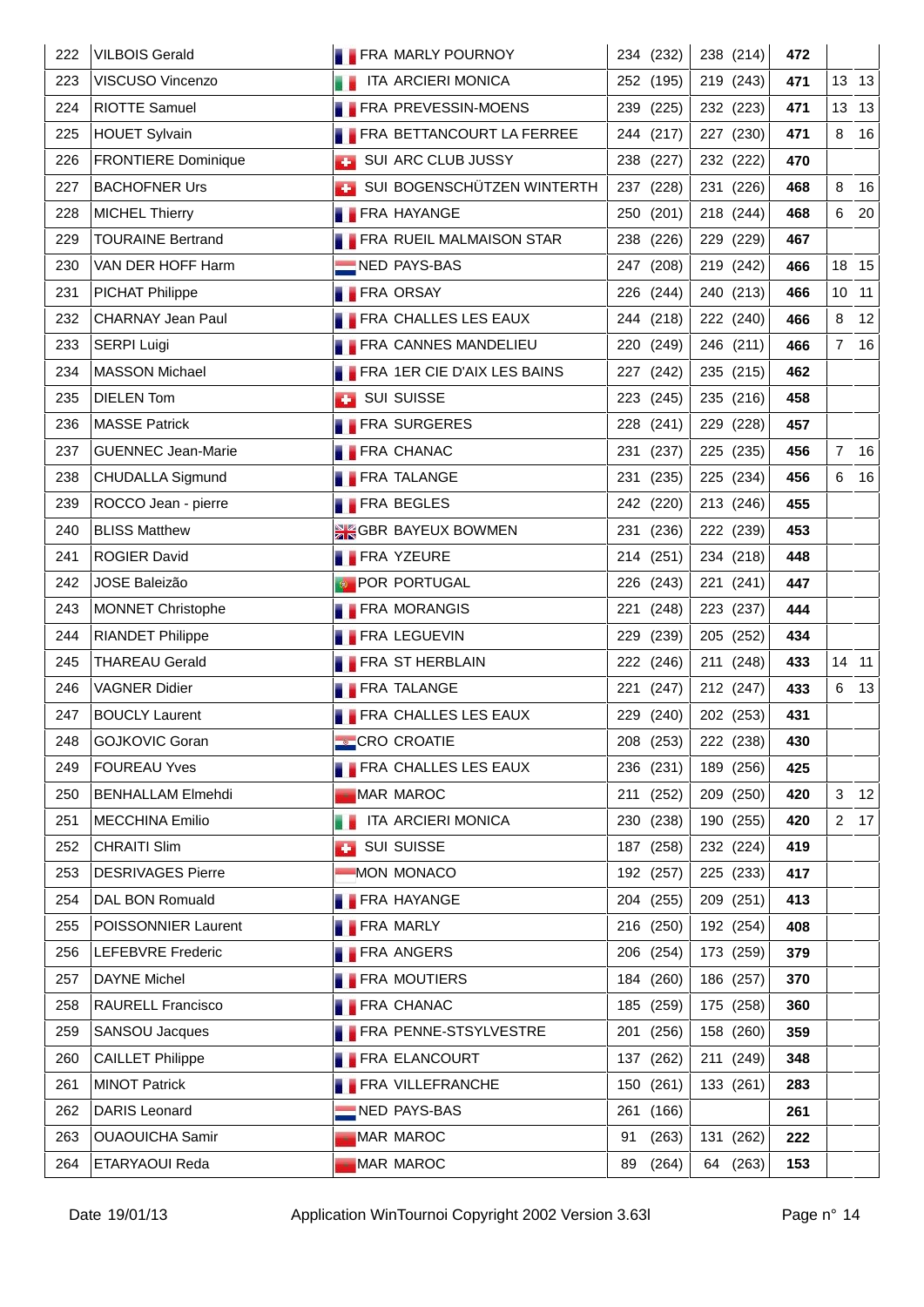| 265 | HAMDA Redouane         | MAROC<br>ZMAP.              | 07<br>01 | 265   | 54 | '264) | 141                |  |
|-----|------------------------|-----------------------------|----------|-------|----|-------|--------------------|--|
| 266 | <b>BOURDIN Patrick</b> | <b>MONTREUIL 1ER</b><br>FRA | 50       | (266) |    |       | $F^{\prime}$<br>วบ |  |

### **Classique Junior Homme / Recurve Men Junior 68 tireurs**

| 18 <sub>m</sub><br>18 m<br><b>Score</b><br><b>Name and First name</b><br><b>Country</b><br>Rank<br>ITA ARCIERI DI VARESE<br>1<br><b>LUCA Maran</b><br>290<br>(4)<br>295<br>585<br>(1)<br>. .<br>$\overline{2}$<br><b>FRA RIOM</b><br>290<br>(3)<br><b>DANIEL Lucas</b><br>293<br>(2)<br>583<br>3<br><b>STRAJHAR Klemen</b><br><b>Computer SLO AC KAMNIK</b><br>291<br>(2)<br>292<br>583<br>(3)<br><b>BEL SHT</b><br>4<br>RAMAEKERS Robin<br>295<br>(1)<br>286<br>581<br>(6)<br>ROCHER Thomas<br><b>FRA VEDENE</b><br>5<br>286<br>(4)<br>(7)<br>290<br>576<br><b>TISSOT Florian</b><br>6<br><b>FRA ISSY LES MOULINEAUX</b><br>288<br>(5)<br>(10)<br>574<br>286<br>$\overline{7}$<br>RIBAS MALEKZADE Ruhollah-erfan<br>ESP ESPAGNE<br>287<br>574<br>(6)<br>287<br>(5)<br><b>GUERRA PIQUE Conrad</b><br>ESP ESPAGNE<br>285<br>8<br>(9)<br>286<br>(9)<br>571 | 10 <sub>9</sub><br>45 13<br>44 15<br>38 18<br>36 22<br>36 20<br>36 18<br>30 26<br>30 26 |
|----------------------------------------------------------------------------------------------------------------------------------------------------------------------------------------------------------------------------------------------------------------------------------------------------------------------------------------------------------------------------------------------------------------------------------------------------------------------------------------------------------------------------------------------------------------------------------------------------------------------------------------------------------------------------------------------------------------------------------------------------------------------------------------------------------------------------------------------------------|-----------------------------------------------------------------------------------------|
|                                                                                                                                                                                                                                                                                                                                                                                                                                                                                                                                                                                                                                                                                                                                                                                                                                                          |                                                                                         |
|                                                                                                                                                                                                                                                                                                                                                                                                                                                                                                                                                                                                                                                                                                                                                                                                                                                          |                                                                                         |
|                                                                                                                                                                                                                                                                                                                                                                                                                                                                                                                                                                                                                                                                                                                                                                                                                                                          |                                                                                         |
|                                                                                                                                                                                                                                                                                                                                                                                                                                                                                                                                                                                                                                                                                                                                                                                                                                                          |                                                                                         |
|                                                                                                                                                                                                                                                                                                                                                                                                                                                                                                                                                                                                                                                                                                                                                                                                                                                          |                                                                                         |
|                                                                                                                                                                                                                                                                                                                                                                                                                                                                                                                                                                                                                                                                                                                                                                                                                                                          |                                                                                         |
|                                                                                                                                                                                                                                                                                                                                                                                                                                                                                                                                                                                                                                                                                                                                                                                                                                                          |                                                                                         |
|                                                                                                                                                                                                                                                                                                                                                                                                                                                                                                                                                                                                                                                                                                                                                                                                                                                          |                                                                                         |
|                                                                                                                                                                                                                                                                                                                                                                                                                                                                                                                                                                                                                                                                                                                                                                                                                                                          |                                                                                         |
| 9<br><b>LACOMBE Florian</b><br><b>FRA ANNEMASSE</b><br>283<br>(14)<br>286<br>(8)<br>569                                                                                                                                                                                                                                                                                                                                                                                                                                                                                                                                                                                                                                                                                                                                                                  |                                                                                         |
| 10<br><b>DECKERS Michaël</b><br><b>BEL BELGIQUE</b><br>283<br>(11)<br>(11)<br>286<br>569                                                                                                                                                                                                                                                                                                                                                                                                                                                                                                                                                                                                                                                                                                                                                                 |                                                                                         |
| <b>BEL BELGIQUE</b><br>11<br>VAN HOUTVEN Joris<br>281<br>(18)<br>286<br>(7)<br>567                                                                                                                                                                                                                                                                                                                                                                                                                                                                                                                                                                                                                                                                                                                                                                       |                                                                                         |
| NOR KLEPP BS<br>12<br><b>TEGLE SANDE Aslak</b><br>283<br>(13)<br>(13)<br>566<br>283                                                                                                                                                                                                                                                                                                                                                                                                                                                                                                                                                                                                                                                                                                                                                                      |                                                                                         |
| 13<br><b>WIESER Felix</b><br>GER FSG TACHERTING<br>285<br>(8)<br>281<br>(14)<br>566                                                                                                                                                                                                                                                                                                                                                                                                                                                                                                                                                                                                                                                                                                                                                                      |                                                                                         |
| <b>ESTIBALS Valentin</b><br><b>FRA ISSY LES MOULINEAUX</b><br>282<br>14<br>(17)<br>280<br>(17)<br>562                                                                                                                                                                                                                                                                                                                                                                                                                                                                                                                                                                                                                                                                                                                                                    | 31 24                                                                                   |
| RIJAVEC Jan<br>15<br>SLO LD LOGATEC SLOVENIA<br>284<br>(10)<br>(25)<br>562<br>278                                                                                                                                                                                                                                                                                                                                                                                                                                                                                                                                                                                                                                                                                                                                                                        | 29<br>28                                                                                |
| 16<br><b>BONNETERRE Clement</b><br><b>FRA FONTAINEBLEAU</b><br>282<br>(16)<br>277<br>(27)<br>559                                                                                                                                                                                                                                                                                                                                                                                                                                                                                                                                                                                                                                                                                                                                                         | 31<br>18                                                                                |
| <b>CAUBERT Paul</b><br><b>FRA AIX EN PROVENCE</b><br>279<br>(18)<br>559<br>17<br>(23)<br>280                                                                                                                                                                                                                                                                                                                                                                                                                                                                                                                                                                                                                                                                                                                                                             | 29 21                                                                                   |
| <b>ORLIC Vedran</b><br>558<br>18<br><b>CRO CROATIE</b><br>277<br>(25)<br>281<br>(15)                                                                                                                                                                                                                                                                                                                                                                                                                                                                                                                                                                                                                                                                                                                                                                     |                                                                                         |
| <b>FRA COMPIEGNE</b><br>19<br><b>VIEILHOMME Pierre</b><br>281<br>(20)<br>276<br>(33)<br>557                                                                                                                                                                                                                                                                                                                                                                                                                                                                                                                                                                                                                                                                                                                                                              |                                                                                         |
| <b>FRA OZOIR LA FERRIERE</b><br><b>LOPEO Kevin</b><br>275<br>555<br>20<br>(29)<br>280<br>(16)                                                                                                                                                                                                                                                                                                                                                                                                                                                                                                                                                                                                                                                                                                                                                            |                                                                                         |
| 21<br><b>VACCARO Raffaele</b><br>ITA ARCIERI DEL SUD<br>277<br>(26)<br>(28)<br>554<br>277                                                                                                                                                                                                                                                                                                                                                                                                                                                                                                                                                                                                                                                                                                                                                                |                                                                                         |
| 22<br><b>CHAUMETTE Bastien</b><br><b>FRA LIEVIN</b><br>280<br>(21)<br>552<br>272<br>(39)                                                                                                                                                                                                                                                                                                                                                                                                                                                                                                                                                                                                                                                                                                                                                                 | 29 23                                                                                   |
| <b>APPELS Jesher</b><br>NED HBSA<br>23<br>273<br>(35)<br>(21)<br>552<br>279                                                                                                                                                                                                                                                                                                                                                                                                                                                                                                                                                                                                                                                                                                                                                                              | 27 26                                                                                   |
| <b>FRA RENNES CIE</b><br>24<br><b>VICEDO Vincent</b><br>273<br>(36)<br>279<br>(20)<br>552                                                                                                                                                                                                                                                                                                                                                                                                                                                                                                                                                                                                                                                                                                                                                                | 27 20                                                                                   |
| 278 (24)<br>552<br>25<br>DOSSAL Jordan<br><b>FRA LE MUY</b><br>274 (35)                                                                                                                                                                                                                                                                                                                                                                                                                                                                                                                                                                                                                                                                                                                                                                                  | 20 33                                                                                   |
| <b>GAUTHE Jeremy</b><br><b>FRA SAINT MEDARD EN JALLES</b><br>552<br>26<br>272<br>(42)<br>280 (19)                                                                                                                                                                                                                                                                                                                                                                                                                                                                                                                                                                                                                                                                                                                                                        | 20 32                                                                                   |
| 27<br><b>GUERIN Maxime</b><br><b>FRA ROCHEFORT SUR MER</b><br>274<br>(31)<br>277 (30)<br>551                                                                                                                                                                                                                                                                                                                                                                                                                                                                                                                                                                                                                                                                                                                                                             |                                                                                         |
| <b>FRA LUDRES</b><br>28<br>JACQUIER-ROUX Pierre<br>273<br>(33)<br>277<br>(26)<br>550                                                                                                                                                                                                                                                                                                                                                                                                                                                                                                                                                                                                                                                                                                                                                                     | 23 26                                                                                   |
| <b>MAS Alexis</b><br><b>FRA BOURGES 1</b><br>29<br>272<br>(41)<br>278<br>(22)<br>550                                                                                                                                                                                                                                                                                                                                                                                                                                                                                                                                                                                                                                                                                                                                                                     | 23 26                                                                                   |
| <b>FRA MAREIL MARLY</b><br>281<br>(19)<br>30<br><b>MARCHEGUET Benoit</b><br>269<br>(45)<br>550                                                                                                                                                                                                                                                                                                                                                                                                                                                                                                                                                                                                                                                                                                                                                           | 19 33                                                                                   |
| VANDENBAVIERE Julien<br><b>FRA VOVES</b><br>31<br>274<br>(32)<br>275<br>(34)<br>549                                                                                                                                                                                                                                                                                                                                                                                                                                                                                                                                                                                                                                                                                                                                                                      | 30 25                                                                                   |
| <b>FRA RENNES CIE</b><br>32<br><b>BARAER Quentin</b><br>265<br>(55)<br>284<br>(12)<br>549                                                                                                                                                                                                                                                                                                                                                                                                                                                                                                                                                                                                                                                                                                                                                                | 30 21                                                                                   |
| FAVRE DE THIERRENS Paul<br><b>FRA PERPIGNAN</b><br>33<br>276<br>(27)<br>(37)<br>273<br>549                                                                                                                                                                                                                                                                                                                                                                                                                                                                                                                                                                                                                                                                                                                                                               | 24 29                                                                                   |
| MINGARD Emilien<br>34<br><b>Sec.</b><br>SUI LAUSANNE<br>273<br>(34)<br>276<br>(31)<br>549                                                                                                                                                                                                                                                                                                                                                                                                                                                                                                                                                                                                                                                                                                                                                                | 21 30                                                                                   |
| <b>FRA VOVES</b><br>35<br>MESLAND Alexandre<br>283<br>(15)<br>264<br>(53)<br>547                                                                                                                                                                                                                                                                                                                                                                                                                                                                                                                                                                                                                                                                                                                                                                         | 26 17                                                                                   |
| <b>BIHR Martin</b><br><b>FRA TORPES</b><br>36<br>274<br>(30)<br>273<br>(36)<br>547                                                                                                                                                                                                                                                                                                                                                                                                                                                                                                                                                                                                                                                                                                                                                                       | 23 27                                                                                   |
| <b>FRA FONTAINEBLEAU</b><br>37<br><b>CLERTE Anthony</b><br>283<br>(12)<br>263<br>(56)<br>546                                                                                                                                                                                                                                                                                                                                                                                                                                                                                                                                                                                                                                                                                                                                                             |                                                                                         |
| PELLISSIER Loic<br>38<br><b>FRA CHAMBERY</b><br>269<br>(46)<br>545<br>276 (32)                                                                                                                                                                                                                                                                                                                                                                                                                                                                                                                                                                                                                                                                                                                                                                           | 21 26                                                                                   |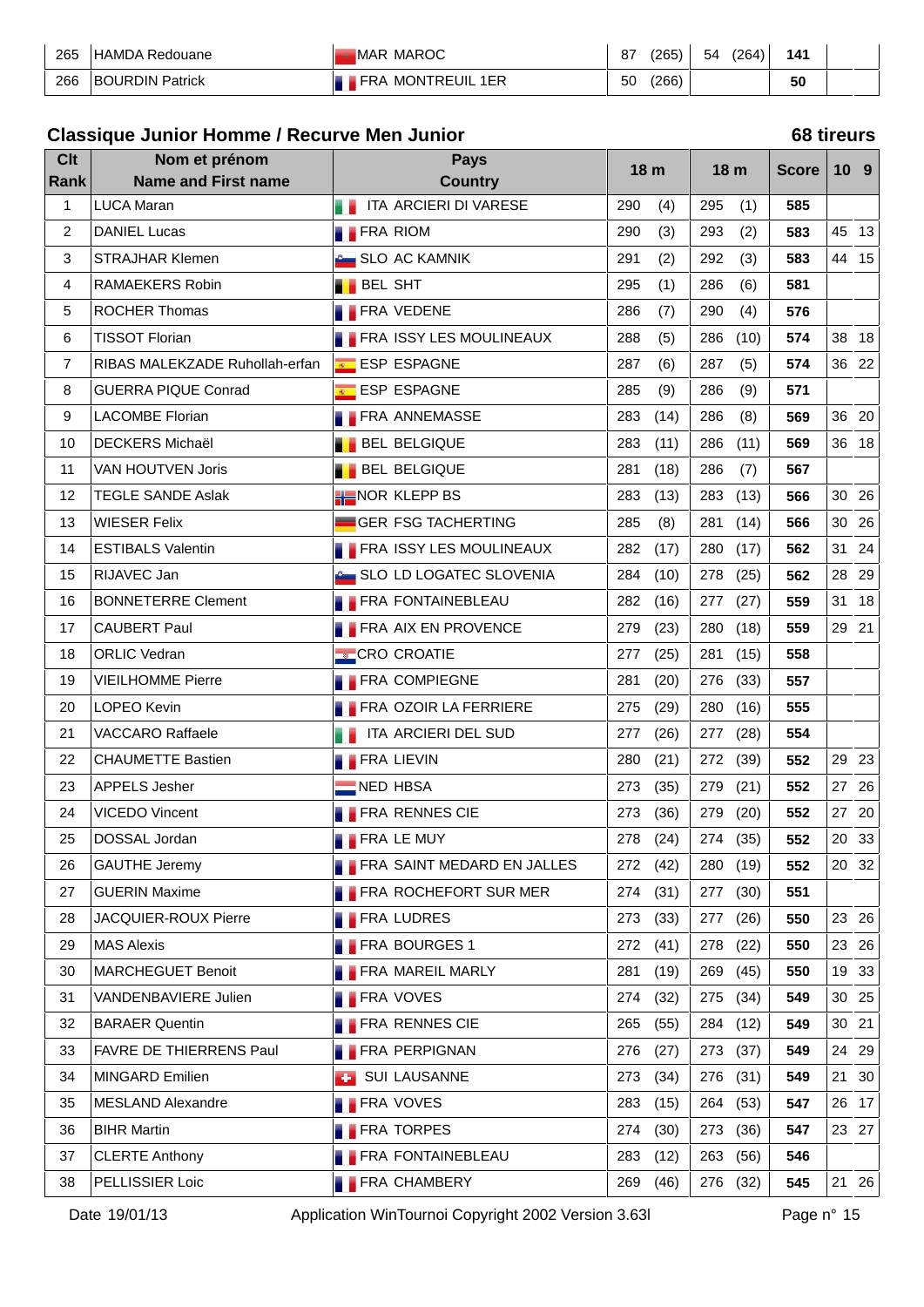| 39 | <b>ANDRIANARISON Camille</b> | <b>FRA TORPES</b>                    | 279<br>(22) | 266<br>(46) | 545 | 19 30 |
|----|------------------------------|--------------------------------------|-------------|-------------|-----|-------|
| 40 | LE DREAU Gwenael             | <b>FRA CHALLANS</b>                  | 272<br>(39) | 272<br>(40) | 544 | 27 15 |
| 41 | GYS Lenthy                   | <b>BEL BELGIQUE</b>                  | 272<br>(37) | 272 (42)    | 544 | 21 26 |
| 42 | <b>DERUPTY Mickael</b>       | <b>FRA SAINT AVERTIN</b>             | 264<br>(57) | 278<br>(24) | 542 |       |
| 43 | <b>BERNET Jonas</b>          | SUI ARCHER DES TROIS AIGLES          | 269<br>(47) | 272<br>(41) | 541 |       |
| 44 | <b>PERZ Nicolas</b>          | <b>FRA MAREIL MARLY</b>              | 275<br>(28) | 265<br>(50) | 540 |       |
| 45 | <b>MARTIN Guillaume</b>      | <b>FRA MARNAY</b>                    | 266<br>(50) | 272<br>(38) | 538 | 18 26 |
| 46 | DIAZ Kevin                   | <b>FRA PUSIGNAN</b>                  | 261<br>(59) | 277<br>(29) | 538 | 18 24 |
| 47 | <b>FREIRE SANTOS Rafael</b>  | SUI LAUSANNE (SUISSE)                | 271<br>(44) | (47)<br>266 | 537 | 23 21 |
| 48 | <b>BUYS Simon</b>            | <b>BEL LEUVEN</b>                    | 272<br>(40) | (51)<br>265 | 537 | 22 25 |
| 49 | <b>FAURE Arthur</b>          | <b>FRA RIOM</b>                      | 267<br>(49) | 270<br>(43) | 537 | 20 21 |
| 50 | <b>ANSIAUX Olivier</b>       | <b>BEL FBG</b>                       | 272<br>(38) | 264<br>(55) | 536 | 19 23 |
| 51 | <b>COUCHENEY Antoine</b>     | <b>FRA CHATILLON S/SEINE</b>         | 266<br>(51) | 270<br>(44) | 536 | 17 27 |
| 52 | PEETERS Thomas               | <b>BEL WSS</b>                       | 271<br>(43) | 265<br>(52) | 536 | 17 26 |
| 53 | PIRON Benjamin               | <b>FRA CHAUNY</b>                    | 268<br>(48) | 266<br>(48) | 534 |       |
| 54 | <b>FABER Adrian</b>          | SUI JUVENTAS BASEL                   | 252<br>(64) | 278<br>(23) | 530 |       |
| 55 | <b>GUERY Valerian</b>        | <b>FRA MONTREUIL 1ER</b>             | 265<br>(54) | 264<br>(54) | 529 |       |
| 56 | MISSOTTEN Ivan               | <b>BEL FLECHE D'OR ANDELRECHT</b>    | 270<br>(45) | 252<br>(63) | 522 |       |
| 57 | <b>SCHILLINGER Nicolas</b>   | FRA STRASBOURG 1ER CIE               | 265<br>(53) | 254<br>(59) | 519 |       |
| 58 | <b>CHEVALIER Nicolas</b>     | <b>FRA SAINT MARD</b>                | 252<br>(63) | 265<br>(49) | 517 |       |
| 59 | RAYMOND Florian              | <b>FRA TOMBEBOEUF</b>                | 261<br>(60) | 252<br>(61) | 513 |       |
| 60 | <b>BACHOFNER Yanik</b>       | SUI BOGENSCHÜTZEN WINTERTH           | 259<br>(61) | 252<br>(62) | 511 | 14 22 |
| 61 | <b>DELGADO Timothé</b>       | <b>BUI SUISSE</b>                    | 264<br>(56) | 247<br>(65) | 511 | 14 19 |
| 62 | <b>METOT Nicolas</b>         | <b>FRA PONT AUDEMER</b>              | 265<br>(52) | 246<br>(66) | 511 | 11 25 |
| 63 | <b>LORRAIN Alexandre</b>     | <b>FRA PUGET SUR ARGENS</b>          | 262<br>(58) | 248<br>(64) | 510 | 16 18 |
| 64 | SEDILLEAU Axel               | <b>FRA LEGUEVIN</b>                  | 257<br>(62) | 253<br>(60) | 510 | 10 21 |
| 65 | <b>MALFAIT Nicolas</b>       | <b>FRA 1ERE CIE ASF/ARCHERS DU D</b> | 249<br>(66) | 258<br>(58) | 507 |       |
| 66 | DAMERVALLE Maxandre          | FRA CHEVIGNY SAINT SAUVEUR           | 247<br>(67) | 259<br>(57) | 506 |       |
| 67 | <b>BESSE Alexandre</b>       | <b>FRA LEGUEVIN</b>                  | 251<br>(65) | 244<br>(67) | 495 |       |
| 68 | <b>BAPTISTA Luis</b>         | <b>B</b> SUI SUISSE                  | 202 (68)    | 224 (68)    | 426 |       |

### **Classique Cadet / Recurve Men Cadet 78 tireurs**

| <b>Clt</b><br>Rank | Nom et prénom<br><b>Name and First name</b> | <b>Pays</b><br><b>Country</b>   | 18 <sub>m</sub> |      | 18 <sub>m</sub> |          |     | 10 <sub>9</sub> |
|--------------------|---------------------------------------------|---------------------------------|-----------------|------|-----------------|----------|-----|-----------------|
| 1                  | <b>KOENIG Thomas</b>                        | <b>FRA BELFORT SAVOUREUSE</b>   | 290             | (1)  | 296             | (1)      | 586 |                 |
| 2                  | <b>STRAJHAR Gasper</b>                      | SLO AC KAMNIK                   | 287             | (2)  | 295             | (2)      | 582 |                 |
| 3                  | <b>MORTEMOUSQUE Geoffroy</b>                | <b>FRA MERIGNAC</b>             | 286             | (3)  | 285             | (6)      | 571 |                 |
| 4                  | POPOV Vitalii                               | <b>RUS RUSSIE</b>               | 282             | (8)  | 287             | (4)      | 569 |                 |
| 5                  | MEURANT Simon                               | FRA MOUANS SARTOUX              | 283             | (5)  | 283             | (8)      | 566 | 33 21           |
| 6                  | MAKHNENKO Artem                             | <b>RUS RUSSIE</b>               | 280             | (12) | 286             | (5)      | 566 | 28 30           |
| 7                  | <b>MARC Jure</b>                            | SLO SLOVÉNIE                    | 282             | (7)  | 281             | (10)     | 563 | 32 18           |
| 8                  | FABER Florian                               | <b>SUI JUVENTAS BASEL</b><br>æ. | 281             | (10) | 282             | (9)      | 563 | 29 25           |
| 9                  | <b>SOLBACH Julien</b>                       | <b>FRA MAREIL MARLY</b>         | 282             | (6)  |                 | 279 (11) | 561 |                 |
| 10                 | <b>CHIRAULT Thomas</b>                      | <b>FRA MOREUIL</b>              | 277             | (15) | 283             | (7)      | 560 |                 |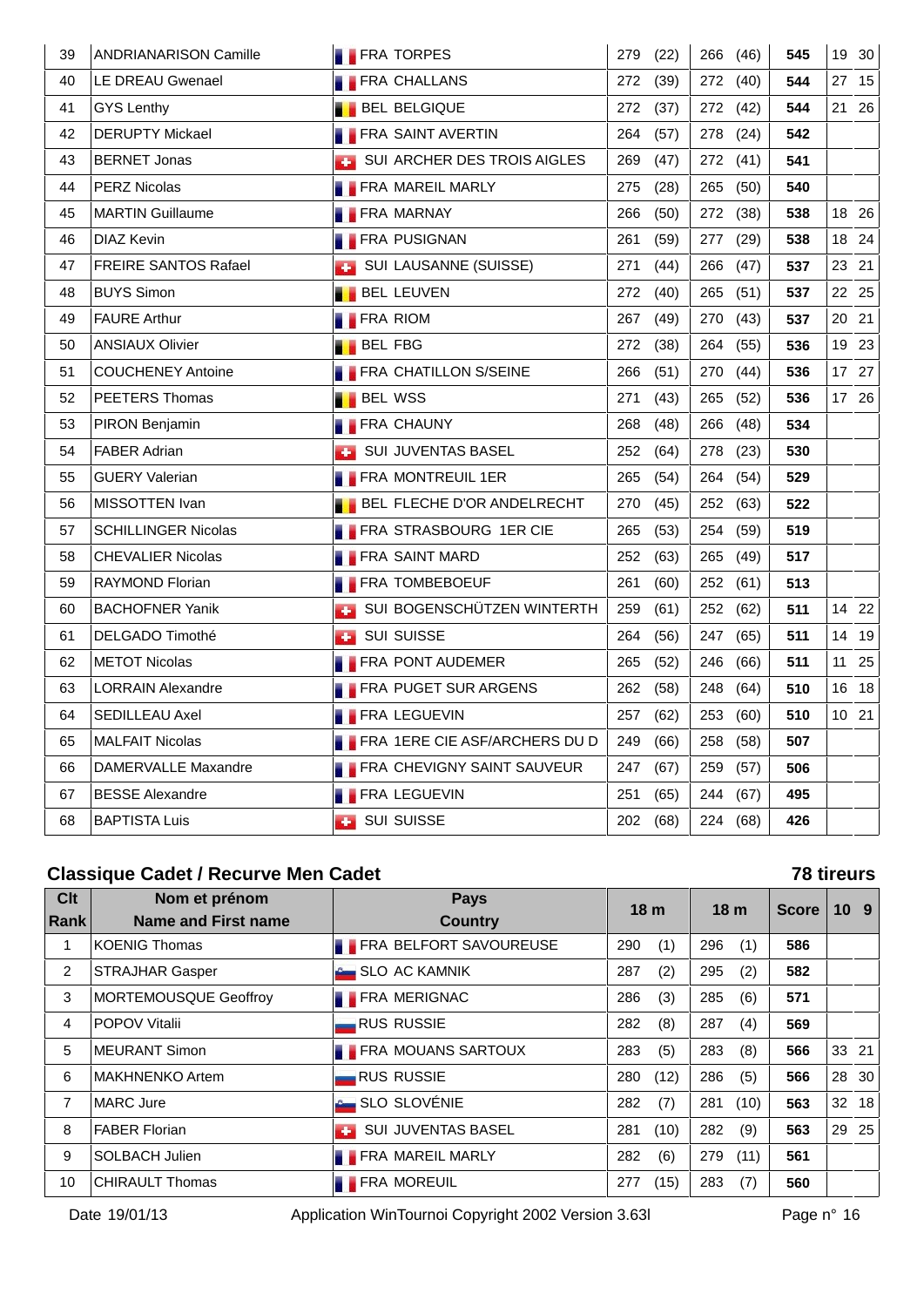| 11 | JORDI Cubiró Farré           | ESP ARC PARDINYES                       | 269<br>(31) | (3)<br>289  | 558 |         |
|----|------------------------------|-----------------------------------------|-------------|-------------|-----|---------|
| 12 | <b>MARY Damien</b>           | FRA L'ISLE SUR LA SORGUE                | 275<br>(18) | 278<br>(13) | 553 | 26 22   |
| 13 | <b>FICHET Romain</b>         | <b>FRA ANNEMASSE</b>                    | 281<br>(9)  | 272<br>(26) | 553 | 22 29   |
| 14 | SAURDAL Bjornar              | <b>HENOR KLEPP BS</b>                   | 277<br>(14) | 276<br>(16) | 553 | 18 38   |
| 15 | RIPAUX Valentin              | <b>FRA CONFLANS SAINTE-HONORIN</b>      | 277<br>(13) | 274<br>(19) | 551 | 26 19   |
| 16 | <b>DIVOL Thomas</b>          | <b>FRA LATTES SAINT JEAN DE VEDA</b>    | 273<br>(21) | 278<br>(12) | 551 | 25 24   |
| 17 | RIVAROLI Cristiano           | <b>THE ITA ARCO CLUB OSPEDALETTI</b>    | 274<br>(20) | 275<br>(17) | 549 |         |
| 18 | <b>KANELLOS Alexandros</b>   | NED BREDERODE                           | 275<br>(17) | (22)<br>273 | 548 |         |
| 19 | <b>SPEKTOR Yuli</b>          | <b>EXECUTE: ISR RISHON ARCHERY CLUB</b> | 271<br>(26) | 276<br>(15) | 547 |         |
| 20 | <b>BIZJAK Rok</b>            | SLO SLOVÉNIE                            | 276<br>(16) | 270<br>(27) | 546 |         |
| 21 | <b>DAMIANS Thibault</b>      | <b>FRA NIMES</b>                        | 272<br>(24) | (21)<br>273 | 545 |         |
| 22 | <b>BLANC Maxime</b>          | <b>FRA ST LUPICIN</b>                   | 280<br>(11) | 263<br>(37) | 543 | 25 26   |
| 23 | PAVLAKOVIC Lovro             | CROZGSK                                 | 269<br>(32) | 274<br>(20) | 543 | 22 21   |
| 24 | RAVNIKAR Ziga                | <b>SLO AC KAMNIK</b>                    | 273<br>(22) | 269<br>(31) | 542 | 24 18   |
| 25 | <b>GIRARD Clement</b>        | <b>FRA CHARPEY</b>                      | 270<br>(28) | 272<br>(24) | 542 | 16 32   |
| 26 | <b>VULF Kevin</b>            | <b>SE ISR ISRAËL</b>                    | 271<br>(27) | 269<br>(32) | 540 |         |
| 27 | PEÑA CERVELLO Arnau          | ESP CLUB ARC MONTJUIC                   | 270<br>(29) | 269<br>(30) | 539 | 24 18   |
| 28 | <b>HERLICQ Sam</b>           | <b>FRA MOUANS SARTOUX</b>               | 275<br>(19) | 264<br>(35) | 539 | 20 26   |
| 29 | <b>GJURIN Luka</b>           | <b>A</b> SLO SLOVÉNIE                   | 267<br>(37) | (23)<br>272 | 539 | 18 25   |
| 30 | SHANNY Itay                  | ISR 21 CENTURY ARCHERY                  | 283<br>(4)  | 255<br>(47) | 538 | 25 19   |
| 31 | <b>COMBE Etienne</b>         | <b>FRA SAINT MYON</b>                   | 268<br>(34) | 270<br>(28) | 538 | 15 33   |
| 32 | <b>CERDAN Antonin</b>        | <b>FRA LUNEL</b>                        | 265<br>(41) | 270<br>(29) | 535 |         |
| 33 | MICHONNEAU Axel              | FRA BEAUMONT LE ROGER RISLE             | 272<br>(23) | 262<br>(40) | 534 |         |
| 34 | <b>ARMBRUSTER Sylvain</b>    | <b>FRA DRAVEIL</b>                      | 259<br>(51) | (18)<br>274 | 533 |         |
| 35 | POZAR Peter                  | <b>A</b> SLO SLOVÉNIE                   | 268<br>(35) | 263<br>(38) | 531 | 23 16   |
| 36 | <b>VIGNE Marc</b>            | <b>FRA CHIRAC</b>                       | 264<br>(42) | 267 (34)    | 531 | 21 23   |
| 37 | <b>BECKER Mathias</b>        | <b>FRA FORBACH</b>                      | 252 (55)    | 278 (14)    | 530 | 21 20   |
| 38 | <b>NAY Guillaume</b>         | <b>FRA RIOM</b>                         | 262<br>(45) | (33)<br>268 | 530 | 20 25   |
| 39 | <b>ZEDET Baptiste</b>        | <b>FRA MONT ST AIGNAN</b>               | 266<br>(39) | (36)<br>263 | 529 |         |
| 40 | VAN DER SPEK David           | NED SINT SEBASTIAEN                     | 271<br>(25) | 257<br>(46) | 528 | 16 27   |
| 41 | TAPPAREL Joachim             | SUI ARCHER DES TROIS AIGLES             | 266<br>(40) | 262<br>(39) | 528 | 16 22   |
| 42 | <b>RAMPON Vincent</b>        | <b>FRA MONTIGNY LE BRETONNEUX</b>       | 253<br>(54) | (25)<br>272 | 525 |         |
| 43 | <b>BRUN-VOIRY Gabriel</b>    | <b>FRA CARPENTRAS</b>                   | 267<br>(36) | 257<br>(45) | 524 |         |
| 44 | <b>PACIC Quentin</b>         | <b>FRA SEICHAMPS</b>                    | 262<br>(47) | 260<br>(41) | 522 | 13 16   |
| 45 | <b>KRAUS Stephane</b>        | FRA STRASBOURG 1ER CIE                  | 263<br>(43) | 259<br>(44) | 522 | 10 26   |
| 46 | <b>TAORMINA Samuel</b>       | <b>FRA NICE</b>                         | 261<br>(49) | 260<br>(42) | 521 |         |
| 47 | PERONNON Guillaume           | <b>FRA ARGENTINE</b>                    | 269<br>(30) | 248<br>(52) | 517 |         |
| 48 | PELLISSIER Jerome            | <b>FRA CHAMBERY</b>                     | 257<br>(52) | (43)<br>259 | 516 | 19 16   |
| 49 | <b>LEOPOLD Quentin</b>       | <b>FRA NARBONNE</b>                     | 268<br>(33) | 248<br>(54) | 516 | 29<br>9 |
| 50 | <b>MARET Florian</b>         | FRA CHEVIGNY SAINT SAUVEUR              | 261<br>(48) | 253<br>(49) | 514 |         |
| 51 | <b>BAUDIN Jefferson</b>      | <b>FRA NICE</b>                         | 262<br>(46) | 248<br>(55) | 510 |         |
| 52 | <b>TURIN Gaëtan</b>          | <b>SUI SUISSE</b><br>a de la            | 256<br>(53) | 253<br>(48) | 509 |         |
| 53 | <b>GONZALEZ TORRES David</b> | ESP MORATALAZ                           | 267<br>(38) | 240<br>(60) | 507 |         |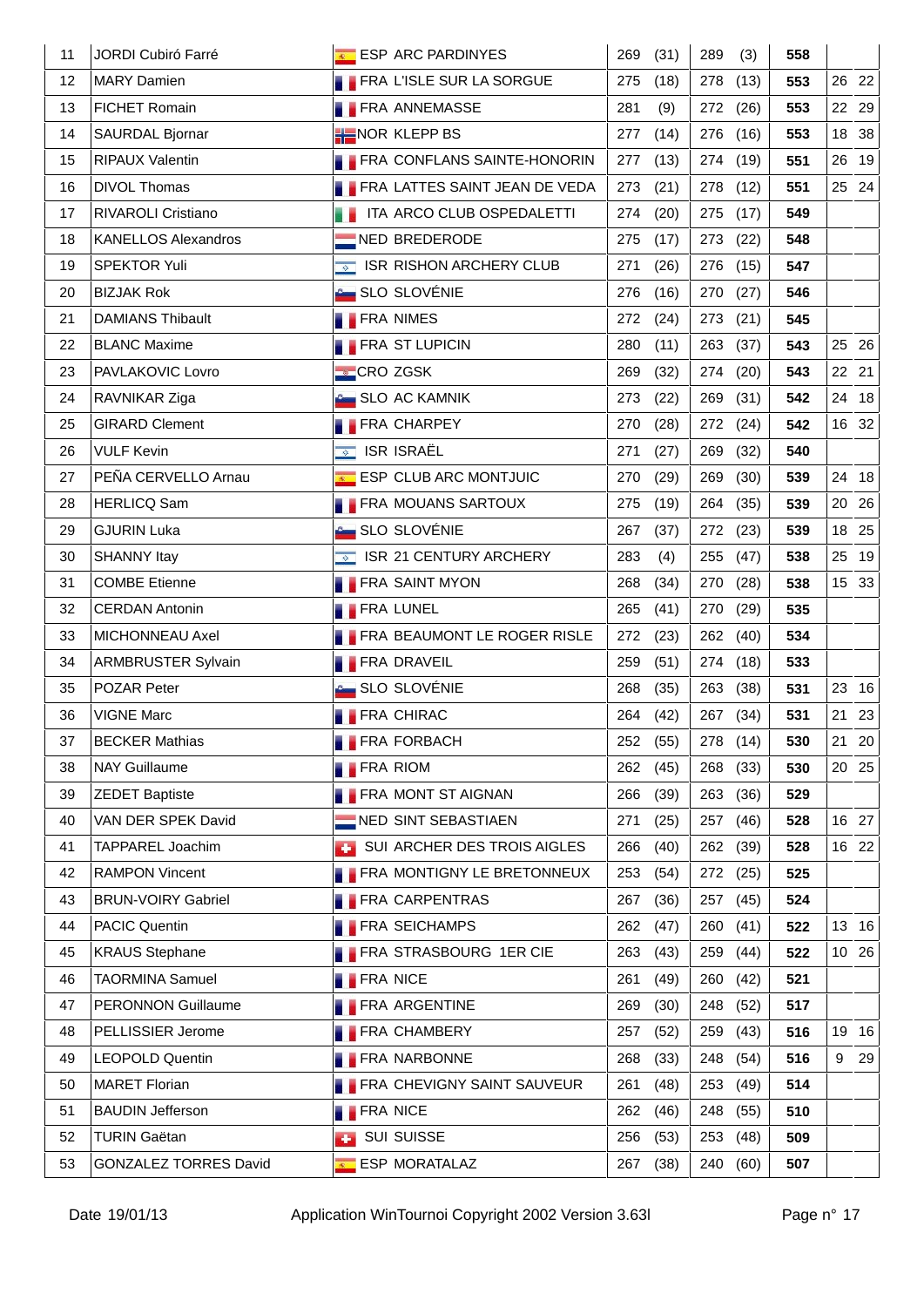| 54 | NATIVELLE Lucien           | <b>FRA SAINT MYON</b>             | 261<br>(50) | 242 (58)    | 503 |                |    |
|----|----------------------------|-----------------------------------|-------------|-------------|-----|----------------|----|
| 55 | <b>KIVILO Karl</b>         | <b>EST ESTONIE</b>                | 262<br>(44) | 236<br>(64) | 498 |                |    |
| 56 | <b>CHANAS Maxime</b>       | <b>FRA LEGUEVIN</b>               | 233<br>(62) | (51)<br>251 | 484 |                |    |
| 57 | <b>GAUBIL Sylvain</b>      | <b>FRA LEGUEVIN</b>               | 241<br>(58) | (59)<br>242 | 483 |                |    |
| 58 | LE TIEC Medhy              | <b>FRA LUNEL</b>                  | (63)<br>228 | (50)<br>251 | 479 |                |    |
| 59 | <b>HEURTEBIZE Pierre</b>   | <b>FRA ANGERS</b>                 | 242<br>(57) | 236<br>(63) | 478 | 13 14          |    |
| 60 | CATOIS Johan               | <b>FRA ALES</b>                   | (61)<br>236 | 242 (57)    | 478 | 11 21          |    |
| 61 | PAPILLOUD Nathan           | <b>SUI SUISSE</b>                 | (59)<br>239 | 238<br>(62) | 477 |                |    |
| 62 | <b>GOSSE Rayan</b>         | <b>FRA MORSANG SUR ORGE</b>       | 223<br>(64) | 245<br>(56) | 468 |                |    |
| 63 | <b>MONNET Florian</b>      | <b>FRA MORANGIS</b>               | 238<br>(60) | 229<br>(66) | 467 | 11             | 14 |
| 64 | <b>JOLY Aurelien</b>       | <b>FRA CHEVIGNY SAINT SAUVEUR</b> | 242<br>(56) | 225<br>(68) | 467 | $\overline{7}$ | 15 |
| 65 | <b>THEMELIS Panagiotis</b> | GRE GAS HOLARGOU                  | 216<br>(67) | 240<br>(61) | 456 |                |    |
| 66 | <b>GILLET Thibault</b>     | <b>FRA LEGUEVIN</b>               | 219<br>(66) | 232<br>(65) | 451 |                |    |
| 67 | <b>GRIMALDI Michele</b>    | <b>THE ITA ARCIERI DEL SUD</b>    | 221<br>(65) | 227<br>(67) | 448 |                |    |
| 68 | ROUCHOUSE Melvyn           | <b>FRA PREVESSIN-MOENS</b>        | 215<br>(68) | 222<br>(69) | 437 |                |    |
| 69 | KLINGSHEIM Joakim          | <b>H</b> NOR KLEPP BS             | 185<br>(73) | 248<br>(53) | 433 |                |    |
| 70 | <b>MAFFRE Gaetan</b>       | <b>FRA NARBONNE</b>               | 200<br>(71) | 219<br>(71) | 419 |                |    |
| 71 | <b>MOULIN Louis</b>        | <b>FRA MIRAMAS CRAU</b>           | 185<br>(74) | 222 (70)    | 407 |                |    |
| 72 | <b>PLANTADE Arnaud</b>     | FRA PENNE-STSYLVESTRE             | 173<br>(75) | 217 (72)    | 390 |                |    |
| 73 | <b>COURDIL Arnaud</b>      | <b>FRA NARBONNE</b>               | 200<br>(70) | 189<br>(73) | 389 |                |    |
| 74 | <b>MAUDUIT Raphael</b>     | SUI COMPAGNIE ARCHERS GLAND       | 195<br>(72) | 153<br>(75) | 348 |                |    |
| 75 | PINET Trystan              | <b>FRA MIRAMAS CRAU</b>           | 173<br>(76) | 164<br>(74) | 337 |                |    |
| 76 | ROSA Jack-Guillaume        | <b>FRA PENNE-STSYLVESTRE</b>      | 171<br>(77) | 133<br>(76) | 304 |                |    |
| 77 | <b>HUBMAN Anze</b>         | SLO SLOVÉNIE                      | 204<br>(69) | 35<br>(78)  | 239 |                |    |
| 78 | <b>BENIA Aymen</b>         | ALG ALGÉRIE                       | 99<br>(78)  | 123<br>(77) | 222 |                |    |

# **Compound Homme / Compound Men 312 tireurs**

| <b>Clt</b><br>Rank | Nom et prénom<br><b>Name and First name</b> | <b>Pays</b><br><b>Country</b> | 18 <sub>m</sub> |      | 18 <sub>m</sub> |      | <b>Score</b> | 10 <sub>9</sub> |                |
|--------------------|---------------------------------------------|-------------------------------|-----------------|------|-----------------|------|--------------|-----------------|----------------|
| 1                  | AAMAAS Njaal                                | <b>H</b> NOR NORVEGE          | 297             | (7)  | 300             | (1)  | 597          | 57              | 3              |
| $\overline{2}$     | <b>DAMSBO Martin</b>                        | <b>DEN BRANDE</b>             | 298             | (3)  | 299             | (5)  | 597          | 57              | $\mathbf{3}$   |
| 3                  | <b>TRILLUS Dietmar</b>                      | <b>CAN CANADA</b>             | 298             | (5)  | 298             | (8)  | 596          | 56              | $\overline{4}$ |
| 4                  | PAGNI Sergio                                | <b>THE ITA HOYT PRO STAFF</b> | 298             | (2)  | 298             | (7)  | 596          | 56              | -4             |
| 5                  | <b>WILDE Reo</b>                            | USA ETATS-UNIS D'AMÉRIQUE     | 297             | (10) | 299             | (4)  | 596          | 56              | -4             |
| 6                  | DELOCHE Pierre Julien                       | <b>FRA SALAISE SUR SANNE</b>  | 297             | (8)  | 299             | (3)  | 596          | 56              | $\overline{4}$ |
| $\overline{7}$     | <b>BROADWATER Jesse</b>                     | USA ETATS-UNIS D'AMÉRIQUE     | 296             | (18) | 299             | (2)  | 595          |                 |                |
| 8                  | <b>GENET Dominique</b>                      | <b>FRA SMARVES</b>            | 298             | (4)  | 296             | (13) | 594          | 54 6            |                |
| 9                  | <b>DAVE Cousins</b>                         | <b>LE USA USAA</b>            | 296             | (12) | 298             | (6)  | 594          | 54 6            |                |
| 10                 | <b>SCHLOESSER Mike</b>                      | NED PAYS-BAS                  | 299             | (1)  | 295             | (21) | 594          | 54 6            |                |
| 11                 | <b>ELZINGA Peter</b>                        | NED NETHERLANDS               | 295             | (20) | 298             | (9)  | 593          |                 |                |
| 12                 | <b>GOOSSENS Chris</b>                       | <b>BEL NVL</b>                | 296             | (13) | 296             | (14) | 592          | 52 8            |                |
| 13                 | <b>BRASSEUR Sebastien</b>                   | <b>FRA WINGLES</b>            | 296             | (15) | 296             | (12) | 592          | 52 8            |                |
| 14                 | <b>GELLENTHIEN Braden</b>                   | USA MATHEWS                   | 295             | (23) | 297             | (10) | 592          | 52              | - 8            |
| 15                 | <b>CAUWE Michael</b>                        | <b>BEL GSR</b>                | 297             | (6)  | 294             | (26) | 591          | 51              | 9              |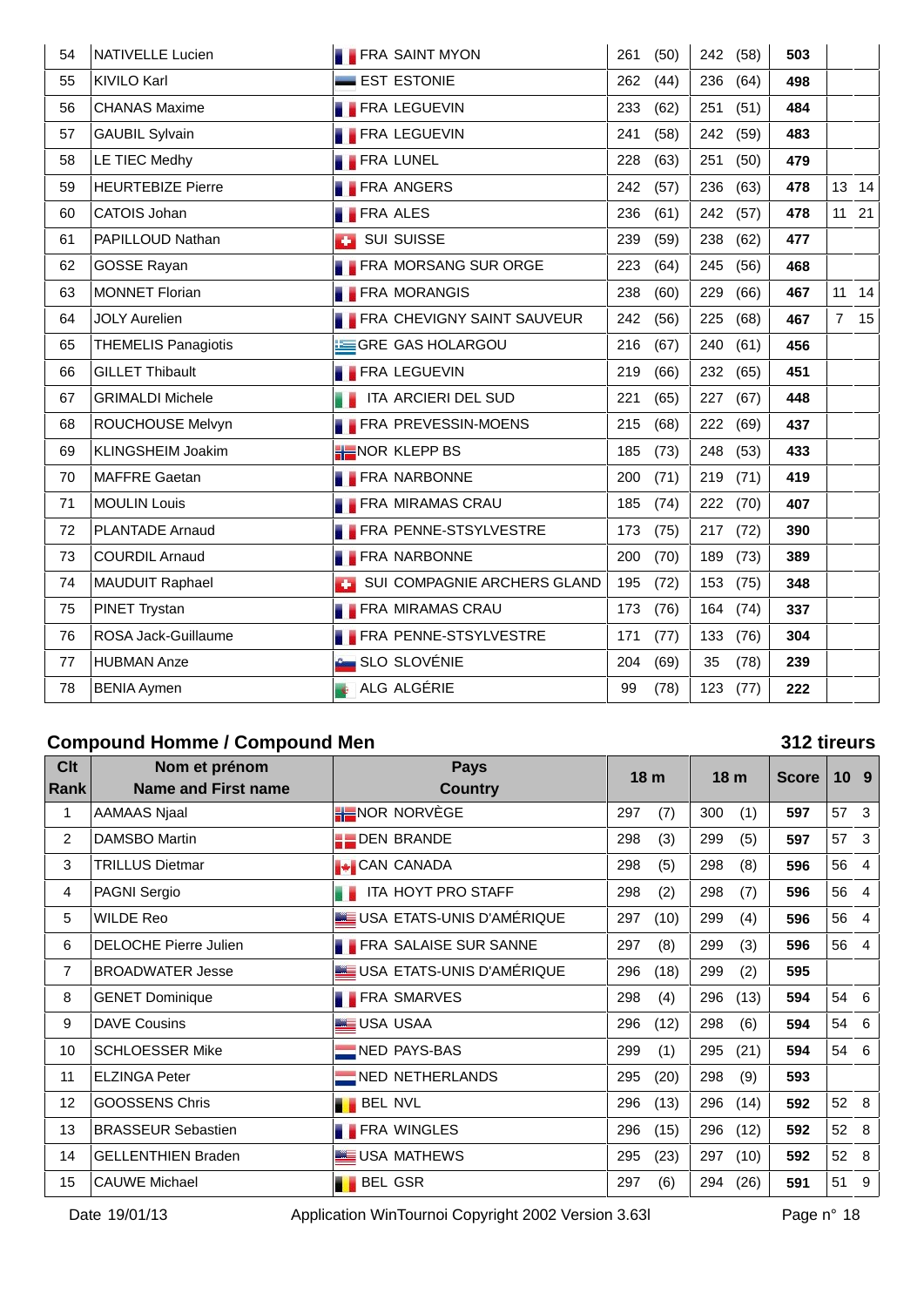| 16 | <b>GRIMWOOD Liam</b>         | <b>SIGBR BLACKTHORN</b>                | 296<br>(14)  | 295<br>(24) | 591 | 51<br>9  |
|----|------------------------------|----------------------------------------|--------------|-------------|-----|----------|
| 17 | PEINEAU Sebastien            | <b>FRA RUEIL MALMAISON STAR</b>        | 296<br>(11)  | 295<br>(25) | 591 | 51<br>9  |
| 18 | DOLDERMAN Sander             | NED PAYS-BAS                           | 295<br>(21)  | 295<br>(22) | 590 |          |
| 19 | <b>FUMEAUX Grégoire</b>      | SUI ARCHER DES TROIAIGLES              | 296<br>(16)  | 293<br>(40) | 589 | 49 11    |
| 20 | <b>DOUSSOT Christophe</b>    | <b>FRA ISSY LES MOULINEAUX</b>         | 294<br>(24)  | 295<br>(17) | 589 | 49<br>11 |
| 21 | RAVENSCROFT Adam             | <b>SIGBR BOWFLIGHTS</b>                | 293<br>(31)  | (18)<br>295 | 588 | 48 12    |
| 22 | SIGAUSKAS Vladas             | LTU KAUNO SAUDYMO IS LANKO A           | 295<br>(22)  | 293<br>(49) | 588 | 12<br>48 |
| 23 | <b>ANDERSON Steve</b>        | USA ETATS-UNIS D'AMÉRIQUE              | 296<br>(17)  | (65)<br>292 | 588 | 48 12    |
| 24 | <b>BURRUS Raphael</b>        | <b>FRA HAGUENAU</b>                    | 294<br>(28)  | 293<br>(42) | 587 | 47 13    |
| 25 | <b>BLEYENDAAL Ruben</b>      | NED HBS DE WAERT                       | 294<br>(25)  | (45)<br>293 | 587 | 47 13    |
| 26 | SOLOMONOV Dmitry             | <b>RUS INDIVIDUAL</b>                  | 294<br>(29)  | 293<br>(43) | 587 | 47 13    |
| 27 | <b>GASSE Nicolas</b>         | <b>FRA CHARTRES</b>                    | 293<br>(30)  | (27)<br>294 | 587 | 47 13    |
| 28 | OLIVIER Adrien               | <b>FRA COMPIEGNE</b>                   | 293<br>(35)  | (47)<br>293 | 586 | 47 12    |
| 29 | <b>FERNIQUE Cedric</b>       | <b>FRA DRAVEIL</b>                     | 295<br>(19)  | (76)<br>291 | 586 | 46 14    |
| 30 | WILDE Logan                  | USA ETATS-UNIS D'AMÉRIQUE              | 292<br>(48)  | 294<br>(28) | 586 | 46 14    |
| 31 | SBRODOV Mikhail              | <b>RUS RUSSIE</b>                      | 291<br>(66)  | (20)<br>295 | 586 | 46<br>14 |
| 32 | <b>DESVERNOIS Eric</b>       | <b>FRA SALON DE PROVENCE</b>           | 297<br>(9)   | 289<br>(97) | 586 | 46 14    |
| 33 | <b>DRAGONI Luigi</b>         | ITA ARCIERI DEL ROCCOLO                | 291<br>(55)  | (23)<br>295 | 586 | 46 14    |
| 34 | <b>BARET Benjamin</b>        | <b>FRA LE LAVANDOU</b>                 | 293<br>(33)  | 293<br>(46) | 586 | 46<br>14 |
| 35 | <b>VARECHON Dimitri</b>      | <b>FRA TORPES</b>                      | 292<br>(47)  | 294<br>(29) | 586 | 46 14    |
| 36 | <b>GRIP Peter</b>            | <b>BESWE KODE</b>                      | 293<br>(41)  | (33)<br>293 | 586 | 46<br>14 |
| 37 | <b>SIEFFERT Pierre</b>       | <b>FRA DIJON</b>                       | 290<br>(76)  | 295<br>(19) | 585 | 45 15    |
| 38 | <b>COPIN Frederic</b>        | <b>FRA CHAUNY</b>                      | 292<br>(44)  | 293<br>(36) | 585 | 45 15    |
| 39 | DI MICHELE Luigi             | ITA ASD ARCIERI CLARASCUM              | 293<br>(34)  | 292<br>(60) | 585 | 45 15    |
| 39 | DE GRANDIS Jocelyn           | <b>FRA TORPES</b>                      | 293<br>(39)  | 292<br>(63) | 585 | 45 15    |
| 40 | <b>BINGHAM James</b>         | <b>SIGBR BOWMEN OF BIRSTALL</b>        | 293<br>(32)  | 292 (61)    | 585 | 45 15    |
| 42 | PAGNONI Federico             | <b>THE ITA ARCIERI FRANCIACORTA</b>    | 291 (54)     | 294 (31)    | 585 | 45 15    |
| 43 | <b>GEENES Colin</b>          | <b>SIGBR MERIDEN</b>                   | 292<br>(45)  | 292 (60)    | 584 | 44 16    |
| 44 | <b>ANTONIO Carminio</b>      | <b>THE ITA ITALIE</b>                  | 293<br>(40)  | 291<br>(71) | 584 | 44 16    |
| 45 | <b>HAYDEN Jay</b>            | USA ETATS-UNIS D'AMÉRIQUE              | 291<br>(63)  | 293<br>(34) | 584 | 44 16    |
| 46 | <b>DAUPHIN Franck</b>        | <b>FRA VARANGEVILLE</b>                | 293<br>(37)  | 291<br>(70) | 584 | 44 16    |
| 47 | <b>ASBACH Jens</b>           | GER ALLEMAGNE                          | 291<br>(61)  | 293<br>(39) | 584 | 44 16    |
| 48 | <b>WHITTINGHAM Alistair</b>  | <b>AK GBR EUAC</b>                     | 292<br>(49)  | 292<br>(58) | 584 | 44 16    |
| 49 | <b>CHRISTIANBERRY Darrin</b> | USA ETATS-UNIS D'AMÉRIQUE              | 291<br>(64)  | 293<br>(37) | 584 | 44 16    |
| 50 | POMPEO Antonio               | ITA ITALIE                             | 289<br>(104) | 295<br>(15) | 584 | 44 16    |
| 51 | <b>BRINGER Ludovic</b>       | <b>FRA BOE</b>                         | 293<br>(36)  | 290<br>(86) | 583 | 43 17    |
| 52 | <b>BOCCALI Herian</b>        | <b>ITA ITALIE</b>                      | 292<br>(42)  | 291<br>(73) | 583 | 43 17    |
| 53 | <b>THOMAS Geraint</b>        | <b>SIGGBR LLANTRISANT FIELD ARCHER</b> | 291<br>(58)  | 292<br>(64) | 583 | 43 17    |
| 54 | <b>BEAUD Jeanmarc</b>        | <b>FRA PERIGNY</b>                     | 291<br>(52)  | 292<br>(67) | 583 | 43 17    |
| 55 | <b>LAZZATI Gabriele</b>      | ITA ARCIERI FRANCIACORTA               | 294<br>(26)  | 289 (101)   | 583 | 43 17    |
| 56 | <b>DELPLACE Jerome</b>       | <b>FRA LA GARDE</b>                    | 291<br>(51)  | 292 (66)    | 583 | 43 17    |
| 57 | <b>LEOTTA Andrea</b>         | <b>ITA ITALIE</b>                      | 291<br>(59)  | 292<br>(59) | 583 | 43 17    |
| 58 | <b>DESTON Chris</b>          | USA NENAMESECK                         | 291<br>(62)  | 292 (50)    | 583 | 43 17    |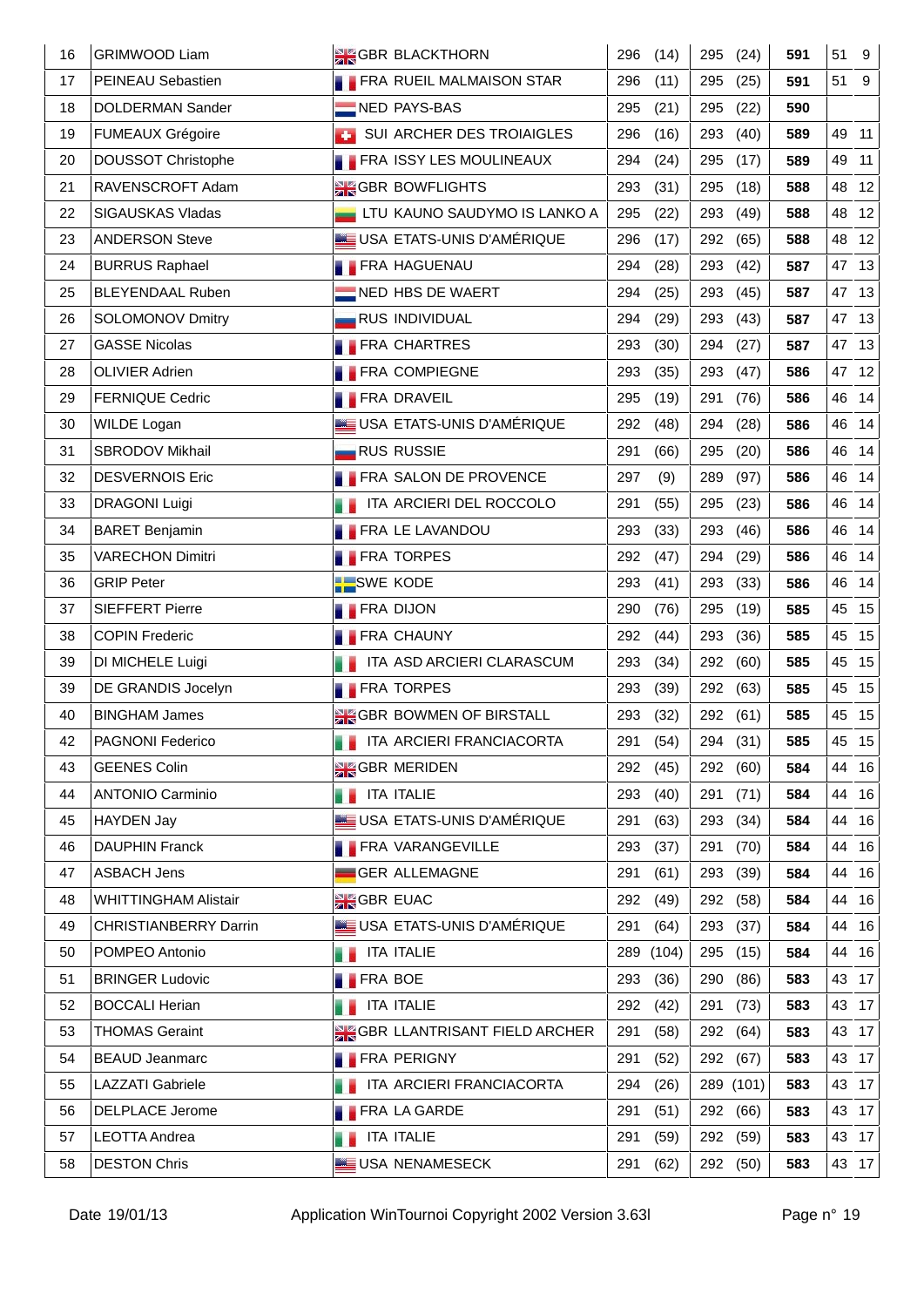| 59  | <b>LUPKEMANN Henning</b>    | GER ALLEMAGNE                   | 291<br>(60)  | 292 (51)    | 583 | 43 17    |
|-----|-----------------------------|---------------------------------|--------------|-------------|-----|----------|
| 60  | <b>REYES BRANDON</b>        | USA NONE                        | 290<br>(82)  | 293<br>(38) | 583 | 43 17    |
| 61  | <b>BUTTS James</b>          | <b>LE USA NFAA</b>              | 288<br>(113) | 295<br>(16) | 583 | 43 17    |
| 62  | <b>BOISSAU Stephane</b>     | <b>FRA SAINT AVERTIN</b>        | 290<br>(78)  | 293<br>(35) | 583 | 43 17    |
| 63  | <b>RUBBEN Guillaume</b>     | <b>FRA WINGLES</b>              | 290<br>(79)  | 293<br>(32) | 583 | 43 17    |
| 64  | <b>WHITE Chris</b>          | <b>SIGBR RUGBY BOWMEN UK</b>    | 289<br>(94)  | 294<br>(30) | 583 | 43 17    |
| 65  | <b>LUNDIN Morgan</b>        | <b>N</b> SWE SUÈDE              | 291<br>(67)  | 292<br>(53) | 583 | 43 17    |
| 66  | <b>LEGER Christophe</b>     | <b>FRA DRAVEIL</b>              | 290<br>(73)  | 292 (54)    | 582 | 42 18    |
| 67  | JOHANNESEN Torben Lindberg  | <b>DEN BROBY</b>                | 293<br>(38)  | 289 (107)   | 582 | 42 18    |
| 68  | <b>DOMANSKI Renaud</b>      | <b>BEL BELGIQUE</b>             | 286<br>(139) | (11)<br>296 | 582 | 42 18    |
| 69  | <b>DELIVEYNE Ffrederic</b>  | <b>BEL WTK</b>                  | 289<br>(95)  | 293<br>(41) | 582 | 42 18    |
| 70  | <b>GIORCELLI Silvio</b>     | ITA ITALIE                      | 294<br>(27)  | 288 (128)   | 582 | 32 18    |
| 71  | <b>ROBERT Andre</b>         | <b>FRA PUGET SUR ARGENS</b>     | 290<br>(71)  | 291<br>(78) | 581 | 41 19    |
| 72  | <b>VERDEYEN Luc</b>         | <b>BEL BELGIQUE</b>             | 291<br>(50)  | 290<br>(82) | 581 | 41<br>19 |
| 73  | <b>BARBIER Thierry</b>      | <b>FRA L'UNION</b>              | 290<br>(88)  | 291<br>(74) | 581 | 19<br>41 |
| 74  | PEYRONDET Francois          | <b>FRA BOE</b>                  | 290<br>(77)  | (68)<br>291 | 581 | 41<br>19 |
| 75  | <b>DURIVAUD Manuel</b>      | <b>FRA POITIERS</b>             | 288<br>(105) | (48)<br>293 | 581 | 41<br>19 |
| 76  | DARDANT Herve               | <b>FRA MEAUX</b>                | 290<br>(85)  | 290<br>(90) | 580 | 40 20    |
| 77  | CHUGUNOV Anton              | <b>RUS INDIVIDUAL</b>           | 288<br>(112) | 292<br>(55) | 580 | 40 20    |
| 78  | <b>GRIGGS Erik</b>          | USA ETATS-UNIS D'AMÉRIQUE       | 291<br>(65)  | 289<br>(94) | 580 | 40 20    |
| 79  | <b>TJENTLAND Oddmund</b>    | NOR KLEPP BS                    | 291<br>(57)  | (95)<br>289 | 580 | 40 20    |
| 80  | <b>VILARD Frederic</b>      | <b>FRA LA GARDE</b>             | 290<br>(83)  | 290<br>(91) | 580 | 40 20    |
| 81  | <b>VERHOEVEN Sébastien</b>  | <b>BEL GSR BRUXELLES</b>        | 292<br>(46)  | 288 (113)   | 580 | 40 20    |
| 82  | <b>CASULA Noel</b>          | <b>FRA BASTIA ASPTT</b>         | 289<br>(97)  | 291<br>(69) | 580 | 40 20    |
| 83  | KYRITSOGLOU Sam             | <b>BEL HUY</b>                  | 288 (110)    | 292 (56)    | 580 | 38 22    |
| 84  | <b>GERARD Paul</b>          | FRA FONTENAY S/BOIS 1ER CIE     | 290<br>(70)  | 289 (102)   | 579 | 40 19    |
| 85  | DELOBELLE Fabien            | <b>FRA RUEIL MALMAISON STAR</b> | 290 (68)     | 289 (103)   | 579 | 39 21    |
| 86  | <b>SEGUIN Maxime</b>        | <b>FRA MEURSAULT</b>            | 290<br>(80)  | 289 (109)   | 579 | 39 21    |
| 87  | <b>FAUCHEUR Florian</b>     | <b>FRA SAINT AVERTIN</b>        | 289<br>(98)  | 290<br>(92) | 579 | 39 21    |
| 88  | <b>BARET Thierry</b>        | <b>FRA LE LAVANDOU</b>          | 290<br>(75)  | 289<br>(96) | 579 | 39 21    |
| 89  | <b>RYALS George</b>         | USA ETATS-UNIS D'AMÉRIQUE       | 290<br>(87)  | 289 (110)   | 579 | 39 21    |
| 90  | <b>HOFER Patrizio</b>       | <b>SUI SUISSE</b><br><b>A</b>   | (101)<br>289 | 290<br>(89) | 579 | 39 21    |
| 91  | <b>DURLET Jean-Philippe</b> | <b>BEL LIE</b>                  | 289<br>(99)  | 290<br>(81) | 579 | 39 21    |
| 92  | <b>BRUNSTEIN Claude</b>     | <b>FRA NIMES</b>                | 289<br>(102) | 290<br>(83) | 579 | 39 21    |
| 93  | <b>FAPPIANO Philippe</b>    | <b>FRA ALES</b>                 | 287 (129)    | 292<br>(57) | 579 | 39 21    |
| 94  | PELLETIER Pascal            | <b>FRA ANTIBES</b>              | 287 (128)    | 292<br>(52) | 579 | 39 21    |
| 95  | <b>DUPLAN Cedric</b>        | <b>FRA COURVILLE S/EURE AC</b>  | 289<br>(92)  | 290<br>(88) | 579 | 39 21    |
| 96  | ALVAREZ FERNAND Antonio     | <b>ESP ESPAGNE</b>              | 288<br>(116) | 291<br>(75) | 579 | 39 21    |
| 97  | <b>GUERLOT Eric</b>         | <b>FRA VALAURIE</b>             | 288<br>(106) | 291<br>(72) | 579 | 38 21    |
| 98  | THIEFFINE Julien            | FRA FONTENAY S/BOIS 1ER CIE     | 290<br>(91)  | 288 (125)   | 578 |          |
| 99  | <b>HAUDOIN Franck</b>       | <b>FRA DAUMERAY</b>             | 291<br>(53)  | 286 (147)   | 577 | 38 21    |
| 100 | <b>PALMER Mats</b>          | SWE LINDOME ARCHERY CLUB        | 288<br>(114) | 289 (106)   | 577 | 38 21    |
| 101 | ROGER Sebastien             | <b>FRA MONT ST AIGNAN</b>       | 290<br>(69)  | 287 (137)   | 577 | 37 23    |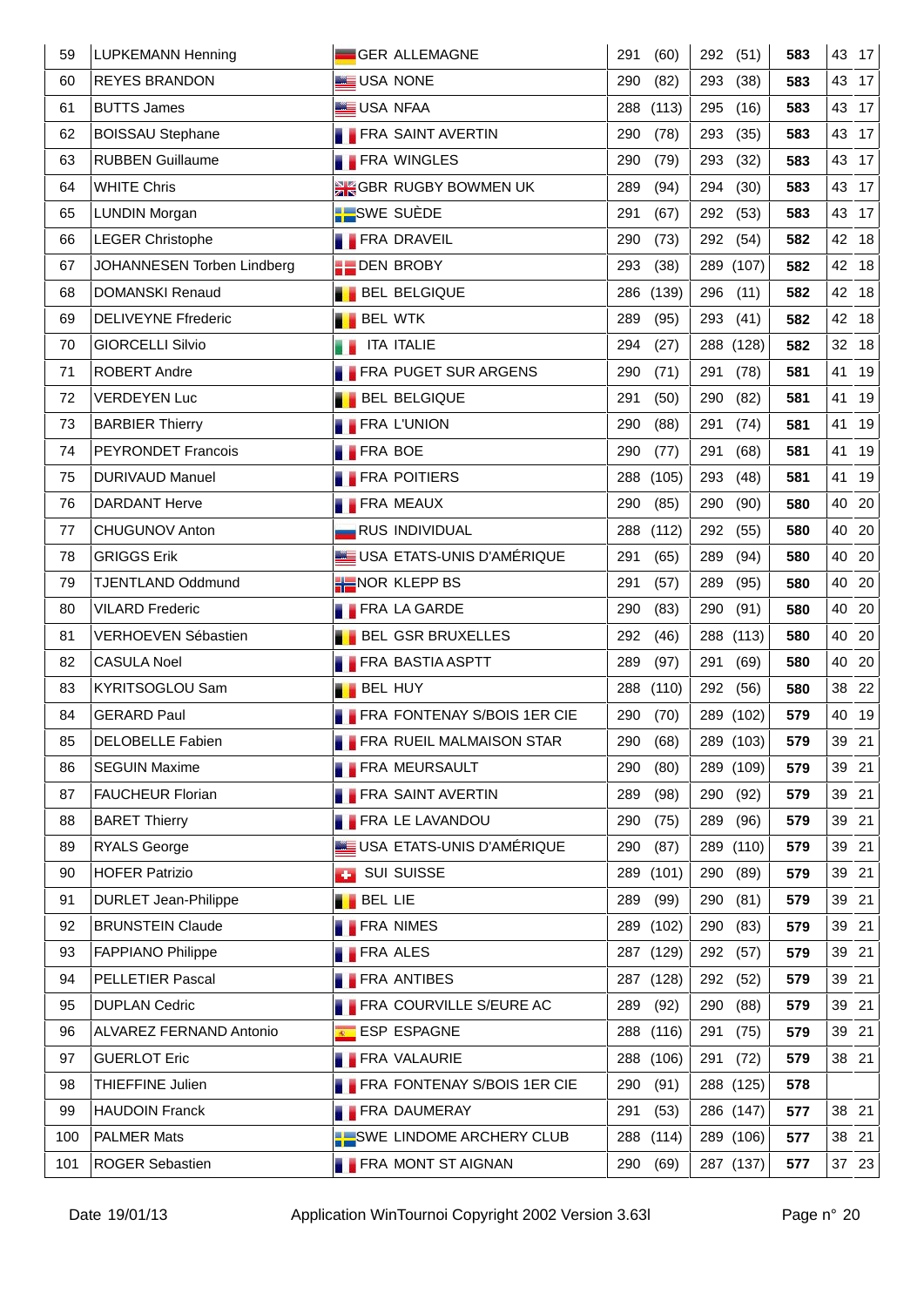| 102 | FERREIRA Joao                     | <b>POR N.B.C</b>                    | 284 (164)    | 293 (44)    | 577 | 37 23    |
|-----|-----------------------------------|-------------------------------------|--------------|-------------|-----|----------|
| 103 | <b>RESSAR Evert</b>               | $\blacksquare$ EST JÄRVAMAA AC      | 289<br>(96)  | 288 (119)   | 577 | 37 23    |
| 104 | <b>ANGEBAULT Stephane</b>         | <b>FRA BEAUPREAU</b>                | 290<br>(74)  | 287 (141)   | 577 | 37 23    |
| 105 | <b>CHELONI Lorenzo</b>            | <b>ITA ITALIE</b>                   | 286 (130)    | 291 (77)    | 577 | 37 23    |
| 106 | <b>DEDERICHS Antoine</b>          | <b>FRA VARANGEVILLE</b>             | 288<br>(109) | 288 (124)   | 576 | 37 22    |
| 107 | <b>CORMIER Romain</b>             | <b>FRA MONTLOUIS-SUR-LOIRE</b>      | 289 (100)    | 287 (138)   | 576 | 36 24    |
| 108 | FILLEUL Loic                      | <b>FRA NEUILLY SUR MARNE</b>        | 289<br>(93)  | 287 (139)   | 576 | 36 24    |
| 109 | <b>SPRING Martin</b>              | <b>BUI SUISSE</b>                   | 287 (126)    | 289<br>(98) | 576 | 36 24    |
| 110 | YAZICI Goker ahmet                | <b>G TUR ISTANBUL OKCULUK KLUBU</b> | 288 (115)    | 287 (142)   | 575 | 37 22    |
| 111 | <b>CARETTE David</b>              | <b>FRA ARGENTEUIL</b>               | 286 (138)    | 289 (108)   | 575 | 36 23    |
| 112 | PAPIN William                     | <b>FRA DAUMERAY</b>                 | 285 (148)    | 290<br>(80) | 575 | 36 23    |
| 113 | <b>MESTDAGH Sven</b>              | <b>BEL WILLEM TELL KORTRIJK</b>     | 285 (145)    | 290<br>(87) | 575 | 36 23    |
| 114 | <b>WEYANT Sebastien</b>           | <b>FRA SARCELLES</b>                | 286 (141)    | 289 (104)   | 575 | 35 25    |
| 115 | RIKUNENKO Andy                    | <b>SK</b> GBR RCOA                  | 284 (162)    | 291<br>(79) | 575 | 35 25    |
| 116 | VANDEPOELE Mathieu                | <b>BEL CMA</b>                      | 285 (144)    | 290<br>(84) | 575 | 35 25    |
| 117 | <b>LIE Eivind</b>                 | <b>HENOR NORVEGE</b>                | (81)<br>290  | 285 (162)   | 575 | 35 25    |
| 118 | <b>VANDEKERKHOF Peter</b>         | <b>BEL CONCORDIA PEER</b>           | 287 (118)    | 288 (127)   | 575 | 35 25    |
| 119 | <b>DOUIS Gerard</b>               | <b>FRA SURESNES</b>                 | 287 (124)    | 288 (115)   | 575 | 35 25    |
| 120 | <b>SEIMANDI Giuseppe</b>          | ITA ARCIERI DELLE ALPI              | 285 (151)    | 289<br>(93) | 574 | 35 24    |
| 121 | GALERA Juan                       | SUI SAGITTAIRE GENEVE               | 289 (103)    | 285 (154)   | 574 | 34 26    |
| 122 | <b>GUIGNET Patrick</b>            | <b>FRA GAGNY</b>                    | 288 (107)    | 286 (150)   | 574 | 34 26    |
| 123 | <b>URMENETA ABENIA Carlos</b>     | <b>ESP ALFAJARIN</b>                | 284 (167)    | 290 (85)    | 574 | 34 26    |
| 124 | <b>BERTIN Gregory</b>             | <b>FRA FONTAINEBLEAU</b>            | 287 (123)    | 287 (140)   | 574 | 34 26    |
| 125 | <b>LUPI Lorenzo</b>               | ITA ARCIERI BALLA COI LUPI          | 286 (140)    | 288 (118)   | 574 | 34 26    |
| 126 | <b>INACIO Tony</b>                | <b>FRA FONTENAY S/BOIS 1ER CIE</b>  | 290<br>(84)  | 283 (181)   | 573 | 42 17    |
| 127 | <b>GRACIA DIAZ Antonio Manuel</b> | ESP ESPAGNE                         | 288 (117)    | 285 (168)   | 573 | 34 25    |
| 128 | <b>STAS Hareld</b>                | NED ROZEN VAN ORANJE                | 286 (133)    | 287 $(143)$ | 573 | 33 27    |
| 129 | <b>BORGERS Michael</b>            | NED PAYS-BAS                        | 285 (143)    | 288 (117)   | 573 | 33 27    |
| 130 | <b>BRAGA Antonio</b>              | <b>BUI SUISSE</b>                   | 285 (153)    | 288 (120)   | 573 | 33 27    |
| 131 | CIRILLO Gregorio                  | ITA ASD MENSANA                     | 286<br>(136) | 287 (144)   | 573 | 33 27    |
| 132 | CATALAN GIL Jose Ignacio          | ESP CLUB LA ALMUNIA                 | 285 (154)    | 288 (121)   | 573 | 33 27    |
| 133 | <b>MENARD Fabrice</b>             | <b>FRA WINGLES</b>                  | 290<br>(89)  | 282 (200)   | 572 | 41<br>18 |
| 134 | LEFEBVRE Nicolas                  | <b>FRA VILLENEUVE D'ASCQ</b>        | 290<br>(72)  | 282 (195)   | 572 | 41<br>18 |
| 135 | OH Jeung woo                      | :● KOR CORÉE                        | 290<br>(90)  | 282 (198)   | 572 | 33 26    |
| 136 | DI GIOVANNI Marco                 | ITA ARCIERI DELLE ALPI              | 291<br>(56)  | 281 (207)   | 572 | 33 26    |
| 137 | <b>BONI Stefano</b>               | ITA ITALY                           | 284<br>(169) | 288 (123)   | 572 | 33 26    |
| 138 | <b>BLAMIRE Paul</b>               | <b>SK GBR WELLINGBOROUGH</b>        | 290<br>(86)  | 282 (190)   | 572 | 32 28    |
| 139 | <b>HAYNES Eric</b>                | <b>FRA ISSY LES MOULINEAUX</b>      | 292<br>(43)  | 280 (225)   | 572 | 32 28    |
| 140 | <b>DUHEZ Philippe</b>             | <b>FRA AULNOYE AYMERIES</b>         | 283<br>(177) | 289<br>(99) | 572 | 32 28    |
| 141 | <b>ANDREYITCH Thomas</b>          | <b>FRA CARCASSONNE</b>              | 285 (156)    | 287 (136)   | 572 | 32 28    |
| 142 | <b>BRISSON Pierre</b>             | <b>FRA CHARTRES</b>                 | 286 (137)    | 285 (160)   | 571 | 32 27    |
| 143 | <b>LUCOT Laurent</b>              | <b>FRA VARANGEVILLE</b>             | 287 (125)    | 284 (170)   | 571 | 32 27    |
| 144 | <b>ORIGGI Roberto</b>             | <b>ITA ITALIE</b><br>a a            | 287 (127)    | 284 (175)   | 571 | 32 27    |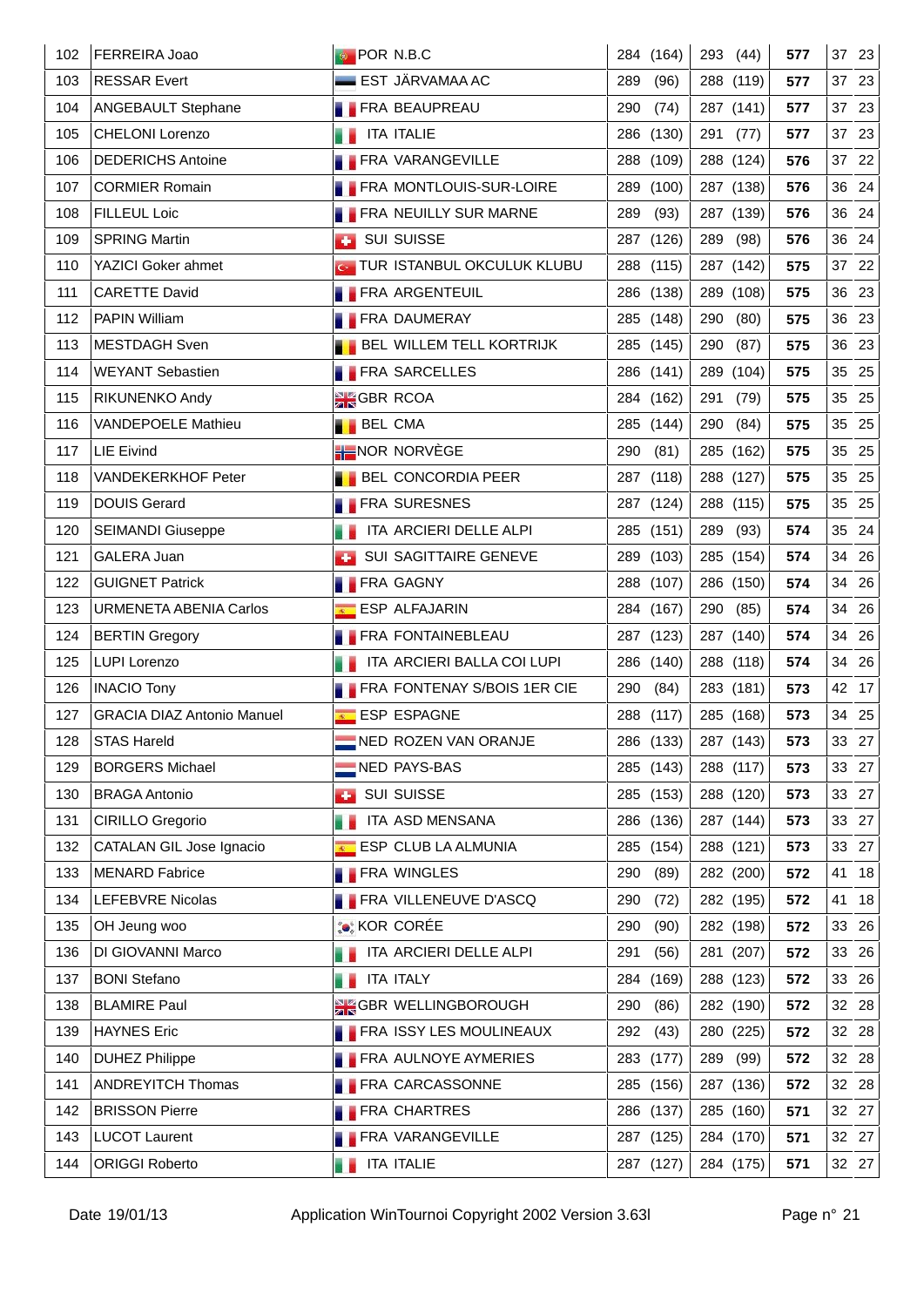| 145 | <b>GALY Eric</b>               | <b>FRA FABREZAN</b>                   | 285 (157)    | 286 (153)           | 571 | 31 29    |
|-----|--------------------------------|---------------------------------------|--------------|---------------------|-----|----------|
| 146 | <b>DE KONING Patrick</b>       | <b>BEL GSW</b>                        | 283 (179)    | 288 (114)           | 571 | 29<br>31 |
| 147 | <b>BELLOTTI Ddaniele</b>       | ITA ARCIERI FIVIZZANO                 | 286 (135)    | 285 (169)           | 571 | 29<br>31 |
| 148 | <b>HUON Guy</b>                | <b>FRA AUBERGENVILLE</b>              | 283 (180)    | 288 (122)           | 571 | 31 29    |
| 149 | <b>TORSET-BONFILLOU Erwann</b> | <b>FRA VALAURIE</b>                   | 284 (160)    | 287 (130)           | 571 | 31<br>29 |
| 150 | <b>DUPUIS Anthony</b>          | <b>FRA TINTENIAC</b>                  | 284 (166)    | 287 (132)           | 571 | 31 29    |
| 151 | <b>GIRARD Benoit</b>           | FRA PUY SAINTE REPARADE ARR           | 288 (111)    | 283 (185)           | 571 | 31 29    |
| 152 | MAZEAU Eric-Jean               | <b>FRA DREUX</b>                      | 282 (197)    | 288 (116)           | 570 | 32 27    |
| 153 | PERROUX Jean Louis             | <b>FRA ANTIBES</b>                    | 282 (188)    | 288 (126)           | 570 | 32 27    |
| 154 | NOTT Jon                       | <b>SK GANDE-BRETAGNE</b>              | 286 (132)    | 284 (172)           | 570 | 32 26    |
| 155 | <b>CALAUTTI Francesco</b>      | <b>THE ITA ASD ARCIERI MILANO 3</b>   | 281 (205)    | 289 (111)           | 570 | 31 28    |
| 156 | <b>HORNER Philippe</b>         | <b>FRA CHALLES LES EAUX</b>           | 282 (199)    | 288 (129)           | 570 | 31 28    |
| 157 | <b>MULET Jean Rene</b>         | <b>FRA MEURSAULT</b>                  | 284 (158)    | 286 (146)           | 570 | 31 28    |
| 158 | <b>BELLOMETTI Devid</b>        | <b>THE ITA ARCIERI FRANCIACORTA</b>   | 283 (178)    | 287 (135)           | 570 | 31<br>28 |
| 159 | <b>VANDEN HOECK Maurice</b>    | <b>BEL GPE EVERE</b>                  | 284 (165)    | 286 (145)           | 570 | 28<br>31 |
| 160 | MLINARIC Tomislav              | <b>CRO CROATIE</b>                    | 285 (146)    | 285 (167)           | 570 | 30 30    |
| 161 | <b>DRAGONI Stefano</b>         | <b>THE ITA ARCIERI DEL ROCCOLO</b>    | 285 (150)    | 285 (165)           | 570 | 30 30    |
| 162 | <b>CABAREZ Philippe</b>        | <b>FRA BOE</b>                        | 282 (195)    | 287 (133)           | 569 | 30 30    |
| 163 | MEYNEN DEGRYSE Alain           | <b>BEL COP</b>                        | 284 (161)    | 285 (166)           | 569 | 30 29    |
| 164 | <b>EVRARD Marc</b>             | <b>FRA DAUMERAY</b>                   | 285 (149)    | 284 (177)           | 569 | 30 29    |
| 165 | <b>MEYER Jean Paul</b>         | <b>FRA WISSOUS</b>                    | 283 (181)    | 286 (149)           | 569 | 30 29    |
| 166 | MICOU Christophe               | <b>FRA ROYAN</b>                      | 287 (119)    | 282 (187)           | 569 | 29 31    |
| 167 | <b>GASPARIC Stjepan</b>        | <b>CRO CROATIE</b>                    | 283 (176)    | 286 (151)           | 569 | 29 31    |
| 168 | <b>MARINI Cedric</b>           | <b>FRA CHALLES LES EAUX</b>           | 279<br>(228) | 289 (112)           | 568 | 30 28    |
| 169 | <b>PRIEELS Philippe</b>        | <b>BEL GSR BRUXELLES</b>              | 282 (191)    | 286 (148)           | 568 | 30 28    |
| 170 | <b>KORNBEK Henning</b>         | <b>DEN DANEMARK</b>                   | 283 (184)    | 285 (155)           | 568 | 29 30    |
| 171 | <b>TUTENEL Tom</b>             | <b>BEL ELITE ARCHERS BEKKEVOOR</b>    |              | 287 (122) 281 (204) | 568 | 29 30    |
| 172 | <b>AVONDS Luc</b>              | <b>BEL ELITE ARCHERS BEKKEVOOR</b>    | 285 (147)    | 283 (182)           | 568 | 29 30    |
| 173 | <b>BOJCUN Miroslav</b>         | <b>CRO CROATIE</b>                    | 286 (142)    | 282 (189)           | 568 | 29 24    |
| 174 | <b>ANDREY Christophe</b>       | <b>BUI SUISSE</b>                     | 283<br>(185) | 285 (159)           | 568 | 28 32    |
| 175 | <b>TONNAER Bas</b>             | NED ONS GENOEGEN                      | 283 (183)    | 285 (157)           | 568 | 28 32    |
| 176 | <b>BURRI Kevin</b>             | <b>B</b> SUI SUISSE                   | 281 (210)    | 287 (134)           | 568 | 32<br>28 |
| 177 | <b>MARKUS Raymon</b>           | NED HBS DE WAERT                      | 282 (201)    | 285 (161)           | 567 | 28 31    |
| 178 | <b>JAMBON Bruno</b>            | <b>FRA ST PRIEST</b>                  | 285 (152)    | 282 (197)           | 567 | 28 31    |
| 179 | <b>BIGOT Jonathan</b>          | <b>FRA VOUNEUIL SUR VIENNE</b>        | 285 (155)    | 282 (201)           | 567 | 28 31    |
| 180 | BEER-JOHANSEN Hugo             | <b>HE NOR ØRNES IL BUESKYTTERGRUP</b> | 280<br>(221) | 287 (131)           | 567 | 27 33    |
| 181 | <b>LAMBERT David</b>           | <b>FRA FONTENAY LE FLEURY</b>         | 287 (121)    | 280 (224)           | 567 | 27 33    |
| 182 | VAN ELVEN Cedric               | <b>FRA CHAUNY</b>                     | 282 (190)    | 285 (163)           | 567 | 27 33    |
| 183 | <b>THIERRY Jeremy</b>          | <b>FRA BASSIN D'ARCACHON</b>          | 284 (168)    | 282 (191)           | 566 | 32<br>27 |
| 184 | QUIQUERE Antoine               | <b>FRA GENNEVILLIERS</b>              | 280 (219)    | 286 (152)           | 566 | 26 34    |
| 185 | LE VAN Christian               | <b>FRA CASTELSARRASIN</b>             | 281 (208)    | 284 (173)           | 565 | 26<br>33 |
| 186 | <b>LEEN Davy</b>               | <b>BEL CONCORDIA PEER</b>             | 276 (248)    | 289 (105)           | 565 | 25 35    |
| 187 | PEREIRA Eric                   | <b>FRA SAINT AVERTIN</b>              | 283 (175)    | 282 (188)           | 565 | 25 35    |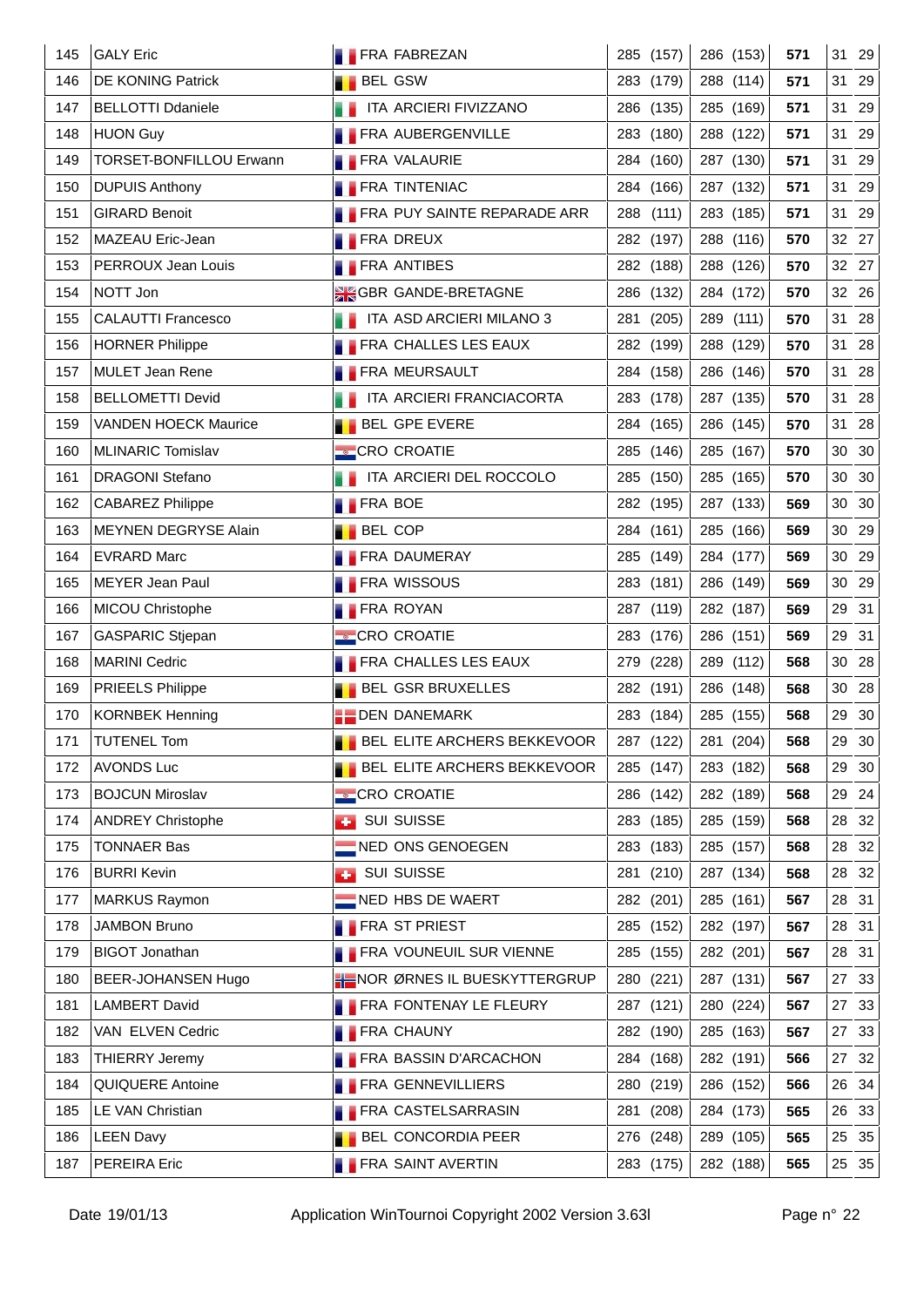| 188 | <b>RIBERO Thierry</b>      |                  | <b>FRA ANTIBES</b>                   |     | 284 (159) | 281 (203) | 565 |    | 25 35         |
|-----|----------------------------|------------------|--------------------------------------|-----|-----------|-----------|-----|----|---------------|
| 189 | <b>TERRASSE Vincent</b>    |                  | <b>FRA PRIVAS</b>                    | 281 | (203)     | 284 (171) | 565 | 25 | 35            |
| 190 | <b>DUPLAN Ludovic</b>      |                  | FRA COURVILLE S/EURE AC              |     | 286 (131) | 278 (240) | 564 | 31 | 26            |
| 191 | <b>BAULIN Alexandre</b>    |                  | <b>FRA MORANGIS</b>                  |     | 286 (134) | 278 (242) | 564 |    | 25 34         |
| 192 | AZZI Diego                 |                  | ITA ARCIERI LAGHESI                  |     | 282 (193) | 282 (196) | 564 |    | 25 34         |
| 193 | GILBERT Johann             |                  | <b>FRA LA GARDE</b>                  |     | 282 (192) | 282 (199) | 564 |    | 24 36         |
| 194 | <b>TRACY Jonas</b>         |                  | USA ETATS-UNIS D'AMÉRIQUE            |     | 284 (170) | 280 (223) | 564 |    | 24 36         |
| 195 | <b>BOUVIER Didier</b>      |                  | <b>FRA GUYANCOURT ARCHERS</b>        |     | 282 (200) | 282 (194) | 564 |    | 24 36         |
| 196 | GIL Julien                 |                  | <b>FRA MERIGNAC</b>                  |     | 280 (215) | 284 (176) | 564 |    | 24 36         |
| 197 | PAESMANS Glenn             |                  | <b>BEL ELITE ARCHERS BEKKEVOOR</b>   | 279 | (225)     | 285 (158) | 564 |    | 24 36         |
| 198 | <b>GUTIERREZ Michel</b>    |                  | <b>FRA SURESNES</b>                  |     | 283 (172) | 281 (211) | 564 |    | 24 36         |
| 199 | <b>DIDIER Denis</b>        |                  | <b>FRA MONTREUIL JUIGNE</b>          |     | 280 (212) | 284 (178) | 564 |    | 24 36         |
| 200 | <b>SALIMBENI Ezio</b>      |                  | ITA ARCIERI DELLE ALPI               |     | 288 (108) | 275 (258) | 563 |    | 32 27         |
| 201 | <b>DAVID Philippe</b>      | <b>FRA TULLE</b> |                                      | 281 | (202)     | 282 (186) | 563 |    | 26 31         |
| 202 | <b>ROUGIER Mathieu</b>     |                  | <b>FRA MONTLUCON AS</b>              |     | 282 (196) | 281 (208) | 563 |    | 25 32         |
| 203 | <b>LAMBERTZ Hans</b>       |                  | <b>BEL CONCORDIA PEER</b>            |     | 280 (214) | 283 (179) | 563 |    | 24 35         |
| 204 | PRIETO MARTIN Santiago     |                  | ESP ESPAGNE                          |     | 283 (186) | 280 (213) | 563 |    | 24 35         |
| 205 | ROTA Paolo Alessandro      |                  | ITA ASD ARCIERI MILANO 3             |     | 278 (232) | 285 (156) | 563 |    | 23 37         |
| 206 | <b>FASTAMMA Guy</b>        |                  | <b>FRA NOTRE DAME DE GRAVENCHO</b>   |     | 283 (174) | 280 (222) | 563 |    | 23 37         |
| 207 | <b>DEMARAIS Fabrice</b>    |                  | <b>FRA 1ERE CIE ASF/ARCHERS DU D</b> |     | 283 (182) | 280 (219) | 563 |    | 23 37         |
| 208 | <b>BOCHET Thomas</b>       |                  | <b>FRA GRENOBLE 1ER</b>              |     | 282 (198) | 280 (215) | 562 |    | 25 32         |
| 209 | <b>DESPHELIPON Gregory</b> |                  | <b>FRA FONTAINEBLEAU</b>             |     | 283 (171) | 279 (232) | 562 |    | 22 38         |
| 210 | LIONETTI Vincenzo          |                  | ITA ARCIERI DEL SUD                  |     | 276 (252) | 285 (164) | 561 |    | 32 25         |
| 211 | <b>CANCELLI Giampaolo</b>  |                  | <b>ITA ITALIE</b>                    |     | 272 (272) | 289 (100) | 561 |    | 31 27         |
| 212 | VON DER MARWITZ Erik       | a s              | SUI BS THALWIL                       |     | 281 (204) | 280 (221) | 561 |    | 25 31         |
| 213 | <b>GERVAISE Pascal</b>     |                  | <b>FRA COUTANCES</b>                 |     | 280 (220) | 280 (217) | 560 |    | 22 37         |
| 214 | <b>KAZANTSEV Vladimir</b>  |                  | <b>RUS RUSSIA</b>                    |     | 278 (233) | 282 (192) | 560 |    | $21 \quad 38$ |
| 215 | <b>BOURASSEAU Xavier</b>   |                  | FRA VILLEURBANNE CIE HERACLE         |     | 282 (187) | 278 (241) | 560 |    | 19 41         |
| 216 | <b>DUPORT Laurent</b>      |                  | <b>FRA BANVOU</b>                    |     | 275 (259) | 284 (174) | 559 |    | 29 29         |
| 217 | <b>MAFFIOLI Alberto</b>    |                  | ITA 04006 CASTIGLIONE                | 281 | (211)     | 278 (238) | 559 |    | 24 31         |
| 218 | <b>BAPTISTA Carlos</b>     |                  | <b>POR PORTUGAL</b>                  |     | 277 (237) | 282 (193) | 559 |    | 21 37         |
| 219 | ROUX Sacha                 | <b>FRA ROYAN</b> |                                      | 280 | (216)     | 279 (234) | 559 |    | 21 37         |
| 220 | <b>JUVIGNY Michel</b>      |                  | <b>FRA CHALLES LES EAUX</b>          | 279 | (229)     | 280 (212) | 559 |    | 21 37         |
| 221 | <b>BONNIN Bruno</b>        |                  | <b>FRA FONTENAY S/BOIS 1ER CIE</b>   |     | 278 (231) | 281 (202) | 559 |    | 20 39         |
| 222 | <b>BOUSSUGE Guillaume</b>  |                  | <b>FRA ARGENTEUIL</b>                |     | 275 (254) | 283 (180) | 558 |    | 30 28         |
| 223 | <b>CULOT Philippe</b>      |                  | <b>FRA CONFLANS SAINTE-HONORIN</b>   |     | 277 (239) | 281 (205) | 558 |    | 20 39         |
| 224 | <b>CLERCIN Arnaud</b>      |                  | <b>FRA BASTIA ASPTT</b>              |     | 279 (226) | 279 (231) | 558 |    | 20 38         |
| 225 | <b>AUDIFFREN Patrick</b>   |                  | <b>FRA SMARVES</b>                   |     | 279 (227) | 279 (230) | 558 |    | 19 40         |
| 226 | <b>VERSACE Davide</b>      |                  | ITA ASD ARCIERI MILANO 3             |     | 284 (163) | 273 (270) | 557 |    | 23 32         |
| 227 | RUIZ Olivier               | æ.               | <b>SUI SUISSE</b>                    |     | 279 (223) | 278 (239) | 557 |    | 20 37         |
| 228 | ROUX Vivian                | <b>FRA ROYAN</b> |                                      |     | 276 (250) | 281 (209) | 557 |    | 20 37         |
| 229 | <b>GIRARD Damien</b>       |                  | <b>FRA PUY SAINTE REPARADE ARR</b>   |     | 278 (235) | 279 (229) | 557 |    | 19 39         |
| 230 | <b>ONNIS Eric</b>          |                  | <b>FRA SAINT CHAMOND</b>             |     | 281 (207) | 276 (253) | 557 |    | 19 39         |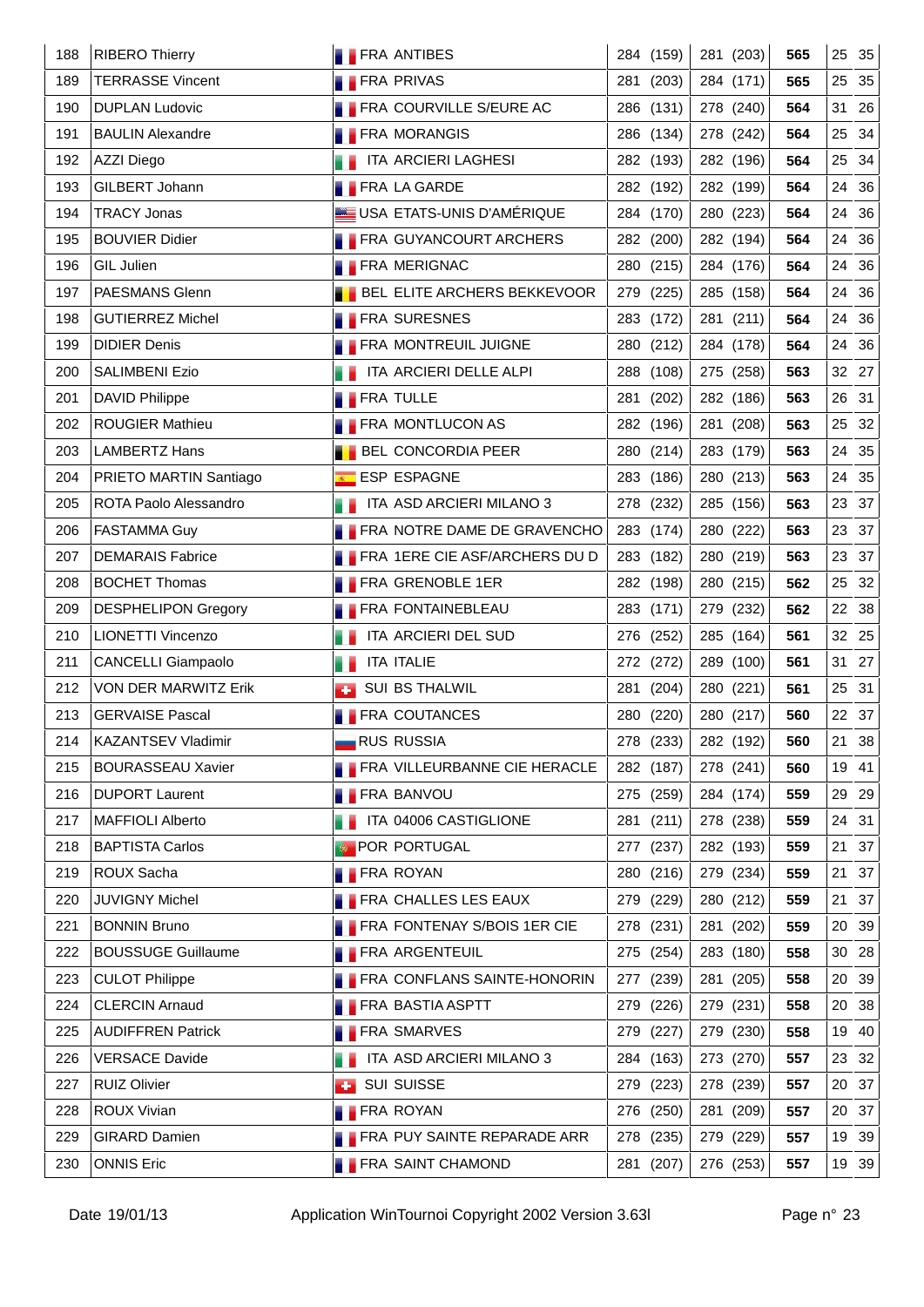| 231 | SANTI Joao                    | <b>FRA CASTELSARRASIN</b>          | 281 (209)     | 275 (257) | 556 | 21 34    |
|-----|-------------------------------|------------------------------------|---------------|-----------|-----|----------|
| 232 | <b>BEAUFORT Laurent</b>       | <b>FRA FONTAINEBLEAU</b>           | 277 (241)     | 279 (226) | 556 | 18 40    |
| 233 | <b>GILBERT Jacques</b>        | MON MONACO                         | 276 (249)     | 280 (216) | 556 | 40<br>18 |
| 234 | <b>DOMANSKI Michel</b>        | <b>BEL BELGIQUE</b>                | 277 (242)     | 279 (227) | 556 | 16 44    |
| 235 | <b>CAROSSO Cristiano</b>      | ITA ARCIERI DELLE ALPI             | 281<br>(206)  | 274 (261) | 555 | 20 35    |
| 236 | <b>VIALETAY Antoine</b>       | <b>FRA LE BOUSCAT</b>              | 277 (243)     | 278 (237) | 555 | 19 38    |
| 237 | <b>BENETTI Mirko</b>          | ITA ARCIERI LA MERIDIANA           | 274 (261)     | 281 (206) | 555 | 19 37    |
| 238 | <b>BUTHIAUX Eric</b>          | <b>FRA ANTIBES</b>                 | 276 (246)     | 279 (228) | 555 | 17 41    |
| 239 | <b>ROGERS MAC RUAI Eamonn</b> | IRL IRLANDE                        | 277 (244)     | 278 (235) | 555 | 17 41    |
| 240 | MATCZAK Christophe            | <b>FRA MARLY</b>                   | 282 (189)     | 272 (273) | 554 | 24<br>28 |
| 241 | <b>LAURIA Raffaele</b>        | ITA ARCIERI TRE TORRI              | 271 (277)     | 283 (183) | 554 | 23 36    |
| 242 | <b>TONIOLI Eugenio</b>        | ITA ARCIERI LAGHESI                | 278 (234)     | 276 (254) | 554 | 19 37    |
| 243 | DE CIA Arturo                 | ESP LAKARRI-VALLE DE EGÜÉS         | 279 (230)     | 275 (260) | 554 | 16 42    |
| 244 | <b>HOFER Stefan</b>           | SUI ARCHERYCLUB 92                 | 273 (267)     | 280 (218) | 553 | 18 38    |
| 245 | <b>ALEN Ruzic</b>             | <b>CRO CEKIN</b>                   | 273 (266)     | 280 (214) | 553 | 18 37    |
| 246 | <b>GUERITOT Geoffroy</b>      | <b>FRA RUEIL MALMAISON STAR</b>    | 275 (253)     | 278 (236) | 553 | 17 39    |
| 247 | <b>QUEHEN Thierry</b>         | <b>FRA FONTAINEBLEAU</b>           | 276 (245)     | 277 (248) | 553 | 16 42    |
| 248 | PINAR Jean Michel             | <b>FRA BRIGNOLES</b>               | 277 (240)     | 275 (256) | 552 | 19 34    |
| 249 | <b>DOUMINGE David</b>         | <b>FRA CASTRES</b>                 | 274 (264)     | 278 (243) | 552 | 18 37    |
| 250 | LALLEMANT Julien              | <b>FRA GUYANCOURT ARCHERS</b>      | 268 (290)     | 283 (184) | 551 | 23 33    |
| 251 | GALLAIS - DUTRIEZ Alban       | <b>FRA FONTENAY S/BOIS 1ER CIE</b> | 279 (224)     | 272 (275) | 551 | 21 37    |
| 252 | <b>HANOTIAUX Stephane</b>     | <b>FRA COMPIEGNE</b>               | 280 (218)     | 271 (281) | 551 | 19 35    |
| 253 | CAPO Jean-Marc                | <b>FRA LAVAUR</b>                  | 272 (271)     | 279 (233) | 551 | 17 37    |
| 254 | <b>HUGUET Julien</b>          | <b>FRA CHARTRES</b>                | 274 (263)     | 277 (246) | 551 | 15 41    |
| 255 | <b>CHAPPELLIER Antoine</b>    | <b>FRA DIEUZE</b>                  | 278 (236)     | 273 (271) | 551 | 14 44    |
| 256 | <b>DURIF Louis</b>            | <b>FRA MORANGIS</b>                | 280 (217)     | 270 (284) | 550 | 23 32    |
| 257 | NEGRI Paolo                   | ITA ASD ARCIERI CESANO BOSCO       | 275 (255) $ $ | 275 (259) | 550 | 14 43    |
| 258 | <b>HORAN Chris</b>            | <b>AK</b> GBRUK                    | 273 (265)     | 277 (244) | 550 | 12 46    |
| 259 | PONTHIER Remi                 | <b>FRA COMPIEGNE</b>               | 282 (194)     | 267 (293) | 549 | 21 37    |
| 260 | <b>LUCARELLI Stefano</b>      | ITA ARCIERI DELLE ALPI             | 269 (286)     | 280 (220) | 549 | 20 37    |
| 261 | <b>CRAWFORD Peter</b>         | USA ETATS-UNIS D'AMÉRIQUE          | 280 (222)     | 268 (292) | 548 | 17 38    |
| 262 | <b>KNALL Philipp</b>          | • JPN JAPON                        | 275 (258)     | 273 (266) | 548 | 13 42    |
| 263 | <b>SNEEK Chito</b>            | NED SINT SEBASTIAEN                | 266 (294)     | 281 (210) | 547 | 17 41    |
| 264 | <b>ANTOINE Yohan</b>          | <b>FRA SAINT MARTIN</b>            | 271 (274)     | 276 (251) | 547 | 16 36    |
| 265 | <b>GRILLI Gabriele</b>        | ITA ARCIERI MONICA                 | 273 (269)     | 274 (264) | 547 | 15 39    |
| 266 | <b>DUPUIS Jean Paul</b>       | <b>FRA DAUMERAY</b>                | 276 (247)     | 271 (282) | 547 | 15 38    |
| 267 | <b>PICAUD Francis</b>         | MON MONACO                         | 274 (262)     | 273 (268) | 547 | 15 37    |
| 268 | <b>BROUTE Jean Yves</b>       | <b>FRA BETTON</b>                  | 271 (276)     | 276 (252) | 547 | 13 41    |
| 269 | <b>DANILET Doru</b>           | <b>ROU AKTIV BUCURESTI</b>         | 269 (287)     | 277 (247) | 546 | 19 34    |
| 270 | <b>GUERRAZ Serge</b>          | <b>FRA ANCONE</b>                  | 275 (257)     | 271 (277) | 546 | 19 33    |
| 271 | <b>RESHETNIKOV Roman</b>      | RUS DENDRA                         | 270 (283)     | 276 (249) | 546 | 17 33    |
| 272 | <b>ZEDET Arnaud</b>           | <b>FRA MONT ST AIGNAN</b>          | 272 (273)     | 274 (263) | 546 | 13 40    |
| 273 | MINIOT Jean Luc               | <b>FRA BRESSOLS</b>                | 271 (279)     | 275 (255) | 546 | 12 43    |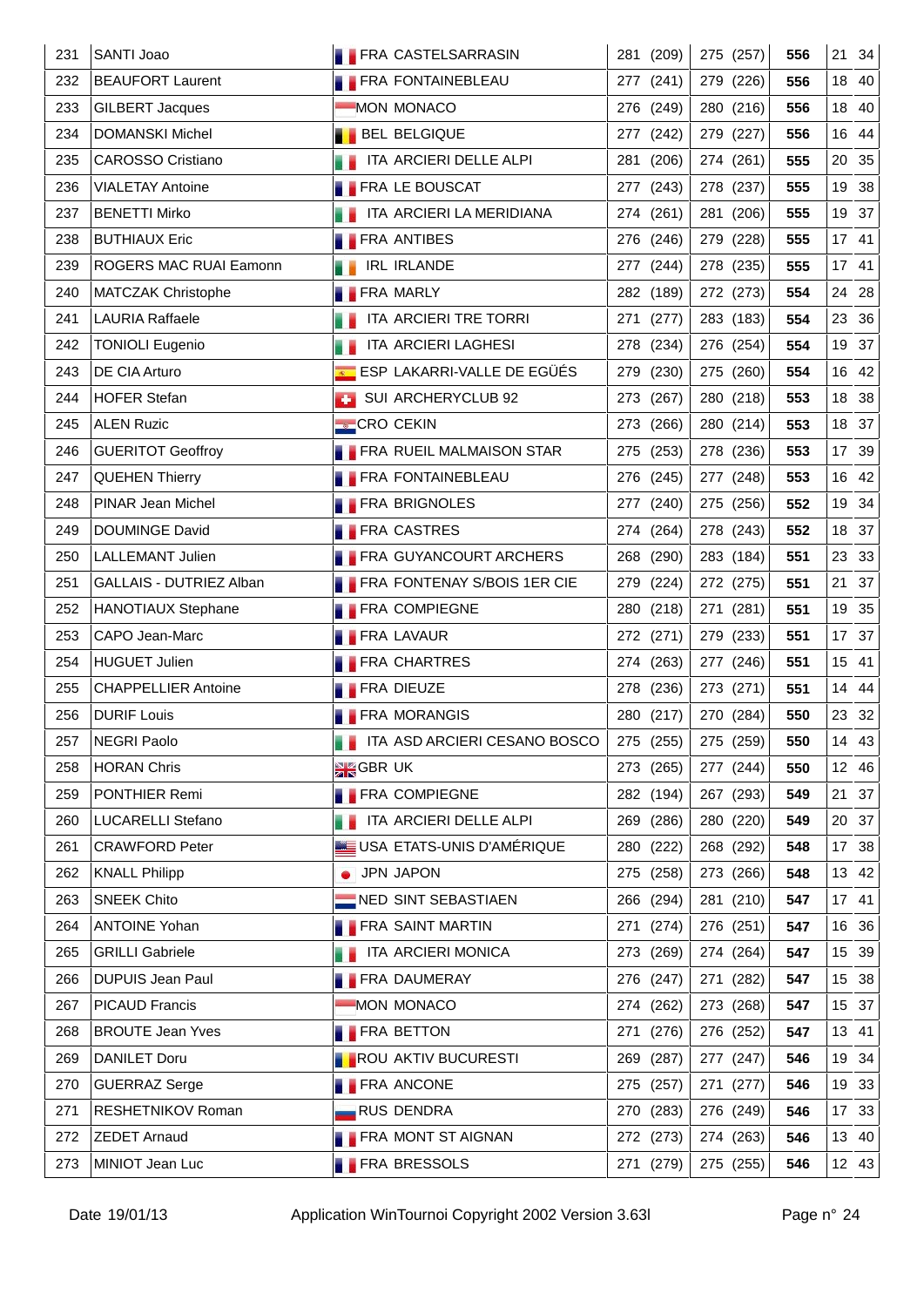| 274 | <b>MARTIN Joffrey</b>        |                | <b>FRA MORANGIS</b>          |     | 271 (275) | 274 (265) | 545 |                | 16 37 |
|-----|------------------------------|----------------|------------------------------|-----|-----------|-----------|-----|----------------|-------|
| 275 | <b>BECHADE David</b>         |                | MON MONACO                   |     | 273 (268) | 272 (272) | 545 |                | 13 41 |
| 276 | <b>BANFI Marco</b>           |                | <b>THE ITA ASD MENS SANA</b> |     | 275 (256) | 270 (286) | 545 |                | 12 41 |
| 277 | <b>GAY Philippe</b>          |                | <b>FRA SALAISE SUR SANNE</b> |     | 273 (270) | 271 (280) | 544 |                |       |
| 278 | <b>STRELEC Mario</b>         |                | <b>CRO CROATIE</b>           |     | 277 (238) | 266 (296) | 543 |                | 18 36 |
| 279 | <b>PERNET Denis</b>          |                | <b>FRA MOUTIERS</b>          |     | 270 (282) | 273 (267) | 543 |                | 18 32 |
| 280 | <b>SEBILLAUD Vincent</b>     |                | <b>FRA CHATEAU DU LOIR</b>   |     | 271 (278) | 271 (283) | 542 |                | 15 32 |
| 281 | <b>CHRETIEN Alexandre</b>    |                | <b>FRA MORANGIS</b>          |     | 274 (260) | 268 (290) | 542 |                | 10 43 |
| 282 | <b>PETERS Lane</b>           |                | USA ETATS-UNIS D'AMÉRIQUE    |     | 268 (288) | 273 (269) | 541 |                |       |
| 283 | <b>DUBOIS Reginald</b>       |                | <b>FRA CHARTRES</b>          |     | 263 (296) | 277 (245) | 540 |                | 21 33 |
| 284 | RIVAULT-PINEAU Laurent       |                | <b>FRA POITIERS</b>          | 269 | (285)     | 271 (278) | 540 | $\overline{7}$ | 46    |
| 285 | COSSUTTA Joel Gino           |                | <b>FRA GANDELU</b>           |     | 267 (292) | 272 (274) | 539 | 11             | 38    |
| 286 | STRASSER Jan                 |                | <b>BET SUI SUISSE</b>        |     | 270 (281) | 269 (289) | 539 | 9              | 42    |
| 287 | <b>SIMON Marc</b>            |                | <b>FRA FONTAINEBLEAU</b>     |     | 280 (213) | 258 (304) | 538 | 20             | 31    |
| 288 | <b>GAUNEAU Alain</b>         |                | <b>FRA SAINT-RAPHAEL</b>     |     | 271 (280) | 267 (294) | 538 | 13             | 35    |
| 289 | <b>KEMP Xavier</b>           |                | MON MONACO                   |     | 261 (303) | 276 (250) | 537 | 13             | 38    |
| 290 | <b>LANNE Fabrice</b>         |                | <b>FRA MONTREUIL 1ER</b>     |     | 266 (295) | 271 (276) | 537 |                | 12 35 |
| 291 | <b>GUIGUET Denis</b>         |                | <b>FRA CASTRES</b>           |     | 283 (173) | 253 (306) | 536 | 21             | 26    |
| 292 | <b>AUDOINE Damien</b>        |                | <b>FRA GUERET</b>            |     | 276 (251) | 260 (301) | 536 |                | 14 40 |
| 293 | <b>HAAS Stephane</b>         |                | <b>FRA TALANGE</b>           |     | 262 (297) | 274 (262) | 536 | 8              | 38    |
| 294 | <b>THEILER Danny</b>         | <b>A</b>       | <b>SUI SUISSE</b>            |     | 268 (289) | 266 (296) | 534 |                |       |
| 295 | <b>DEACON Mick</b>           |                | ESP CLUB INDALARCO ALMERIA   |     | 262 (298) | 271 (279) | 533 |                |       |
| 296 | <b>TOSO Frederico</b>        |                | <b>ITA ITALIE</b>            |     | 262 (302) | 270 (285) | 532 | 8              | 40    |
| 297 | <b>MIELE Massimiliano</b>    |                | ITA ITALIE                   |     | 270 (284) | 262 (298) | 532 | 5              | 45    |
| 298 | <b>DUGRENIER Jean-Claude</b> |                | <b>FRA LEMPDES</b>           |     | 262 (300) | 268 (291) | 530 |                |       |
| 299 | <b>EVRARD Jerome</b>         |                | <b>FRA LA GARDE</b>          |     | 267 (291) | 259 (302) | 526 |                |       |
| 300 | <b>SOLEYRET Frederic</b>     |                | <b>FRA VEDENE</b>            |     | 260 (304) | 265 (297) | 525 |                |       |
| 301 | POURCELLY Sebastien          |                | <b>FRA VILLEFRANCHE</b>      |     | 253 (307) | 270 (287) | 523 |                |       |
| 302 | DE CIA Fernando              |                | ESP LAKARRI-VALLE DE EGÜÉS   |     | 267 (293) | 254 (305) | 521 |                | 10 38 |
| 303 | <b>PYLA Jean</b>             |                | <b>FRA PONTIVY</b>           |     | 260 (305) | 261 (299) | 521 |                | 10 32 |
| 304 | <b>MAGNAGHI Mauro</b>        |                | <b>ITA ITALIE</b>            |     | 262 (301) | 258 (303) | 520 |                |       |
| 305 | <b>BLANC Louis</b>           |                | SUI ARC CLUB JUSSY           |     | 242 (309) | 269 (288) | 511 |                | 10 32 |
| 306 | <b>BASSIGNANA Philippe</b>   |                | MON MONACO                   |     | 250 (308) | 261 (300) | 511 | 6              | 35    |
| 307 | <b>FOURNIER Jacky</b>        |                | <b>FRA SAINT AVERTIN</b>     |     | 262 (299) | 248 (308) | 510 |                |       |
| 308 | CHIARENZA Paolo              |                | ITA SENTIERO SELVAGGIO       |     | 255 (306) | 251 (307) | 506 |                |       |
| 309 | <b>SCIPIONI Andre</b>        |                | <b>FRA MENTON</b>            |     | 216 (311) | 226 (309) | 442 |                |       |
| 310 | <b>ROULLEY Patrick</b>       |                | <b>FRA SAINT MARD</b>        |     | 233 (310) | 205 (310) | 438 |                |       |
| 311 | <b>BUSBY Duncan</b>          |                | <b>SIG GBR BLACKTHORN</b>    |     | 287 (120) |           | 287 |                |       |
| 312 | DE KONING Yemin              | <b>BEL GSW</b> |                              |     | 183 (312) |           | 183 |                |       |

## **Compound Junior Homme / Compound Men Junior 42 tireurs**

|  | 42 tireurs |
|--|------------|
|--|------------|

| Clt<br>Rank | Nom et prénom<br>Name and First name | <b>Pays</b><br><b>Country</b> | 18 <sub>m</sub> |     | 18 <sub>m</sub> |     | Score $\vert$ 10 9 |  |
|-------------|--------------------------------------|-------------------------------|-----------------|-----|-----------------|-----|--------------------|--|
|             | HANSEN Stephan                       | <b>LEDEN DANEMARK</b>         | 297             | (1) | 294             | (2) | 591                |  |